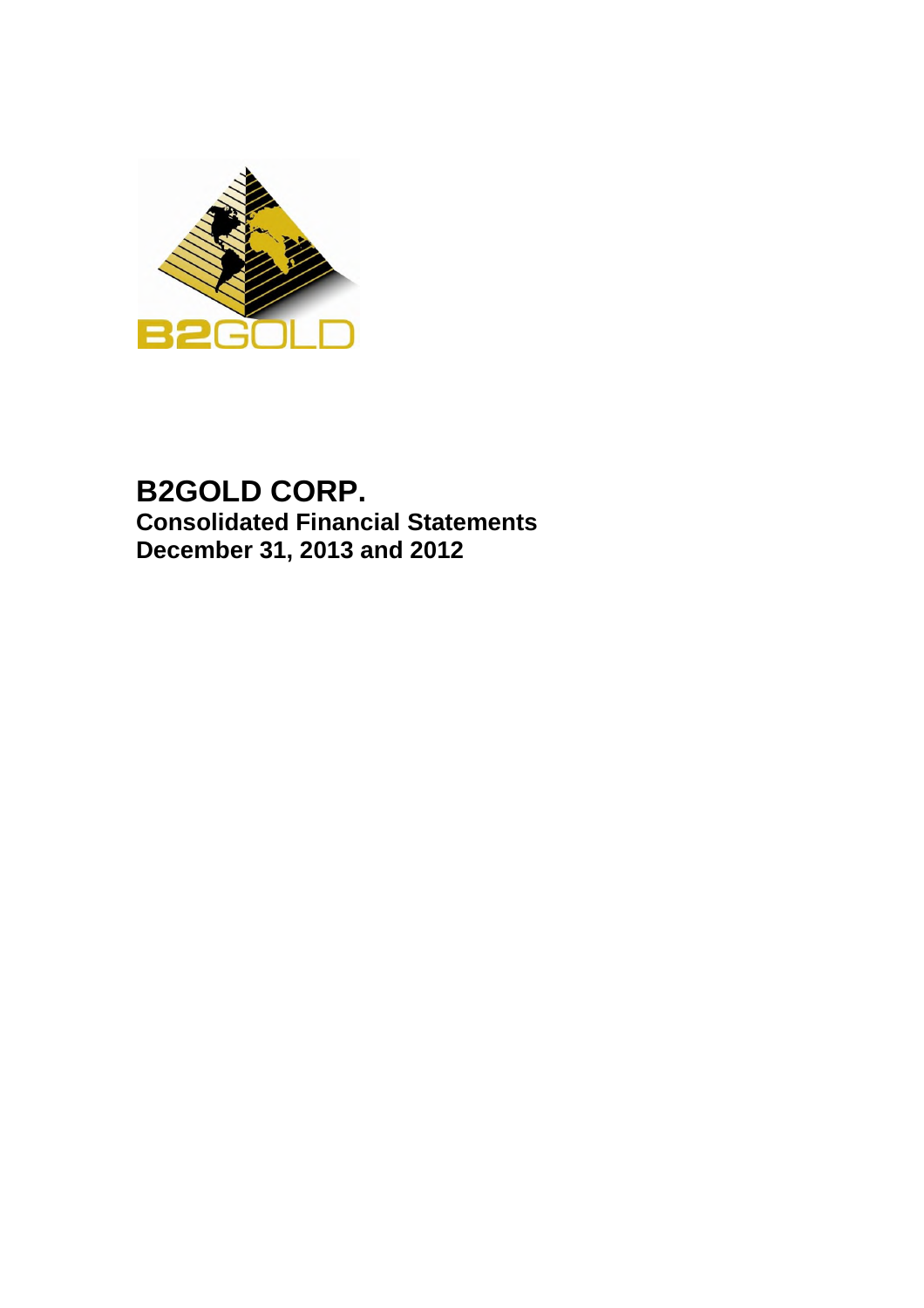

March 13, 2014

### **Independent Auditor's Report To the Shareholders of B2Gold Corp.**

We have audited the accompanying consolidated financial statements of B2Gold Corp., which comprise the consolidated balance sheets as at December 31, 2013 and 2012 and the consolidated statements of operations, comprehensive income, cash flows and changes in equity for the years then ended, and the related notes, which comprise a summary of significant accounting policies and other explanatory information.

### **Management's responsibility for the consolidated financial statements**

Management is responsible for the preparation and fair presentation of these consolidated financial statements in accordance with International Financial Reporting Standards as issued by the International Accounting Standards Board, and for such internal control as management determines is necessary to enable the preparation of consolidated financial statements that are free from material misstatement, whether due to fraud or error.

### **Auditor's responsibility**

Our responsibility is to express an opinion on these consolidated financial statements based on our audits. We conducted our audits in accordance with Canadian generally accepted auditing standards. Those standards require that we comply with ethical requirements and plan and perform the audit to obtain reasonable assurance about whether the consolidated financial statements are free from material misstatement.

An audit involves performing procedures to obtain audit evidence about the amounts and disclosures in the consolidated financial statements. The procedures selected depend on the auditor's judgment, including the assessment of the risks of material misstatement of the consolidated financial statements, whether due to fraud or error. In making those risk assessments, the auditor considers internal control relevant to the entity's preparation and fair presentation of the consolidated financial statements in order to design audit procedures that are appropriate in the circumstances, but not for the purpose of expressing an opinion on the effectiveness of the entity's internal control. An audit also includes evaluating the appropriateness of accounting policies used and the reasonableness of accounting estimates made by management, as well as evaluating the overall presentation of the consolidated financial statements.

We believe that the audit evidence we have obtained in our audits is sufficient and appropriate to provide a basis for our audit opinion.

### **Opinion**

In our opinion, the consolidated financial statements present fairly, in all material respects, the financial position of B2Gold Corp. as at December 31, 2013 and 2012 and its financial performance and its cash flows for the years then ended in accordance with International Financial Reporting Standards as issued by the International Accounting Standards Board.

*(signed) PricewaterhouseCoopers LLP*

### **Chartered Accountants**

*PricewaterhouseCoopers LLP*

*PricewaterhouseCoopers Place, 250 Howe Street, Suite 700, Vancouver, British Columbia, Canada V6C 3S7 T: +1 604 806 7000, F: +1 604 806 7806, www.pwc.com/ca*

"PwC" refers to PricewaterhouseCoopers LLP, an Ontario limited liability partnership.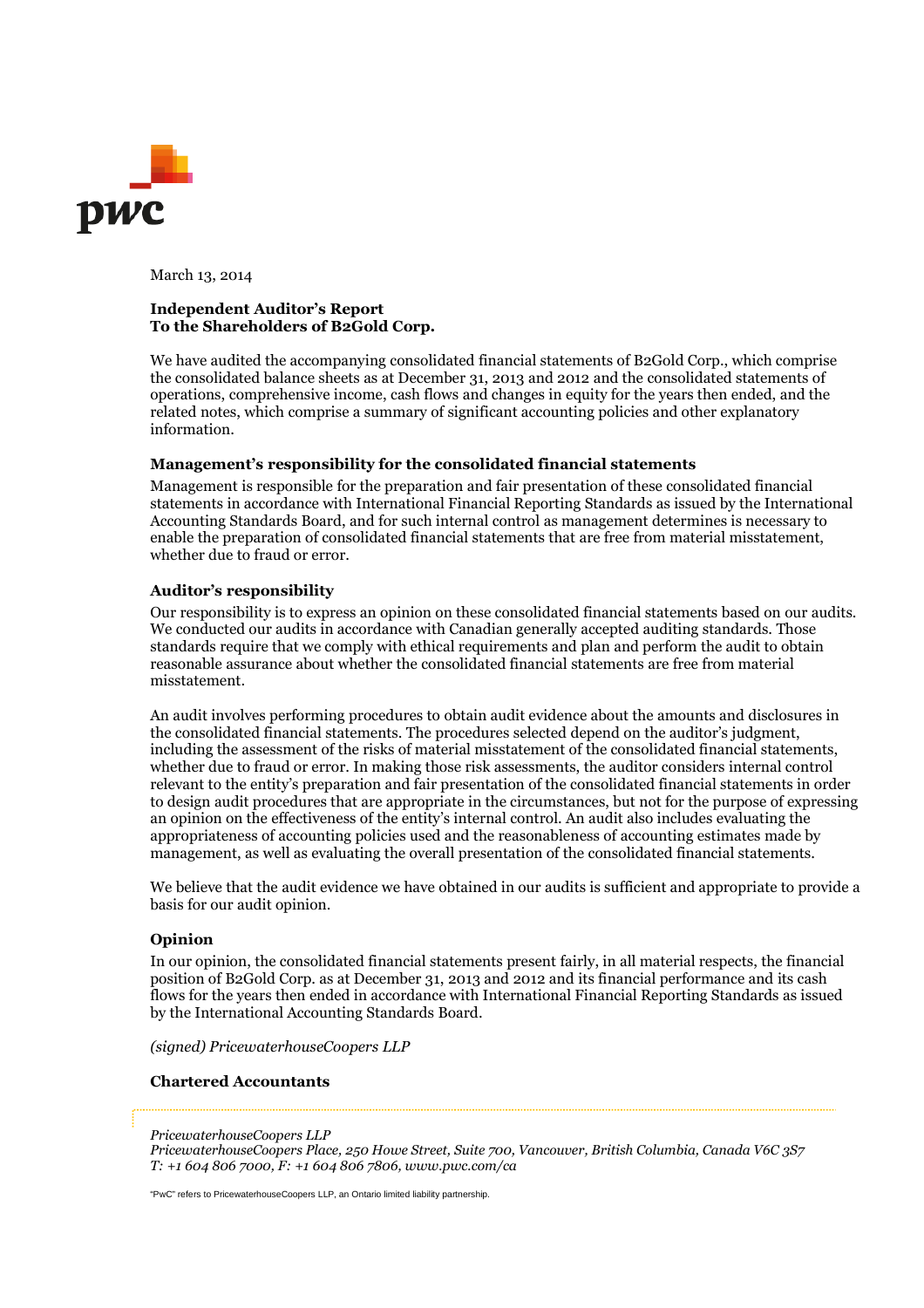# *CONSOLIDATED STATEMENTS OF OPERATIONS FOR THE YEARS ENDED DECEMBER 31*

(Expressed in thousands of United States dollars, except shares and per share amounts)

|                                                                                                                                                                                                                                                                                                                                     |          | 2013                                                                                     |          | 2012                                                                       |
|-------------------------------------------------------------------------------------------------------------------------------------------------------------------------------------------------------------------------------------------------------------------------------------------------------------------------------------|----------|------------------------------------------------------------------------------------------|----------|----------------------------------------------------------------------------|
| Gold revenue                                                                                                                                                                                                                                                                                                                        | \$       | 544,272                                                                                  | \$       | 259,051                                                                    |
| Cost of sales                                                                                                                                                                                                                                                                                                                       |          |                                                                                          |          |                                                                            |
| <b>Production costs</b><br>Depreciation and depletion<br>Royalties and production taxes<br>Inventory fair value adjustments on CGA acquisition (non-cash) (Note 7)<br>Other                                                                                                                                                         |          | (261, 896)<br>(85, 855)<br>(16,706)<br>(32, 869)                                         |          | (89, 504)<br>(33,060)<br>(8,503)<br>(962)                                  |
| <b>Total cost of sales</b>                                                                                                                                                                                                                                                                                                          |          | (397, 326)                                                                               |          | (132,029)                                                                  |
| Gross profit                                                                                                                                                                                                                                                                                                                        |          | 146,946                                                                                  |          | 127,022                                                                    |
| Gain on sale of Brucejack royalty (Note 11)<br>General and administrative<br>Share-based payments (Note15)<br>Write-off of mineral property interests (Note 11)<br>CGA acquisition costs (Note 7)<br>Foreign exchange losses<br>Accretion of mine restoration provisions (Note 14)<br>Other                                         |          | 44,496<br>(31, 869)<br>(18, 328)<br>(9, 564)<br>(5,859)<br>(4,748)<br>(2,606)<br>(4,876) |          | (17,610)<br>(16, 635)<br>(1,512)<br>(1,556)<br>(479)<br>(1,776)<br>(3,317) |
| <b>Operating income</b>                                                                                                                                                                                                                                                                                                             |          | 113,592                                                                                  |          | 84,137                                                                     |
| Gain on fair value of convertible notes (Note 13)<br>Write-down of long-term investments (Note 10)<br>Convertible notes transaction costs (Note 13)<br>Community relations<br>Realized losses on derivative instruments (Note 17)<br>Unrealized losses on derivative instruments (Note 17)<br>Interest and financing costs<br>Other |          | 22,815<br>(20, 552)<br>(9,683)<br>(8,079)<br>(4, 815)<br>(2,660)<br>(2,991)<br>(522)     |          | (6,839)<br>(213)<br>(149)<br>(193)<br>527                                  |
| Income before taxes                                                                                                                                                                                                                                                                                                                 |          | 87,105                                                                                   |          | 77,270                                                                     |
| Current income tax, withholding and other taxes (Note 19)<br>Deferred income tax recovery (expense) (Note 19)                                                                                                                                                                                                                       |          | (22, 899)<br>3,097                                                                       |          | (17, 853)<br>(7,510)                                                       |
| Net income for the year                                                                                                                                                                                                                                                                                                             | \$       | 67,303                                                                                   | \$       | 51,907                                                                     |
| Attributable to:<br>Shareholders of the Company<br>Non-controlling interests (Note 23)                                                                                                                                                                                                                                              | \$       | 67,303                                                                                   | \$       | 51,907                                                                     |
| Net income for the year                                                                                                                                                                                                                                                                                                             | \$       | 67,303                                                                                   | \$       | 51,907                                                                     |
| Earnings per share (attributable to shareholders of the Company)<br>Basic<br><b>Diluted</b>                                                                                                                                                                                                                                         | \$<br>\$ | 0.11<br>0.07                                                                             | \$<br>\$ | 0.13<br>0.13                                                               |
| Weighted average number of common shares<br>outstanding (in thousands)<br><b>Basic</b><br><b>Diluted</b>                                                                                                                                                                                                                            |          | 636,130<br>663.785                                                                       |          | 384,733<br>391,940                                                         |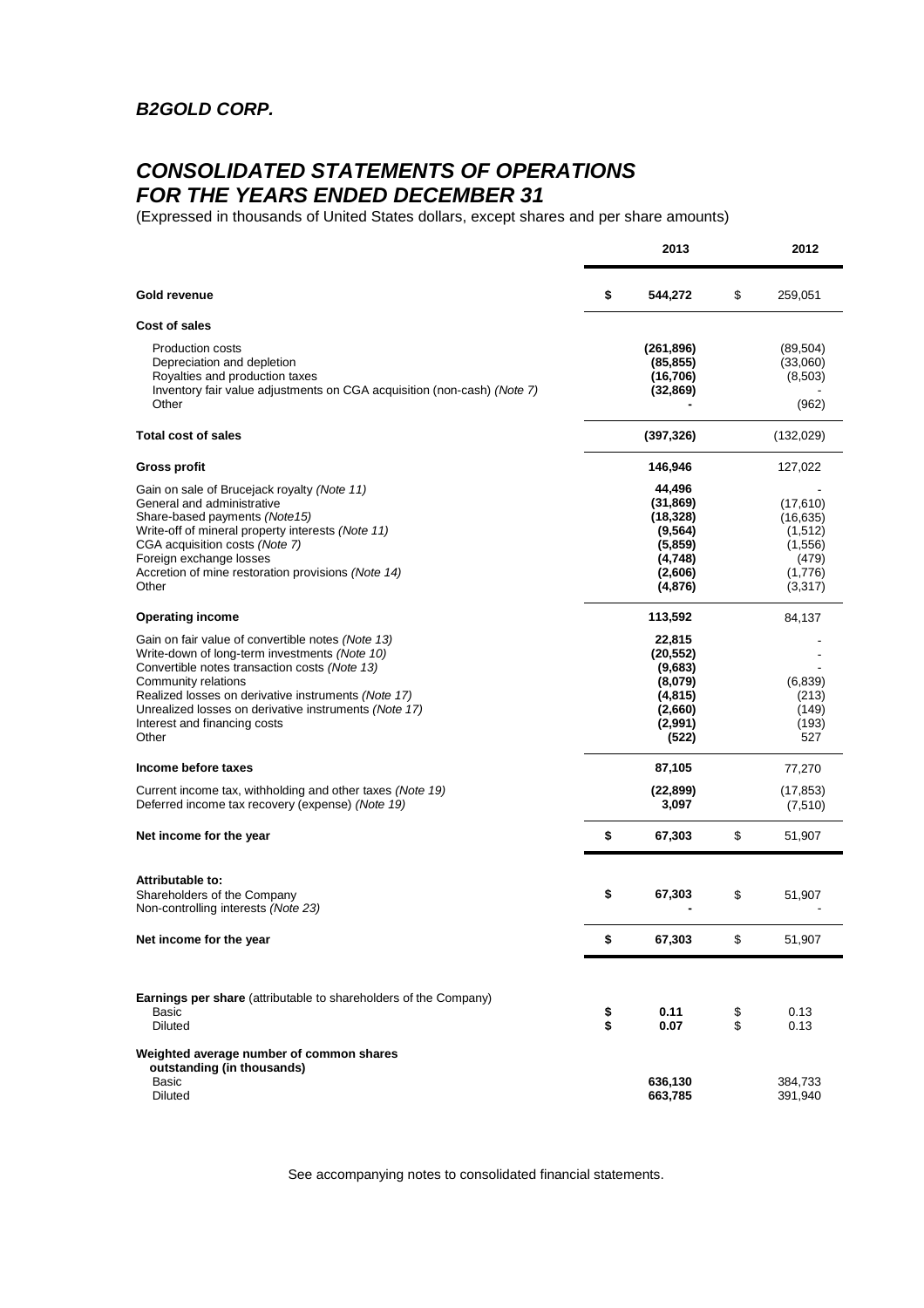# *CONSOLIDATED STATEMENTS OF COMPREHENSIVE INCOME FOR THE YEARS ENDED DECEMBER 31*

(Expressed in thousands of United States dollars)

|                                                                                                                                                                                                                                                                                  | 2013              | 2012               |
|----------------------------------------------------------------------------------------------------------------------------------------------------------------------------------------------------------------------------------------------------------------------------------|-------------------|--------------------|
| Net income for the year                                                                                                                                                                                                                                                          | \$<br>67,303      | \$<br>51,907       |
| Other comprehensive loss                                                                                                                                                                                                                                                         |                   |                    |
| Items that may be reclassified subsequently to net earnings:<br>-Exchange differences on translating foreign operations<br>-Unrealized gain on investments, net of deferred tax expense (Note 10)<br>Reclassification adjustment for impairment loss on investment to net income | (36,259)<br>1,106 | (5,386)<br>(1,407) |
| (Note 10)                                                                                                                                                                                                                                                                        | 1,407             |                    |
| Other comprehensive loss for the year                                                                                                                                                                                                                                            | (33,746)          | (6,793)            |
| Total comprehensive income for the year                                                                                                                                                                                                                                          | 33,557            | \$<br>45,114       |
|                                                                                                                                                                                                                                                                                  |                   |                    |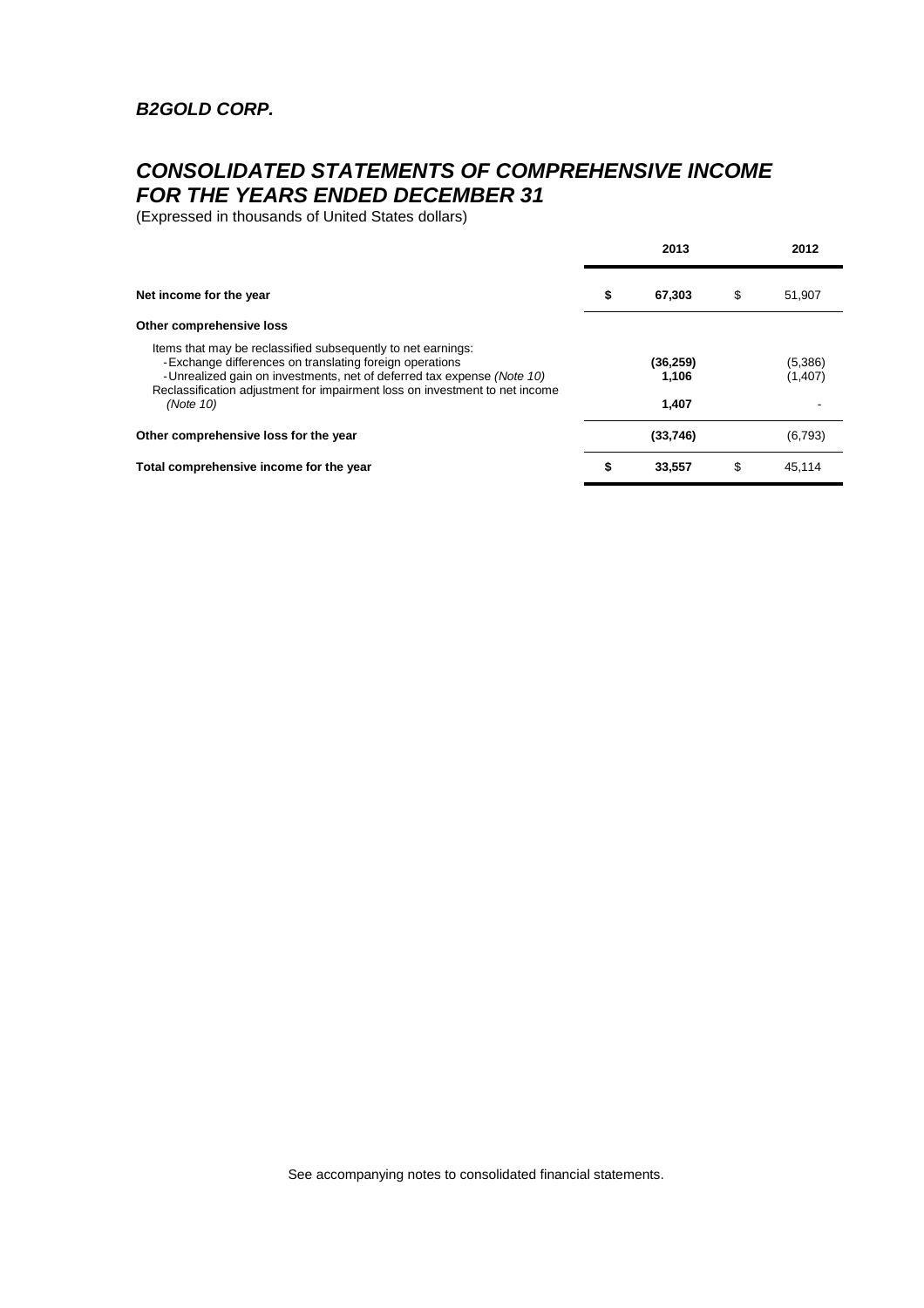# *CONSOLIDATED STATEMENTS OF CASH FLOWS FOR THE YEARS ENDED DECEMBER 31*

(Expressed in thousands of United States dollars)

|                                                                                               | 2013                 | 2012         |
|-----------------------------------------------------------------------------------------------|----------------------|--------------|
| <b>Operating activities</b>                                                                   |                      |              |
| Net income for the year                                                                       | \$<br>67,303         | \$<br>51,907 |
| Mine restoration provisions settled (Note 14)                                                 | (1,073)              | (3,486)      |
| Non-cash charges (credits)                                                                    |                      |              |
| Depreciation and depletion                                                                    | 85,855               | 33,060       |
| Gain on sale of Brucejack royalty                                                             | (44, 496)            |              |
| Amortization of deferred revenue (Note 16)                                                    | (37, 404)            |              |
| Inventory fair value adjustments on CGA acquisition (Note 7)                                  | 32,869               |              |
| Gain on fair value of convertible notes (Note 13)<br>Write-down of long-term investments      | (22, 815)<br>20,552  |              |
| Share-based payments                                                                          | 18,328               | 16,635       |
| Convertible notes transaction costs                                                           | 9,683                |              |
| Write-off of mineral property interests                                                       | 9,564                | 1,512        |
| Deferred income tax (recovery) expense                                                        | (3,097)              | 7,510        |
| Unrealized losses on derivative instruments                                                   | 2,660                | 149          |
| Accretion of mine restoration provisions                                                      | 2,606                | 1,776        |
| Loss on disposal of equipment                                                                 |                      | 2,900        |
| Other                                                                                         | 3,808                | 2,436        |
| Cash provided by operating activities before changes in non-cash working capital              | 144,343              | 114,399      |
| Changes in non-cash working capital (Note 20)                                                 | 3,484                | (9,322)      |
|                                                                                               |                      |              |
| Cash provided by operating activities after changes in non-cash working capital               | 147,827              | 105,077      |
| <b>Financing activities</b>                                                                   |                      |              |
| Convertible notes, net of transaction costs (Note 13)                                         | 249,067              |              |
| Revolving credit facilities, proceeds (Note 13)                                               | 100,000              |              |
| Revolving credit facilities, repayments (Note 13)                                             | (50,000)             |              |
| Masbate project loan repayments (Note 13)                                                     | (18, 524)            |              |
| Otjikoto equipment loan facility, drawdowns net of transaction costs (Note 13)                | 9,168                |              |
| Common shares issued for cash (Note 15)                                                       | 2,369                | 8,617        |
| Payment of finance lease obligations (Note 13)                                                | (7, 955)             |              |
| Restricted cash, net (Note 13)                                                                | 7,851                |              |
| Common shares issued by subsidiary to EVI for cash (Note 11)                                  | 5,095                |              |
| Revolving credit facility transaction costs (Note 13)<br>Interest and commitment fees paid    | (4,048)<br>(2,925)   | (192)        |
| Other                                                                                         | (562)                | (10)         |
|                                                                                               |                      |              |
| Cash provided by financing activities                                                         | 289,536              | 8,415        |
| <b>Investing activities</b>                                                                   |                      |              |
| Expenditures on mining interests:                                                             |                      |              |
| Otjikoto, mine construction                                                                   | (83, 469)            |              |
| Otjikoto, mobile mine equipment                                                               | (46, 539)            |              |
| Otjikoto, power plant                                                                         | (30, 635)            |              |
| Otjikoto, prestripping                                                                        | (6,697)<br>(47, 979) |              |
| Gramalote, prefeasibility and exploration<br>Masbate Mine, development and sustaining capital | (31, 344)            | (30, 872)    |
| Libertad Mine, development and sustaining capital                                             | (17,506)             | (29, 586)    |
| Libertad Mine, Jabali development                                                             | (14, 514)            | (12, 693)    |
| Limon Mine, development and sustaining capital                                                | (16,992)             | (21, 461)    |
| Other exploration and development (Note 20)                                                   | (28, 222)            | (47, 215)    |
| Cash acquired on CGA acquisition (Note 7)                                                     | 56,088               |              |
| CGA acquisition costs paid (Note 7)                                                           | (16, 012)            |              |
| Cash proceeds from sale of Brucejack royalty (Note 11)                                        | 44,496               |              |
| Loan to EVI (Note 11)                                                                         | (5,000)              |              |
| Purchase of EVI preference shares (Note 11)                                                   | (6, 458)             |              |
| Purchase of long-term investment (Note 10)                                                    | (3,997)              | (5,068)      |
| Cash acquired on Volta acquisition, net of transaction costs (Note 8)                         | 3,217                |              |
| Other                                                                                         | (1,013)              | (940)        |
| Cash used by investing activities                                                             | (252, 576)           | (147, 835)   |
| Increase (decrease) in cash and cash equivalents                                              | 184,787              | (34, 343)    |
| Cash and cash equivalents, beginning of year                                                  | 67,949               | 102,292      |
| Cash and cash equivalents, end of year                                                        | \$<br>252,736        | \$<br>67,949 |
|                                                                                               |                      |              |

**Supplementary cash flow information** *(Note 20)*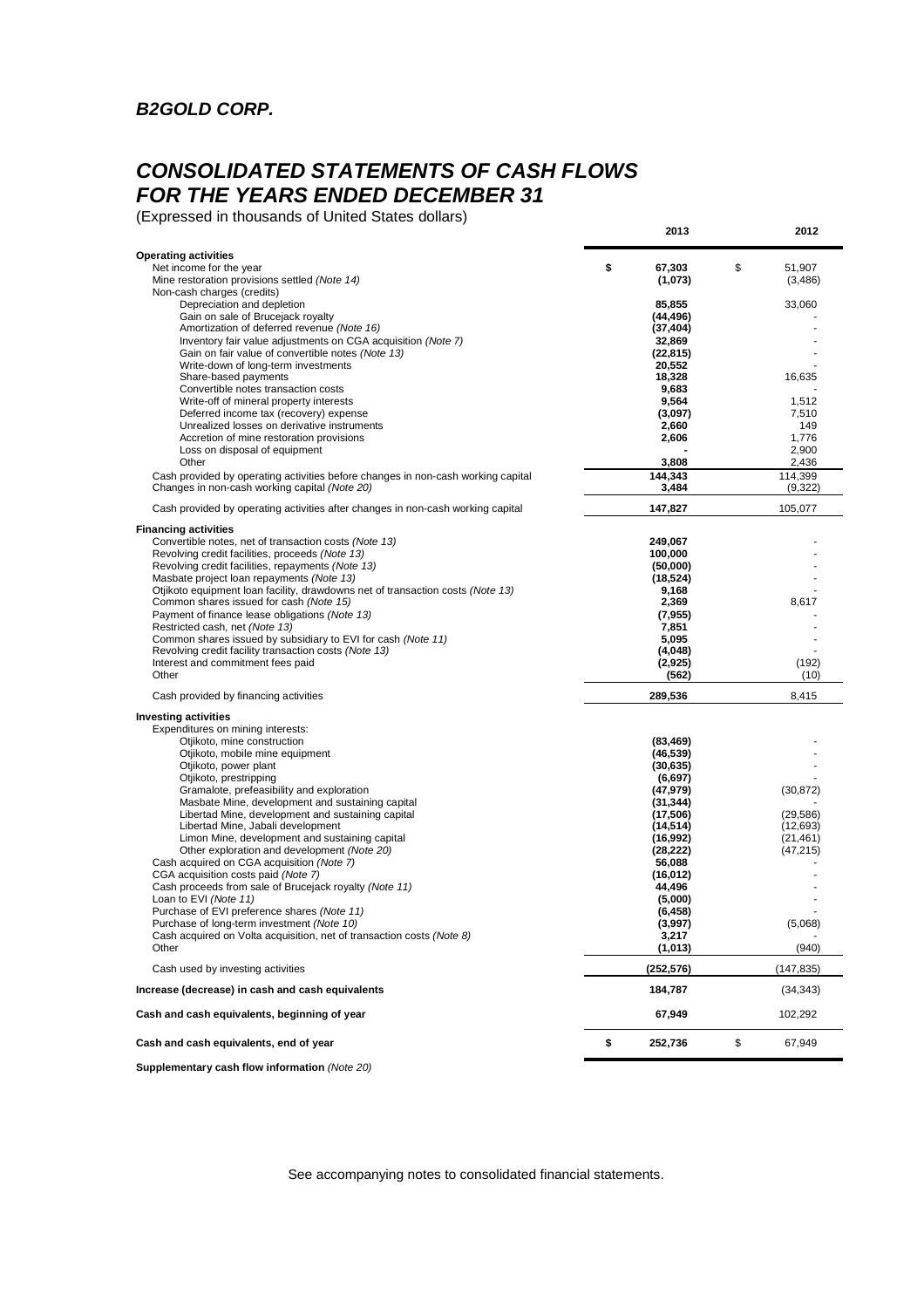# *CONSOLIDATED BALANCE SHEETS*

(Expressed in thousands of United States dollars)

|                                                                                                                                                                                                                                                                         | As at<br>December 31,<br>2013                      | As at<br>December 31,<br>2012             |
|-------------------------------------------------------------------------------------------------------------------------------------------------------------------------------------------------------------------------------------------------------------------------|----------------------------------------------------|-------------------------------------------|
| <b>Assets</b>                                                                                                                                                                                                                                                           |                                                    |                                           |
| Current<br>Cash and cash equivalents<br>Accounts receivable and prepaids<br>Value-added and other tax receivables<br>Inventories (Note 9)                                                                                                                               | \$<br>252,736<br>26,273<br>19,823<br>75,665        | \$<br>67,949<br>7,695<br>18,737<br>41,608 |
|                                                                                                                                                                                                                                                                         | 374,497                                            | 135,989                                   |
| Long-term investments (carried at quoted market values) (Note 10)                                                                                                                                                                                                       | 20,769                                             | 3,661                                     |
| Value-added tax receivables                                                                                                                                                                                                                                             | 28,875                                             |                                           |
| Mining interests (Note 11 and Note 25 - Schedules)<br>Owned by subsidiaries<br>Investments in joint ventures                                                                                                                                                            | 1,517,277<br>150,168                               | 432,725<br>101,999                        |
| Goodwill (Notes 6 and 7)                                                                                                                                                                                                                                                | 202,070                                            |                                           |
| <b>Other assets (Note 12)</b>                                                                                                                                                                                                                                           | 16,070                                             | 2,091                                     |
|                                                                                                                                                                                                                                                                         | \$<br>2,309,726                                    | \$<br>676,465                             |
| Liabilities                                                                                                                                                                                                                                                             |                                                    |                                           |
| Current<br>Accounts payable and accrued liabilities<br>Current taxes payable<br>Current portion of long-term debt (Note 13)<br>Current portion of unrealized fair value of derivative instruments (Note 17)<br>Current portion of mine restoration provisions (Note 14) | \$<br>65,812<br>15,658<br>12,965<br>2,563<br>1,351 | \$<br>24,223<br>13,797<br>143<br>4,217    |
| Other                                                                                                                                                                                                                                                                   | 472<br>98,821                                      | 1,501<br>43,881                           |
| Unrealized fair value of derivative instruments (Note 17)                                                                                                                                                                                                               | 205                                                |                                           |
| Long-term debt (Note 13)                                                                                                                                                                                                                                                | 300,447                                            |                                           |
| Mine restoration provisions (Note 14)                                                                                                                                                                                                                                   | 45,449                                             | 27,659                                    |
| Deferred income taxes (Note 19)                                                                                                                                                                                                                                         | 186,811                                            | 34,148                                    |
| <b>Employee benefits obligation</b>                                                                                                                                                                                                                                     | 6,626                                              | 4,458                                     |
|                                                                                                                                                                                                                                                                         | 638,359                                            | 110,146                                   |
| Equity                                                                                                                                                                                                                                                                  |                                                    |                                           |
| Shareholders' equity                                                                                                                                                                                                                                                    |                                                    |                                           |
| Share capital (Note 15)                                                                                                                                                                                                                                                 |                                                    |                                           |
| Issued: 674,719,721 common shares (Dec 31, 2012 - 393,307,942)                                                                                                                                                                                                          | 1,519,217                                          | 468,550                                   |
| Contributed surplus                                                                                                                                                                                                                                                     | 52,333                                             | 35,383                                    |
| Accumulated other comprehensive loss                                                                                                                                                                                                                                    | (40, 539)                                          | (6, 793)                                  |
| Retained earnings                                                                                                                                                                                                                                                       | 132,640                                            | 62,807                                    |
|                                                                                                                                                                                                                                                                         | 1,663,651                                          | 559,947                                   |
| Non-controlling interests                                                                                                                                                                                                                                               | 7,716                                              | 6,372                                     |
|                                                                                                                                                                                                                                                                         | 1,671,367                                          | 566,319                                   |
|                                                                                                                                                                                                                                                                         | \$<br>2,309,726                                    | \$<br>676,465                             |
| Acquisition of CGA Mining Limited (Note 7)<br>Acquisition of Volta Resources Inc. (Note 8)<br>Subsequent events (Notes 11 and 13)                                                                                                                                       |                                                    |                                           |
| Approved by the Board<br>"Clive T. Johnson "<br>Director                                                                                                                                                                                                                | "Robert J. Gayton"                                 | Director                                  |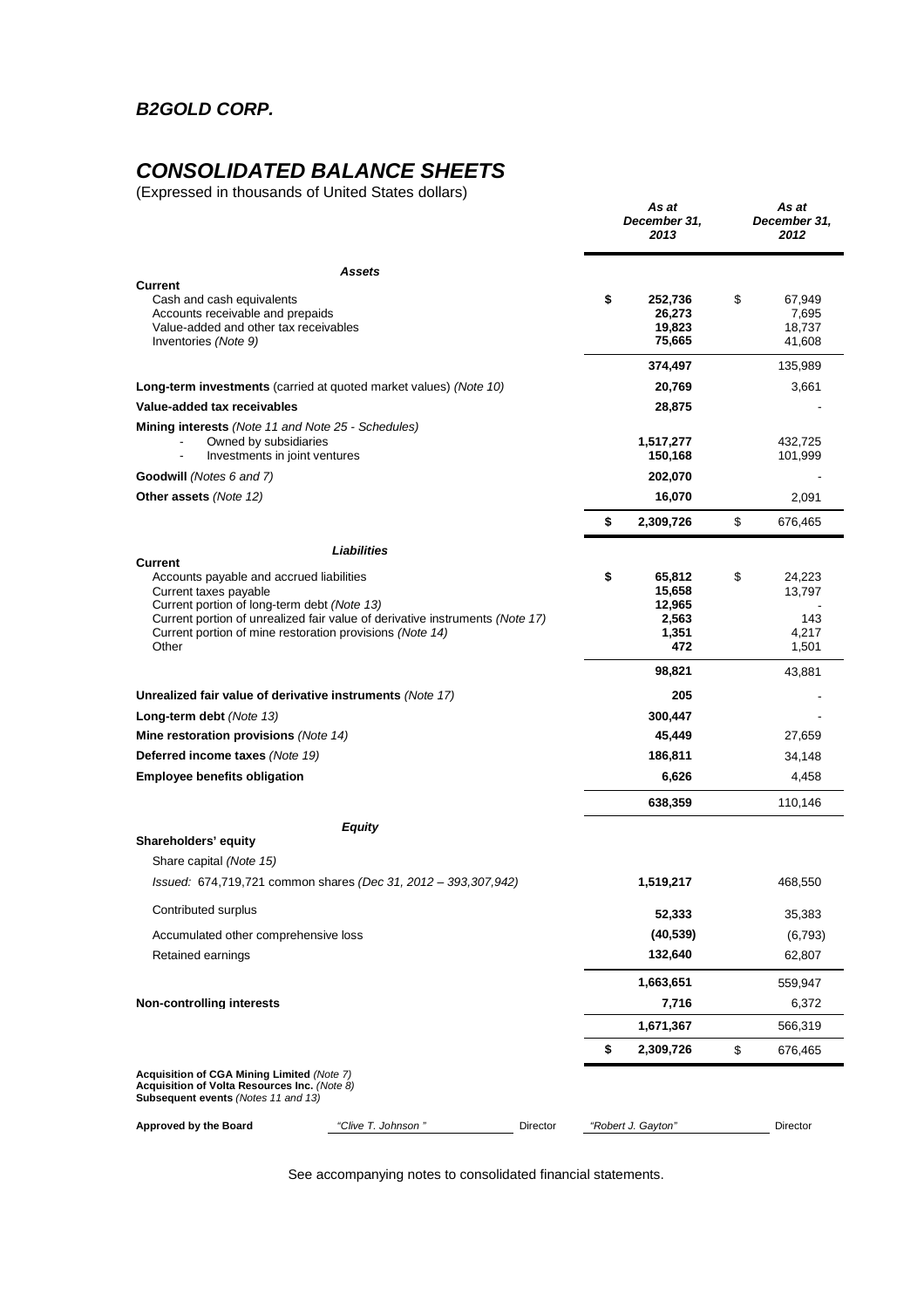# *CONSOLIDATED STATEMENTS OF CHANGES IN EQUITY FOR THE YEARS ENDED DECEMBER 31*

(Expressed in thousands of United States dollars)

|                                                                 |                  |                        |                      | 2013                                                 |                                  |                 |
|-----------------------------------------------------------------|------------------|------------------------|----------------------|------------------------------------------------------|----------------------------------|-----------------|
|                                                                 | Share<br>capital | Contributed<br>surplus | Retained<br>earnings | <b>Accumulated</b><br>other<br>comprehensive<br>loss | Non-<br>controlling<br>interests | Total<br>equity |
| Balance at December 31, 2012                                    | 468,550          | \$<br>35,383           | \$<br>62,807         | \$<br>(6, 793)                                       | \$<br>6,372                      | 566,319         |
| January 1, 2013 to December 31, 2013:                           |                  |                        |                      |                                                      |                                  |                 |
| Net income for the year                                         |                  |                        | 67,303               |                                                      |                                  | 67,303          |
| Shares issued for CGA Mining acquisition                        |                  |                        |                      |                                                      |                                  |                 |
| (Note 7)                                                        | 984,870          |                        |                      |                                                      |                                  | 984,870         |
| Shares issued for Volta acquisition<br>(Note 8)                 | 46,423           |                        |                      |                                                      |                                  | 46,423          |
| Exercise of EVI option (Note 11)                                |                  |                        | 2,530                |                                                      | 2,565                            | 5,095           |
| Cumulative translation adjustment                               |                  |                        |                      | (36, 259)                                            | (1,221)                          | (37, 480)       |
| Reclassify unrealized loss on investment                        |                  |                        |                      |                                                      |                                  |                 |
| from AOCL to income statement                                   |                  |                        |                      | 1.407                                                |                                  | 1,407           |
| Unrealized gain on investments                                  |                  |                        |                      | 1,106                                                |                                  | 1,106           |
| Shares issued for cash on exercise of                           |                  |                        |                      |                                                      |                                  |                 |
| stock options                                                   | 2,369            |                        |                      |                                                      |                                  | 2,369           |
| Shares issued on vesting of RSU                                 | 6,312            | (6, 312)               |                      |                                                      |                                  |                 |
| Shares issued to EVI (Note 11)                                  | 7,600            |                        |                      |                                                      |                                  | 7,600           |
| Share based payments - expensed                                 |                  | 18,328                 |                      |                                                      |                                  | 18,328          |
| Share based payments - capitalized to                           |                  |                        |                      |                                                      |                                  |                 |
| mining interests                                                |                  | 5,106                  |                      |                                                      |                                  | 5,106           |
| Stock options issued on Volta Resources<br>acquisition (Note 8) |                  | 949                    |                      |                                                      |                                  | 949             |
| Tax benefit related to share issue costs                        |                  |                        |                      |                                                      |                                  |                 |
| (Note 11)                                                       | 1,972            |                        |                      |                                                      |                                  | 1,972           |
| Transfer to share capital the fair value                        |                  |                        |                      |                                                      |                                  |                 |
| assigned to stock options & warrants                            |                  |                        |                      |                                                      |                                  |                 |
| exercised from contributed surplus                              | 1,121            | (1, 121)               |                      |                                                      |                                  |                 |
| Balance at December 31, 2013                                    | \$1,519,217      | \$<br>52,333           | \$<br>132,640        | (40, 539)                                            | \$<br>7,716                      | \$1,671,367     |

|                                          |    |                                            |    |                      |    |                                                      | 2012 |                                  |    |       |                 |         |
|------------------------------------------|----|--------------------------------------------|----|----------------------|----|------------------------------------------------------|------|----------------------------------|----|-------|-----------------|---------|
|                                          |    | Share<br>Contributed<br>capital<br>surplus |    | Retained<br>earnings |    | <b>Accumulated</b><br>other<br>comprehensive<br>loss |      | Non-<br>controlling<br>interests |    |       | Total<br>equity |         |
| Balance at December 31, 2011             | \$ | 435,048                                    | \$ | 22,712               | \$ | 13,631                                               | \$   |                                  | \$ | 3,943 | \$.             | 475,334 |
| January 1, 2012 to December 31, 2012:    |    |                                            |    |                      |    |                                                      |      |                                  |    |       |                 |         |
| Net income for the year                  |    |                                            |    |                      |    | 51,907                                               |      |                                  |    |       |                 | 51,907  |
| Funding of non-controlling interests     |    |                                            |    |                      |    | (2,731)                                              |      |                                  |    | 2,731 |                 |         |
| Cumulative translation adjustment        |    |                                            |    |                      |    |                                                      |      | (5,386)                          |    | (302) |                 | (5,688) |
| Unrealized loss on investments           |    |                                            |    |                      |    |                                                      |      | (1, 407)                         |    |       |                 | (1,407) |
| Shares issued for cash:                  |    |                                            |    |                      |    |                                                      |      |                                  |    |       |                 |         |
| Exercise of stock options                |    | 5,150                                      |    |                      |    |                                                      |      |                                  |    |       |                 | 5.150   |
| Exercise of warrants                     |    | 3,458                                      |    |                      |    |                                                      |      |                                  |    |       |                 | 3,458   |
| <b>Incentive Plan</b>                    |    | 9                                          |    |                      |    |                                                      |      |                                  |    |       |                 | 9       |
| Shares issued for Trebol & Pavon         |    | 16.814                                     |    |                      |    |                                                      |      |                                  |    |       |                 | 16,814  |
| Shares issued on vesting of RSU          |    | 2,902                                      |    | (2,902)              |    |                                                      |      |                                  |    |       |                 |         |
| Share based payments - expensed          |    |                                            |    | 16,635               |    |                                                      |      |                                  |    |       |                 | 16,635  |
| Share based payments - capitalized to    |    |                                            |    |                      |    |                                                      |      |                                  |    |       |                 |         |
| mining interests                         |    |                                            |    | 4,107                |    |                                                      |      |                                  |    |       |                 | 4.107   |
| Transfer to share capital the fair value |    |                                            |    |                      |    |                                                      |      |                                  |    |       |                 |         |
| assigned to stock options & warrants     |    |                                            |    |                      |    |                                                      |      |                                  |    |       |                 |         |
| exercised from contributed surplus       |    | 5,169                                      |    | (5, 169)             |    |                                                      |      |                                  |    |       |                 |         |
| Balance at December 31, 2012             | \$ | 468,550                                    | \$ | 35,383               | \$ | 62,807                                               | \$   | (6, 793)                         | \$ | 6,372 | \$              | 566,319 |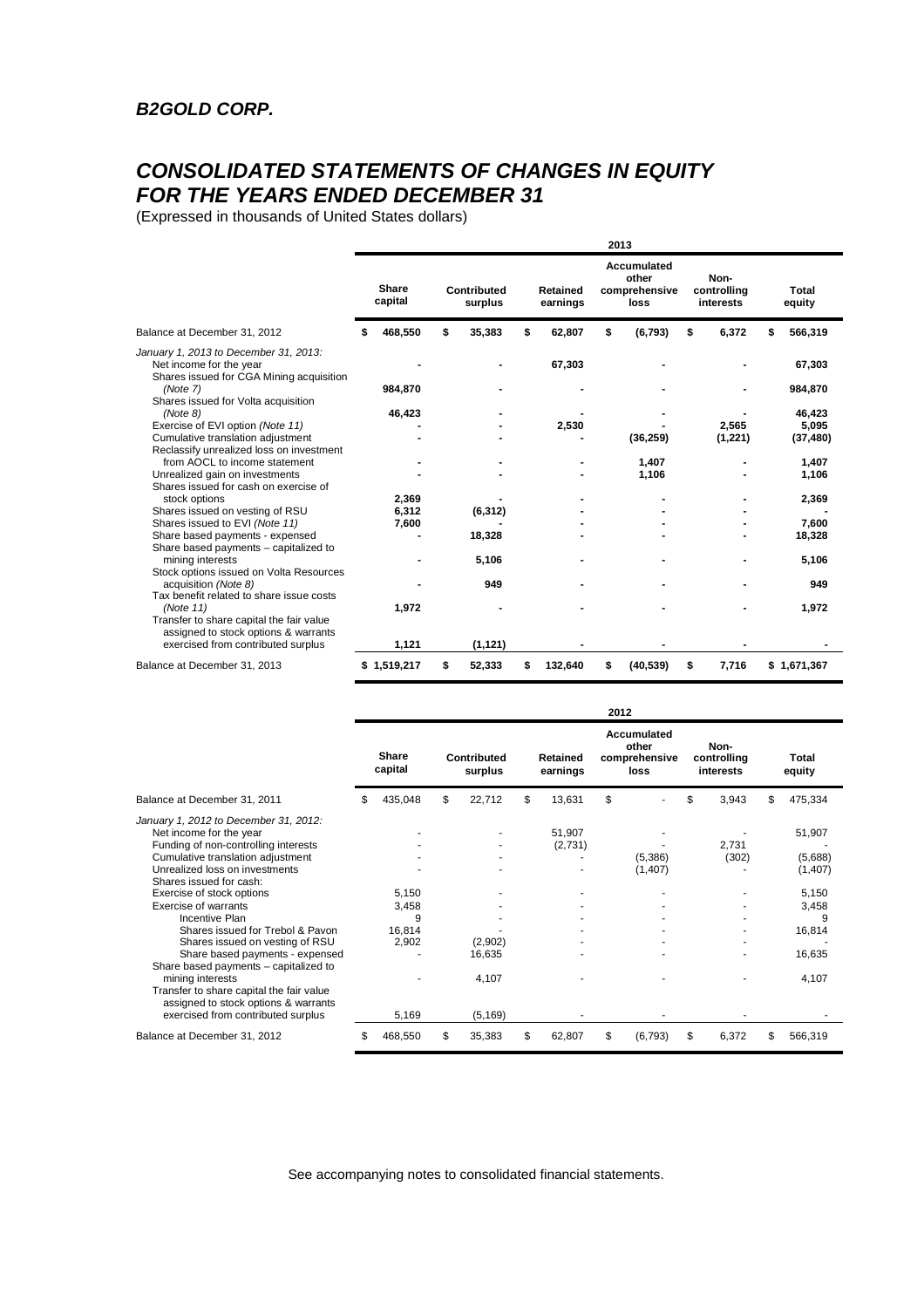### *December 31, 2013 and 2012*

(All tabular amounts are in thousands of United States dollars unless otherwise stated)

## *1 Nature of operations*

B2Gold Corp. ("B2Gold" or the "Company") is a Vancouver-based gold producer with three operating mines (two in Nicaragua and one in the Philippines) and a portfolio of development and exploration assets in Namibia, Colombia, Burkina Faso and Nicaragua. The Company acquired control of CGA Mining Limited ("CGA") on January 16, 2013, including its producing mine, the Masbate Mine, in the Philippines (Note 7).

The Company operates the Libertad Mine and the Limon Mine in Nicaragua and, commencing on January 16, 2013, the Masbate Mine in the Philippines. The Company has a 90% interest in the Otjikoto gold project in Namibia (Note 11), a 90% interest in the Kiaka gold project in Burkina Faso (Note 8), a 49% interest in the Gramalote property in Colombia, and an interest in the Quebradona property in Colombia. The Company owns the Trebol and Pavon properties in Nicaragua and the Bellavista property in Costa Rica. The Company also has a 51% interest in a joint operation in Nicaragua with Calibre Mining Corp. ("Calibre"), with an option to acquire an additional 19% interest, and a 60% interest in two joint operations in Nicaragua with Radius Gold Inc. ("Radius").

On June 4, 2013, the Company announced that its common shares had been approved to list on the NYSE MKT LLC ("NYSE MKT") and subsequently began trading under symbol "BTG" on June 6, 2013. The Company's shares will continue to be listed on the Toronto Stock Exchange under symbol "BTO" and on the Namibian Stock Exchange under the symbol "B2G". The Company withdrew its shares from listing on the OTCQX concurrent with listing its shares on the NYSE MKT.

B2Gold's head office is located at Suite 3100, Three Bentall Centre, 595 Burrard Street, Vancouver, British Columbia, V7X 1J1.

## *2 Basis of preparation*

These consolidated financial statements have been prepared in accordance with International Financial Reporting Standards ("IFRS") as issued by the International Accounting Standards Board ("IASB"), effective as of December 31, 2013. These consolidated financial statements were authorized for issue by the Board of Directors on March 12, 2014.

## *3 Accounting changes and recent accounting pronouncements*

The Company has adopted the following policies in 2013, in conjunction with the issuance of its convertible senior subordinated notes on August 23, 2013 (Note 13) and the acquisition of CGA on January 16, 2013 (Note 7):

### *Interest capitalization*

Pursuant to IAS 23 "Borrowing Costs", interest expense on the convertible senior subordinated notes is required to be capitalized to the carrying amount of the Otjikoto property (under development) by reference to the amount of related eligible expenditures capitalized to the property subsequent to the issuance of the notes. However, the amount of interest expense is calculated using the effective interest rate method, rather than using the contractual rate of interest on the notes which is 3.25% per annum. The annual effective interest rate on the notes was calculated to be 9% which includes the transaction costs attributable to the issuance of the notes. The effective rate was calculated based upon management's estimate of the interest rate which would have been obtained on similar borrowings without the equity conversion feature at the issuance date of the notes. The Company also has other borrowings in the form of a revolving credit facility. The calculation of interest for capitalization purposes on the Otjikoto property is carried out in reference to the weighted average borrowing rate of the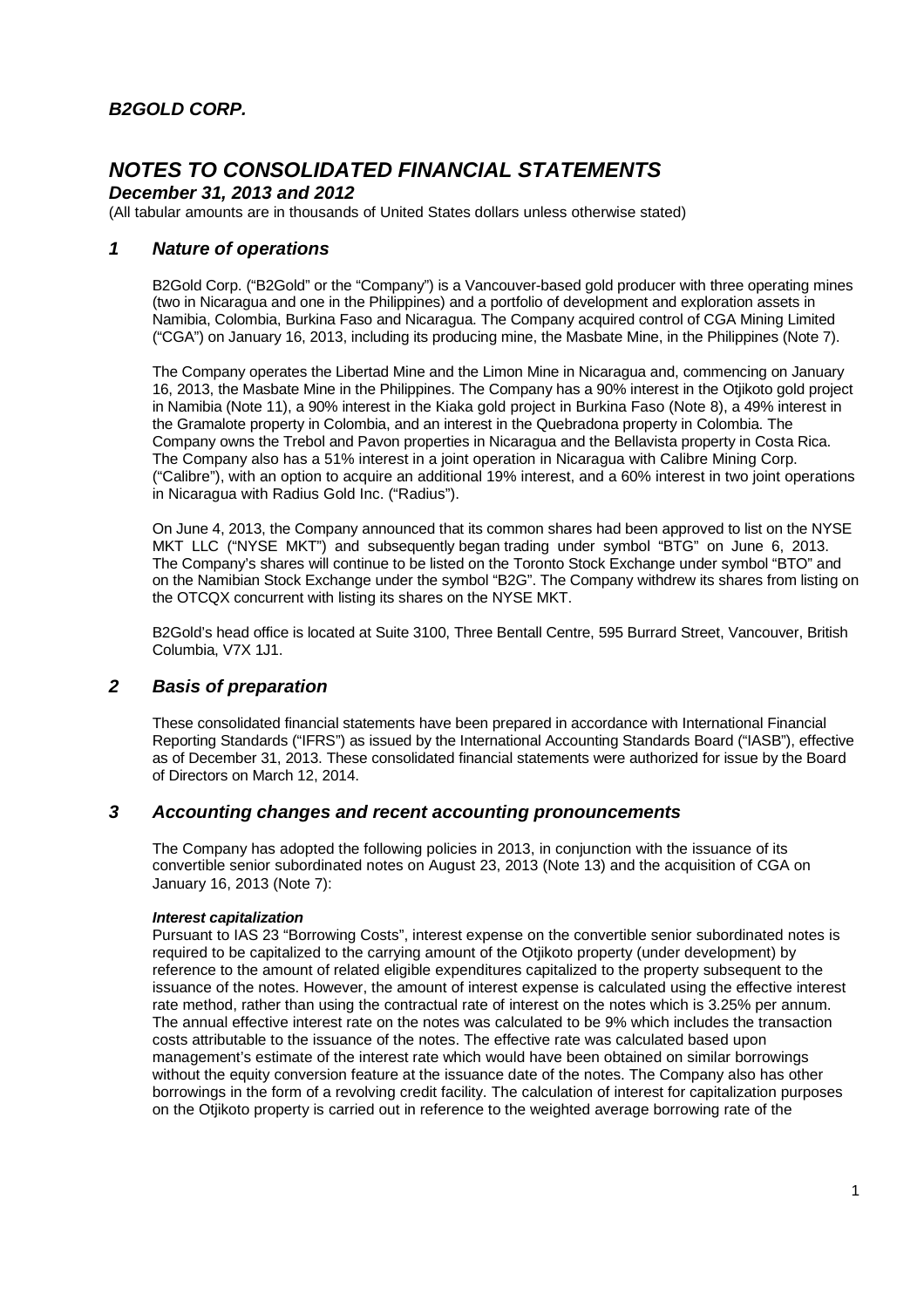### *December 31, 2013 and 2012*

(All tabular amounts are in thousands of United States dollars unless otherwise stated)

Company, which takes account of interest attributable to both the notes and the revolving corporate credit facility (Note 13).

### *Financial instruments*

## *Lease liabilities*

Lease liabilities are interest bearing and are initially measured at the present value, subsequently recorded at amortized cost. Lease liabilities are designated as financial liabilities.

#### *Leases*

The determination of whether an arrangement is, or contains, a lease is based on the substance of the arrangement at inception date. It requires consideration as to whether the fulfilment of the arrangement is dependent on the use of a specific asset or assets or the arrangement conveys a right to use the asset.

A reassessment is made after inception of the lease only if one of the following applies:

- (a) There is a change in contractual terms, other than a renewal or extension of the arrangement
- (b) A renewal option is exercised or extension granted, unless the term of the renewal or extension was initially included in the lease term;
- (c) There is a change in the determination of whether fulfilment is dependent on a specified asset; or
- (d) There is a substantial change to the asset.

Where a reassessment is made, lease accounting shall commence or cease from the date when the change in circumstances gave rise to the reassessment for scenarios (a), (c) or (d) and at the date of the renewal or extension period for scenario (b).

### *Company as a lessee*

Finance leases, which transfer to the Company substantially all the risks and rewards incidental to ownership of the leased item, are capitalized at the inception of the lease at the fair value of the leased asset or, if lower, at the present value of the minimum lease payments. Lease payments are apportioned between finance charges and the reduction of the lease liability so as to achieve a constant periodic rate of interest on the remaining balance of the liability. Finance charges are recognized in the statements of operations.

Capitalized leased assets are depreciated over the shorter of the estimated useful life of the asset and the lease term, if there is no reasonable certainty that the Company will obtain ownership by the end of the lease term.

A lease is classified as an operating lease if it does not transfer substantially all of the risks and rewards incidental to ownership.

Operating lease payments are recognized as an expense in the statement of operations on a straight line basis over the lease term.

The Company has adopted the following new standards and interpretations issued by the IASB or International Interpretation Committee ("IFRIC") as of January 1, 2013.

### *Consolidated Financial Statements – IFRS 10*

This standard establishes control as the basis for an investor to consolidate its investee; it defines control as an investor's power over the investee with exposure, or rights, to variable returns from the investee and the ability to affect the investor's return through its power over the investee. At January 1, 2013, the Company adopted this standard and there was no impact on its comparative consolidated financial statements.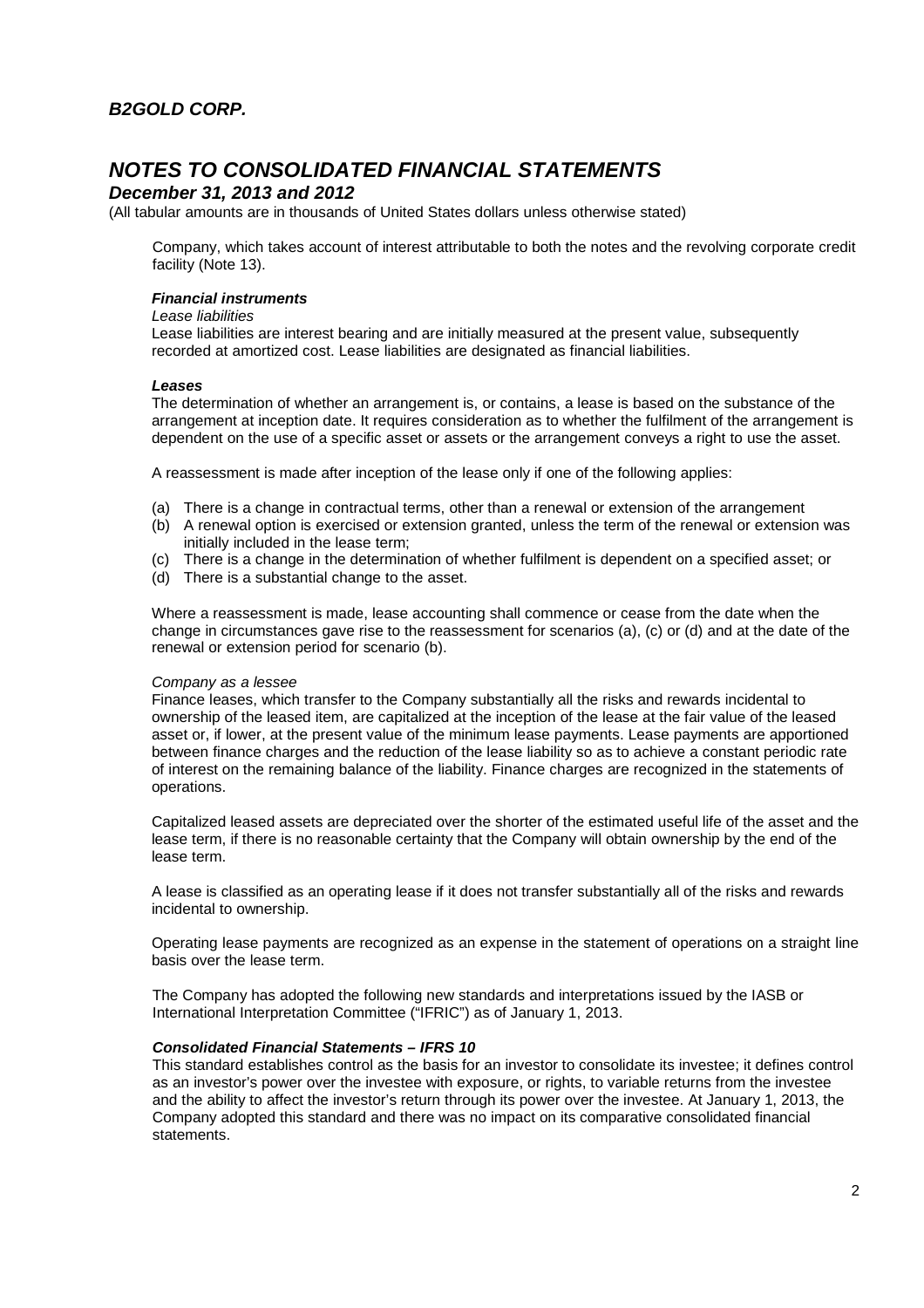*December 31, 2013 and 2012*

(All tabular amounts are in thousands of United States dollars unless otherwise stated)

### *Joint Arrangements – IFRS 11*

This standard replaces the guidance in IAS 31 Interests in Joint Ventures. Under IFRS 11, joint arrangements are classified as either joint operations or joint ventures. Joint venture entities are now accounted for using the equity method. At January 1, 2013, the Company adopted this standard and there was no impact on its consolidated financial statements.

### *Disclosure of Interests in Other Entities – IFRS 12*

This IFRS shall be applied by companies with an interest in subsidiaries, joint arrangements, associates or unconsolidated structured entities. The application of this standard intends to enable users of the financial statements to evaluate the nature of and risks associated with a Company's interests in other entities, and the effects of those interests on its financial position, financial performance and cash flows. Companies will be required to disclose information about significant judgments and assumptions made in determining the control of another entity, the joint control of an arrangement or significant influence over another entity and the type of joint arrangement when the arrangement has been structured through a separate vehicle. This standard is effective for years beginning on or after January 1, 2013. At January 1, 2013, the Company adopted this standard and there was no impact on its consolidated financial statements.

#### *Fair value measurement – IFRS 13*

This IFRS aims to improve consistency and reduce complexity by providing a precise definition of fair value and a single source of fair value measurement and disclosure requirements for use across IFRS. The requirements do not extend the use of fair value accounting but provide guidance on how it should be applied where its use is already required or permitted by other standards within IFRS. This standard is effective for years beginning on or after January 1, 2013. At January 1, 2013, the Company adopted this standard and the required disclosures.

#### *Stripping Costs in the Production Phase of a Surface Mine – IFRIC 20*

This interpretation applies to waste removal costs that are incurred in open pit mining activity during the production phase of the mine. Recognition of a stripping activity asset requires the asset to be related to an identifiable component of the ore body. Stripping costs that relate to inventory produced should be accounted for as a current production cost in accordance with IAS 2, "Inventories". Stripping costs that generate a benefit of improved access and meet the definition of an asset should be accounted for as an addition to an existing asset. Existing stripping costs on the balance sheet at transition that do not relate to a specific ore body should be written off to opening retained earnings. The stripping activity asset shall be depreciated on a systematic basis, over the expected useful life of the identified component of the ore body that becomes more accessible as a result of the stripping activity. This interpretation is effective for years beginning on or after January 1, 2013. At January 1, 2013, the Company adopted this standard and there was no impact on its consolidated financial statements.

### *4 Summary of significant accounting policies*

The significant accounting policies used in the preparation of these financial statements are as follows:

### *Principles of consolidation*

The financial statements of the Company consolidate the accounts of B2Gold and its subsidiaries. All intercompany transactions, balances, and unrealized gains and losses from intercompany transactions are eliminated on consolidation.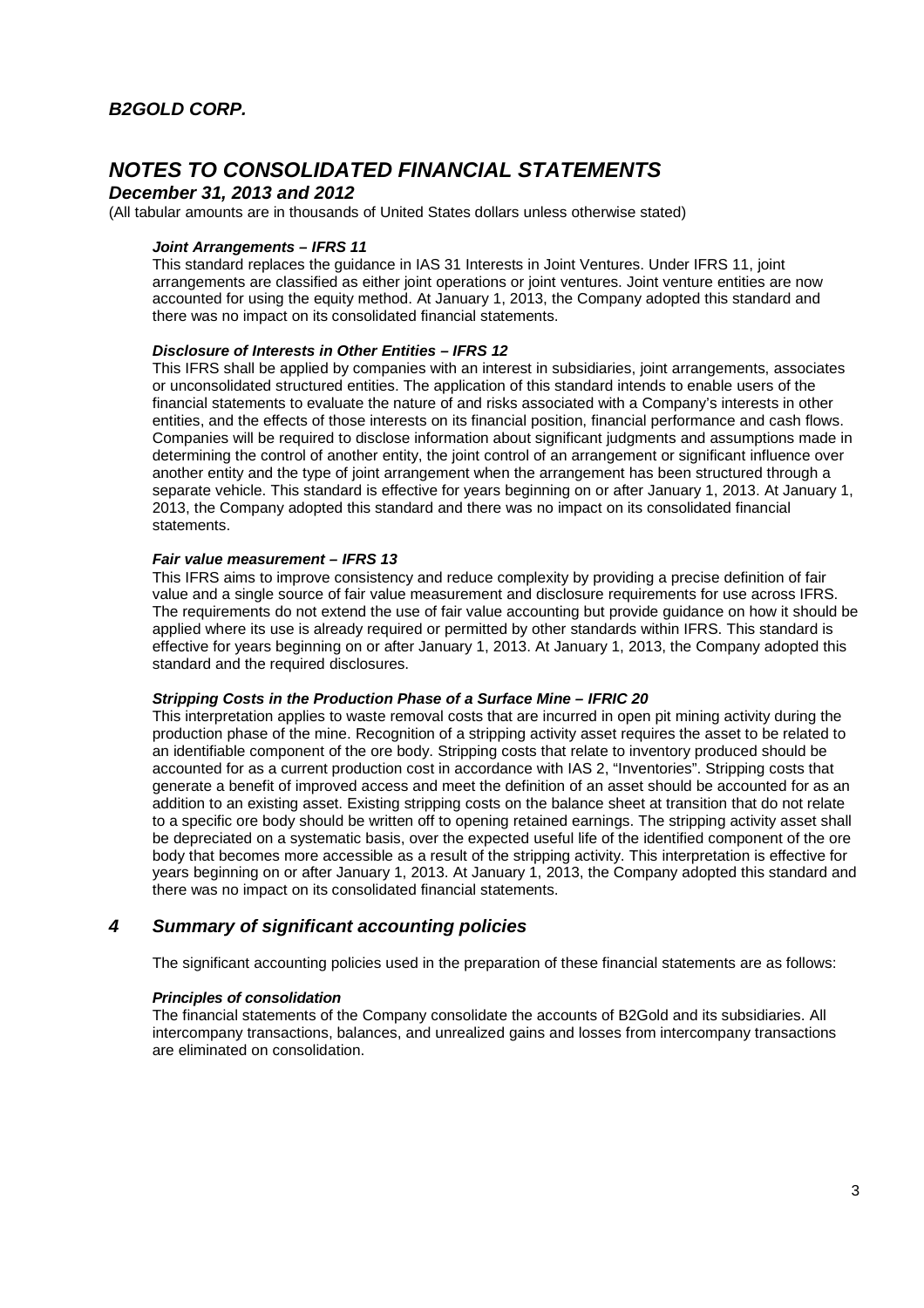## *B2GOLD CORP.*

## *NOTES TO CONSOLIDATED FINANCIAL STATEMENTS*

*December 31, 2013 and 2012*

(All tabular amounts are in thousands of United States dollars unless otherwise stated)

The Company's most significant wholly owned and partially owned subsidiaries are presented below:

|                                                                  | % interest |
|------------------------------------------------------------------|------------|
| - Philippines Gold Processing & Refining Corporation ("Masbate") | 100        |
| - Desarrollo Minero de Nicaragua, S.A. ("Libertad")              | 100        |
| - Triton Minera S.A. ("Limon")                                   | 95         |
| - Auryx Gold Namibia (Pty) Ltd. ("Otjikoto")                     | 90         |
| - Kiaka Gold SARL ("Kiaka") (Note 11)                            | 100        |
| - Mocoa Ventures Ltd. ("Mocoa")                                  | 100        |
| - Minesa Nueva Esperanza S.A. ("Pavon")                          | 100        |
| - Inversiones Geomineras S.A. ("Trebol")                         | 100        |

Subsidiaries are entities controlled by the Company. Control exists when the Company has power over an investee, when the Company is exposed, or has rights, to variable returns from the investee and when the Company has the ability to affect those returns through its power over the investee. Subsidiaries are fully consolidated from the date on which control is obtained by B2Gold and are de-consolidated from the date that control ceases.

The Company's Gramalote and Quebradona properties located in Colombia operate as incorporated joint ventures with AngloGold Ashanti Limited ("AngloGold") which are accounted for as jointly controlled entities ("JCEs"). The Company does not control, either directly or indirectly, these JCEs. B2Gold accounts for its interest in these JCEs using the equity method.

The Company established a trust arrangement under its Incentive Plan (Note 15) for the benefit of its directors, officers, employees and service providers. The Company consolidates this trust as it has the power to control its financial and operating policies and obtain the benefits from its activities.

#### *Business combinations*

A business combination requires that the assets acquired and liabilities assumed constitute a business. A business consists of inputs and processes applied to those inputs that have the ability to create outputs. Although businesses usually have outputs, outputs are not required for an integrated set to qualify as a business as the Company considers other factors to determine whether the set of activities or assets is a business.

Business combinations are accounted for using the acquisition method whereby acquired assets and liabilities are recorded at fair value as of the date of acquisition with the excess of the purchase consideration over such fair value being recorded as goodwill. Non-controlling interest in an acquisition may be measured at either fair value or at the non-controlling interest's proportionate share of the fair value of the acquiree's net identifiable assets.

The excess of (i) total consideration transferred by the Company, measured at fair value, including contingent consideration, and (ii) the non-controlling interests in the acquiree, over the acquisition-date fair value of the net of the assets acquired and liabilities assumed, is recorded as goodwill. If the fair value attributable to the Company's share of the identifiable net assets exceeds the cost of acquisition, the difference is recognized as a gain in the consolidated statement of operations.

Should the consideration be contingent on future events, the preliminary cost of the acquisition recorded includes management's best estimate of the fair value of the contingent amounts expected to be payable. Provisional fair values allocated at the reporting date are finalized within one year of the acquisition date with retroactive restatement to the acquisition date as required.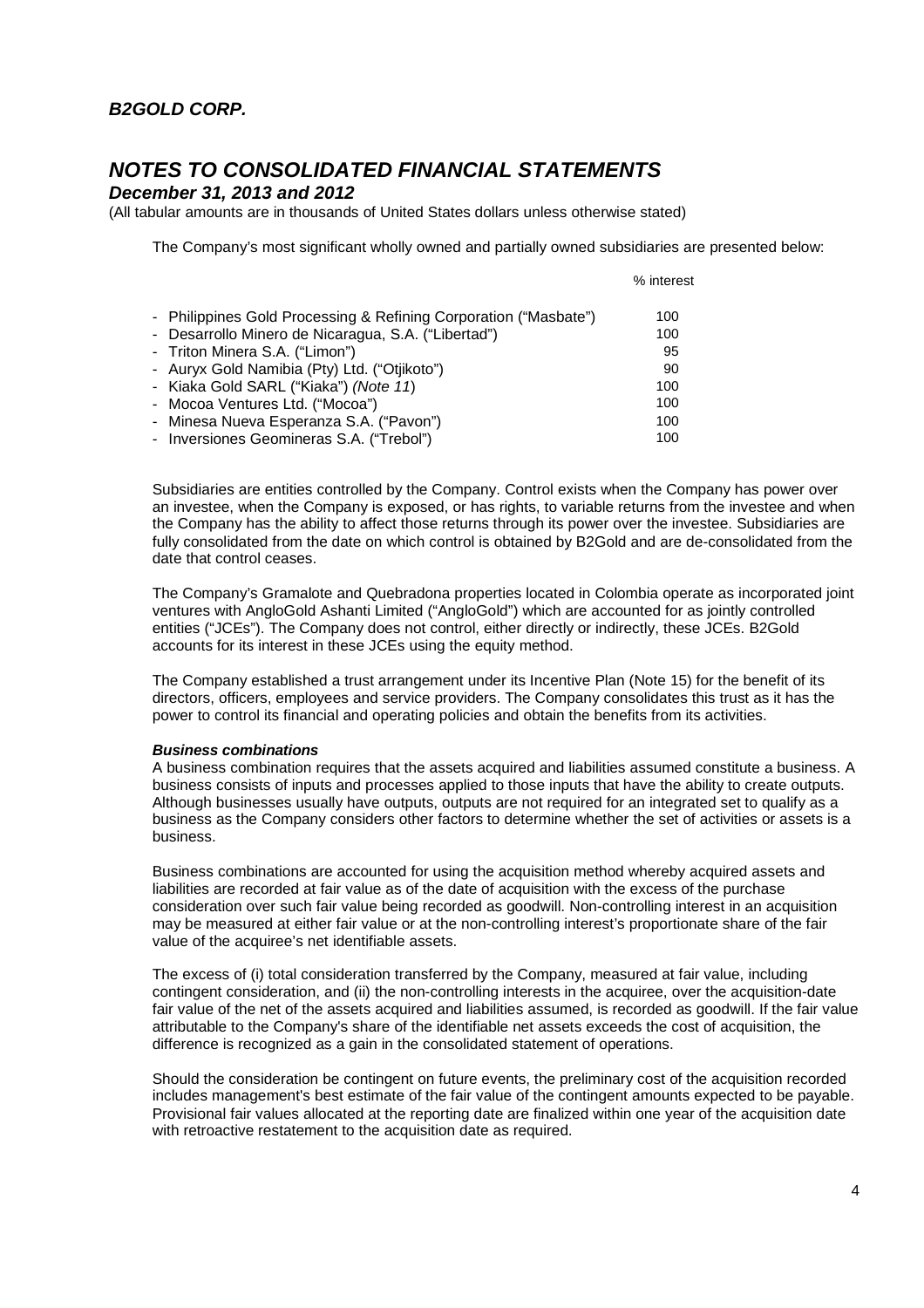*December 31, 2013 and 2012*

(All tabular amounts are in thousands of United States dollars unless otherwise stated)

Transaction costs, other than those associated with the issue of debt or equity securities, which the Company incurs in connection with a business combination, are expensed as incurred.

### *Goodwill*

Goodwill typically arises on the Company's acquisitions due to: (i) the ability of the Company to capture certain synergies through management of the acquired operation within the Company; (ii) the potential to increase reserves and resources through exploration activities; and (iii) the requirement to record a deferred tax liability for the difference between the assigned fair values and the tax bases of assets acquired and liabilities assumed.

Goodwill is not amortized. The Company performs an annual impairment test for goodwill and when events or changes in circumstances indicate that the related carrying amount may not be recoverable. If the carrying amount of a mine site to which goodwill has been allocated exceeds the recoverable amount, an impairment loss is recognized for the amount in excess. The impairment loss is allocated first to reduce the carrying amount of goodwill allocated to the mine site to nil and then to the other assets of the mine site based on the relative carrying amounts of those assets. Impairment losses recognized for goodwill are not reversed in subsequent periods should its value recover.

Goodwill is allocated to cash-generating units for the purpose of impairment testing. The allocation is made to those cash generating units or groups of cash generating units ("CGU"s) that are expected to benefit from the business combination in which the goodwill arose. If the composition of one or more cash generating units to which goodwill has been allocated changes due to a re-organization, the goodwill is re-allocated to the units affected.

### *Investments in joint arrangements*

A joint arrangement is a contractual arrangement whereby two or more parties undertake an economic activity that is subject to joint control. Joint control is the contractually agreed sharing of control such that significant operating and financial decisions require the unanimous consent of the parties sharing control. The Company's joint arrangements consist of jointly controlled entities (involving the establishment of a corporation). On acquisition, an equity method investment is initially recognized at cost. Additional funding into an investee is recorded as an increase in the carrying value of the investment. The carrying amount is adjusted by the Company's share of post-acquisition net income or loss, depreciation, amortization or impairment.

### *Foreign currency translation*

#### *Functional and presentation currency*

Items included in the financial statements of each of the group's entities are measured using the currency of the primary economic environment in which the entity operates ("the functional currency"). The consolidated financial statements are presented in United States dollars, which is the group's presentation currency. The Company's mining operations operate primarily within an economic environment where the functional currency is the United States dollar, except for the Company's Otjikoto project where the functional currency is the Namibian dollar.

#### *Transactions and balances*

Transactions denominated in foreign currencies are translated into the United States dollar as follows:

- Monetary assets and liabilities are translated at the rates of exchange at the consolidated balance sheet date;
- Non-monetary assets and liabilities are translated at historical exchange rates prevailing at each transaction date;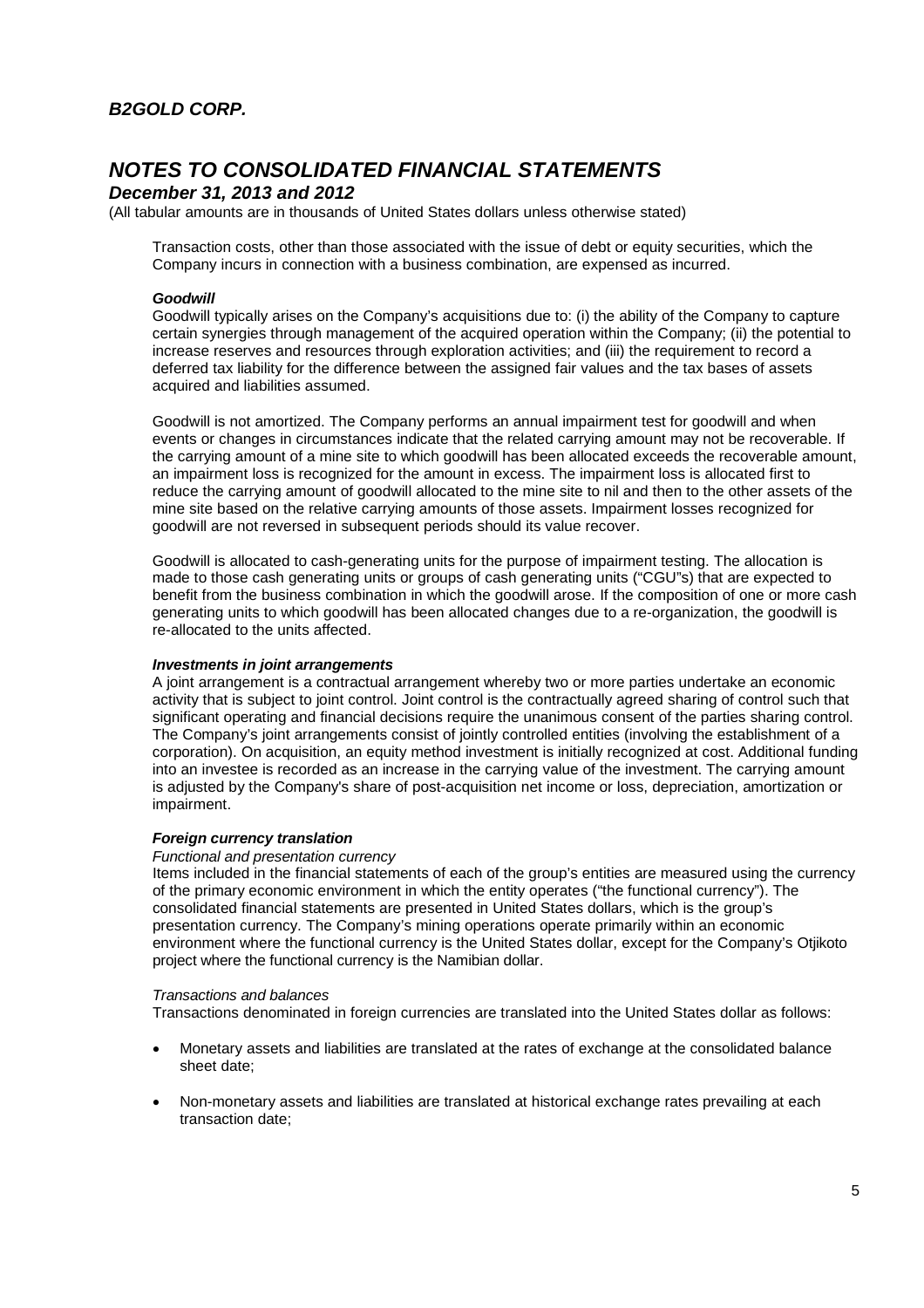### *December 31, 2013 and 2012*

(All tabular amounts are in thousands of United States dollars unless otherwise stated)

- Revenue and expenses are translated at the exchange rate at the date of the transaction, except depreciation, depletion and amortization, which are translated at the rates of exchange applicable to the related assets, and share-based compensation expense, which is translated at the rates of exchange applicable at the date of grant of the share-based compensation; and
- Exchange gains and losses on translation are included in earnings. When the gain or loss on certain non-monetary items, such as long-term investments classified as available-for-sale, is recognized in other comprehensive income ("OCI"), the translation differences are also recognized in OCI.

### *Group companies*

For any subsidiaries or joint ventures whose functional currency differs from the United States dollar, foreign currency balances and transactions are translated into the United States dollar as follows:

- Assets and liabilities are translated at the rates of exchange at the consolidated balance sheet date;
- Revenue and expenses are translated at average exchange rates throughout the reporting period or at rates that approximate the actual exchange rates; items such as depreciation are translated at the rate implicit in the historical rate applied to the related asset; and
- Exchange gains and losses on translation are included in OCI.

The exchange gains and losses are recognized in earnings upon the substantial disposition, liquidation or closure of the entity that gave rise to such amounts.

### *Financial instruments*

The Company recognizes financial assets and liabilities on the balance sheet when the Company becomes party to the contractual provisions of the instrument.

#### *Cash and cash equivalents*

Cash and cash equivalents includes cash on hand, deposits held with banks, and other short-term highly liquid investments with original maturities of three months or less. Cash and cash equivalents are designated as loans and receivables.

#### *Accounts receivable, accounts payable and accrued liabilities*

Accounts receivable, accounts payable and accrued liabilities are non-interest bearing and are initially measured at fair value, subsequently recorded at amortized cost which approximate fair values due to the short terms to maturity. Where necessary, accounts receivables are net of allowances for uncollectable amounts. Accounts receivable are designated as loans and receivables and accounts payable and accrued liabilities are designated as financial liabilities.

### *Debt*

The Company recognizes all financial liabilities initially at fair value and classifies them as either fair value through profit and loss or loans and borrowings, as appropriate. Debt classified as loan and borrowings is subsequently measured at amortized cost, calculated using the effective interest rate method. Debt classified as fair value through profit and loss is measured at fair value on each financial period-end date with gains and losses flowing through the statement of operations.

#### *Derivative instruments*

Derivative instruments, including embedded derivatives, are recorded at "fair value through profit or loss" and accordingly recorded on the balance sheet date at fair value. Unrealized gains and losses on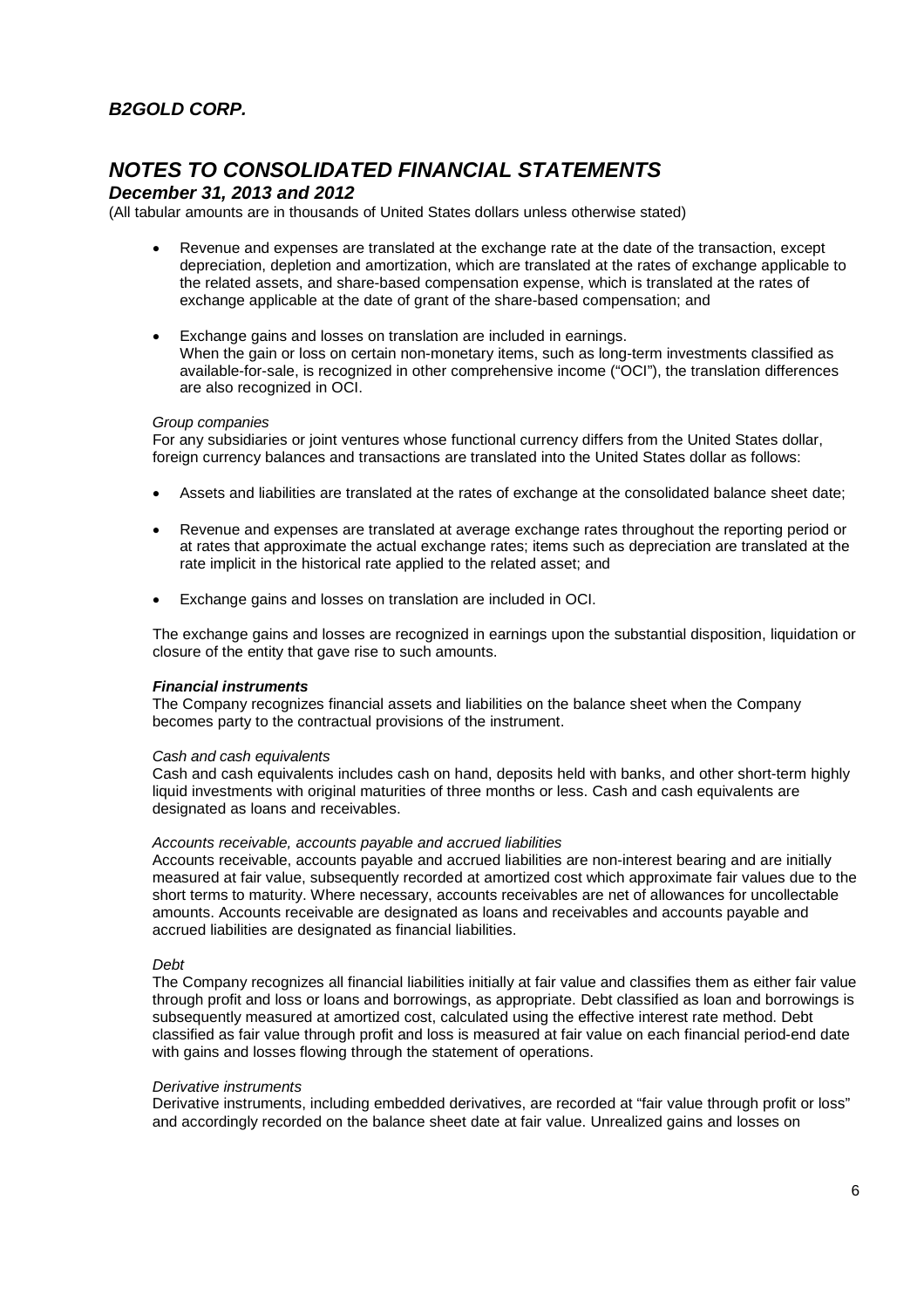*December 31, 2013 and 2012*

(All tabular amounts are in thousands of United States dollars unless otherwise stated)

derivatives held for trading are recorded as part of other gains or losses in earnings. Fair values for derivative instruments are determined using valuation techniques, using assumptions based on market conditions existing at the balance sheet date.

#### *Impairment of financial assets*

At each reporting date, the Company assesses whether there is objective evidence that a financial asset is impaired. If such evidence exists, the Company recognizes an impairment loss. The loss is the difference between the amortized cost of the loan or receivable and the present value of the estimated future cash flows, discounted using the instrument's original effective interest rate. The carrying amount of the asset is reduced by this amount either directly or indirectly through the use of an allowance account.

Impairment losses on financial assets carried at amortized cost are reversed in subsequent periods if the amount of the loss decreases and the decrease can be related objectively to an event occurring after the impairment was recognized.

#### *Inventories*

Gold and silver bullion, in-process and stockpile inventories are recorded at the lower of average cost and net realizable value. The cost of finished goods and work-in-progress comprises raw materials, direct labour, and other direct costs, as well as stripping in the production stage and related production overheads (based on normal operating capacity) including applicable depreciation on property, plant and equipment. Net realizable value is the estimated selling price less applicable selling expenses.

When inventories have been written down to net realizable value, a new assessment of net realizable value is made in each subsequent period. When the circumstances that caused the write down no longer exist, the amount of the write down is reversed.

Materials and supplies inventories are valued at the lower of average cost and net realizable value. Cost includes acquisition, freight and other directly attributable costs.

### *Mining interests*

Mining interests include "property, plant and equipment", "mineral properties and mine development costs", "deferred stripping", "exploration and evaluation expenditures", capitalized borrowing costs and impairment.

#### *Property, plant and equipment*

Property, plant and equipment are recorded at cost. Repairs and maintenance expenditures are charged to operations; major improvements and replacements which extend the useful life of an asset are capitalized. Property, plant and equipment are amortized over the life of the mine using the units-ofproduction ("UOP") method based on the recoverable ounces from the estimated proven and probable reserves and a portion of the measured and indicated resources that are reasonably expected to be converted to proven and probable reserves. Mobile equipment, tailings dam and equipment are depreciated on a straight-line basis over three to six years as appropriate, net of residual value. The Company allocates the amount initially recognized in respect of an item of property, plant and equipment to its significant parts and depreciates separately each such part. Residual values, method of amortization and useful lives of the assets are reviewed annually and adjusted if appropriate.

During the commissioning phase of a new mine, pre-production expenditures, net of incidental revenue, are capitalized to plant and equipment.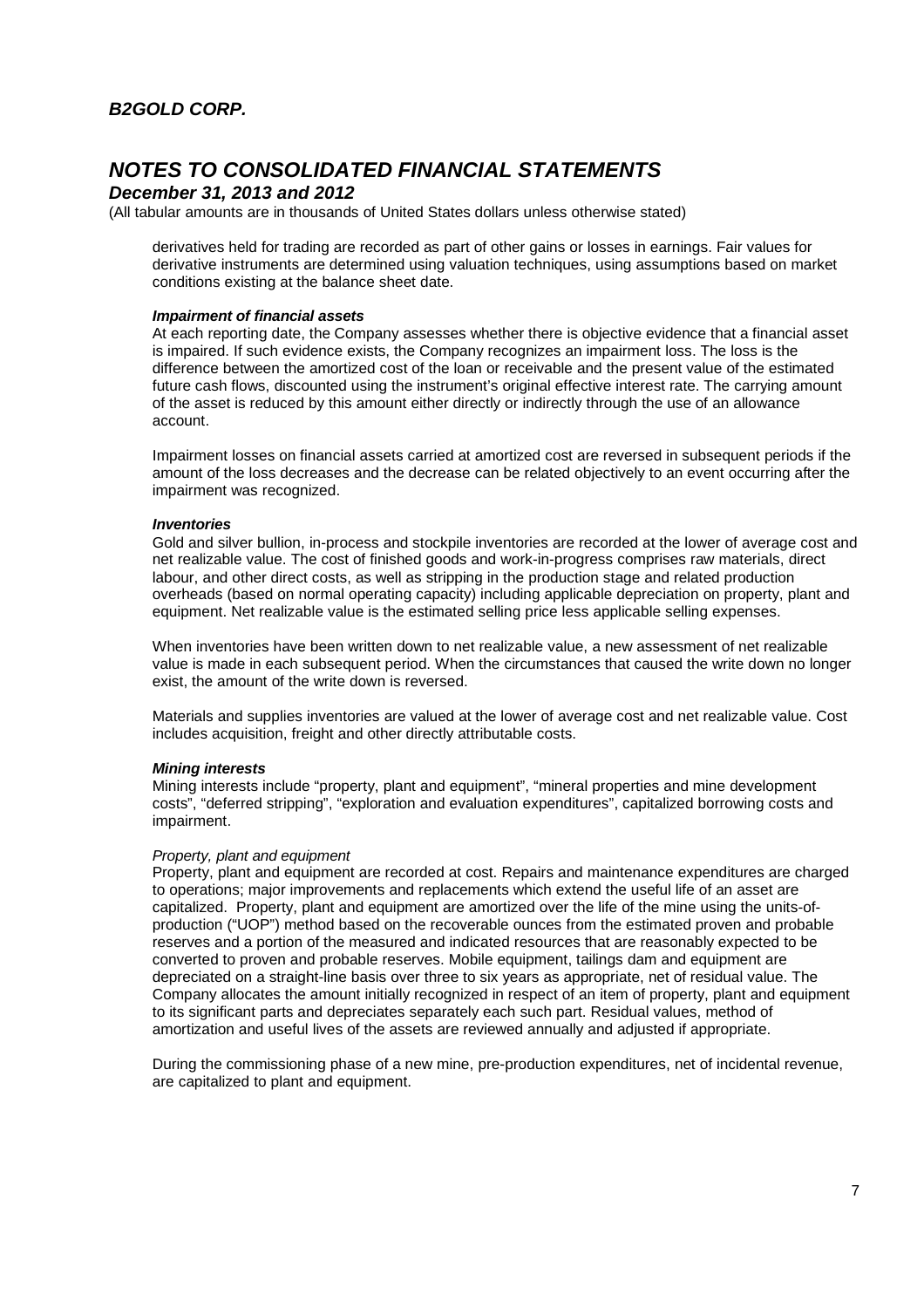### *December 31, 2013 and 2012*

(All tabular amounts are in thousands of United States dollars unless otherwise stated)

#### *Mineral properties and mine development costs*

Mineral properties and mine development costs are stated at cost less accumulated depreciation and are accounted for on an individual project basis. When production commences, these costs are amortized using the UOP method, based on recoverable ounces from the estimated proven and probable reserves and a portion of measured and indicated resources that are reasonably expected to be converted to proven and probable reserves.

Non-recoverable costs for projects determined not to be commercially feasible are expensed in the period in which the determination is made or when the carrying value of the project is determined to be impaired.

#### *Deferred stripping*

Stripping costs incurred during the production phase of a mine are considered production costs and are included in the cost of inventory produced during the period in which stripping costs are incurred, unless the stripping activity can be shown to be a betterment of the mineral property. Betterment occurs when stripping activity increases future output of the mine by providing access to additional reserves. Stripping costs incurred to prepare the ore body for extraction are capitalized as mine development costs and are amortized on a UOP basis over the reserves and resources to which they relate.

#### *Exploration and Evaluation Expenditures*

The Company defers the cost of acquiring, maintaining its interest, exploring and developing mineral properties as exploration and evaluation until the properties are placed in production, abandoned, sold or considered to be impaired in value. When a production decision has been made on a property, exploration and evaluation expenditures are reclassified to "mineral properties and mine development costs". If no minable ore body is discovered, such costs are expensed in the period in which it is determined the property has no future economic value. Exploration costs that do not relate to any specific property are expensed as incurred.

#### *Borrowing costs*

Borrowing costs attributable to the acquisition or construction of qualifying assets that take a substantial period of time to make ready for their intended use are added to the cost of the assets, until such time as the assets are substantially complete and ready for their intended use. The amount of borrowing costs capitalized cannot exceed the actual amount of borrowing costs incurred in a period. All other borrowing costs are expensed in the period in which they are incurred.

#### *Impairment*

The carrying amounts of non-current assets are tested for impairment when events or changes in circumstances indicate that the carrying amount may not be recoverable. If there are indicators of impairment, the recoverable amount of the asset is estimated in order to determine the extent of the impairment. An impairment loss is recognized for the amount by which the asset's carrying amount exceeds its recoverable amount and is recorded as an expense in the statement of operations.

The recoverable amount is the higher of an asset's "fair value less costs to sell" and "value-in-use". Where the asset does not generate cash flows that are independent from other assets, the recoverable amount of the cash-generating unit to which the asset belongs is determined. "Fair value less costs to sell" is determined as the amount that would be obtained from the sale of the asset in an arm's length transaction between knowledgeable and willing parties. For mining assets this would generally be determined based on the present value of the estimated future cash flows arising from the continued development, use or eventual disposal of the asset. In assessing these cash flows and discounting them to the present value, assumptions used are those that an independent market participant would consider appropriate. In assessing "value-in-use", the estimated future cash flows expected to arise from the continuing use of the assets in their present form and from their disposal are discounted to their present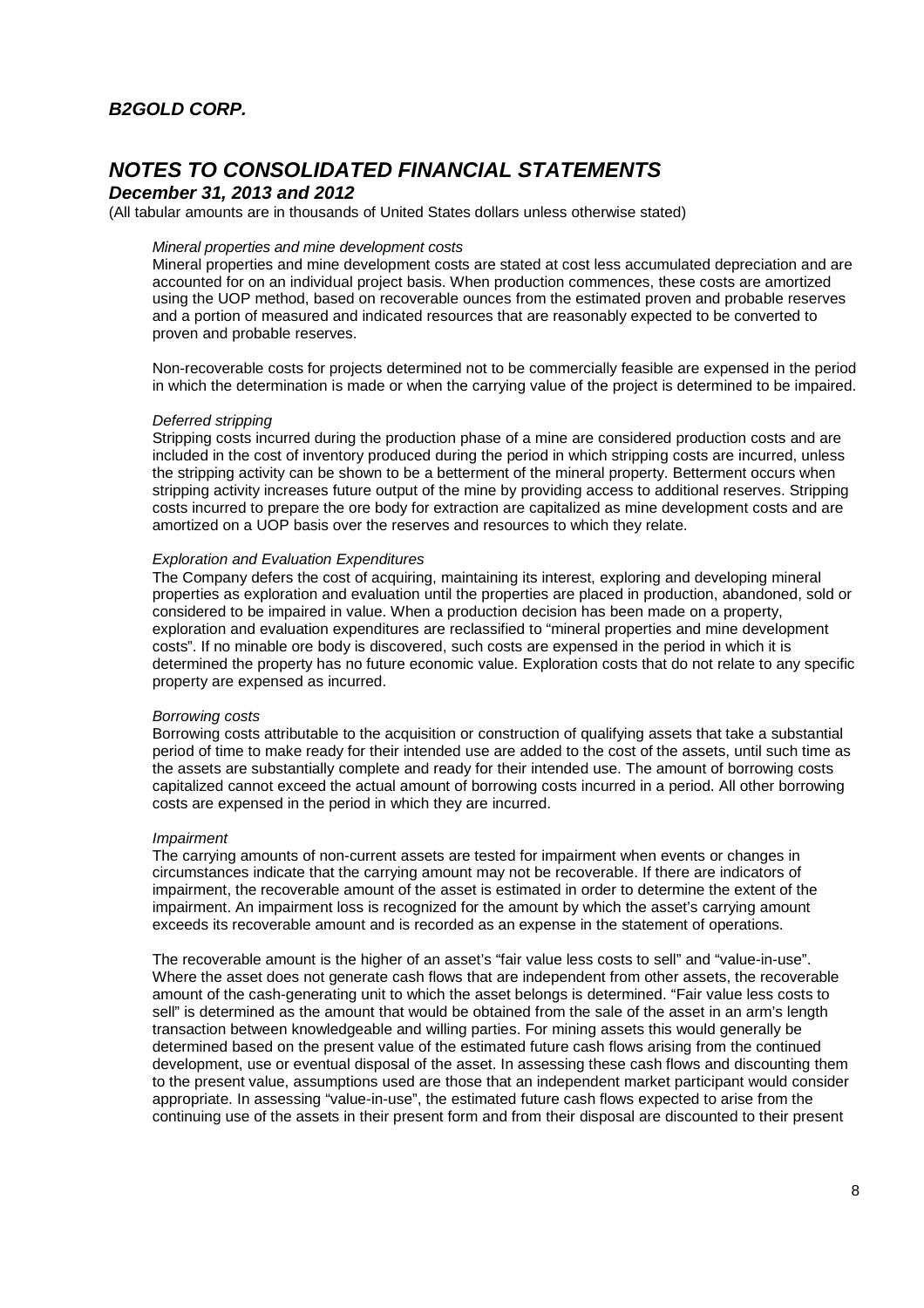### *December 31, 2013 and 2012*

(All tabular amounts are in thousands of United States dollars unless otherwise stated)

value using a pre-tax discount rate that reflects current market assessments of the time value of money and risks specific to the asset.

Impairment losses are evaluated for potential reversals when events or circumstances warrant such consideration. Where an impairment loss is subsequently reversed, the amount of such reversal is limited such that, the revised carrying amount of the asset or cash-generating unit does not exceed the carrying amount that would have been determined had no impairment loss been recognized for the asset or cashgenerating unit in the prior years. A reversal of an impairment loss is recognized into earnings immediately.

#### *Long-term investments*

Investments in entities that are not subsidiaries, joint ventures or investments in associates are designated as available-for-sale investments. These investments are measured at fair value on acquisition and at each reporting date. Any unrealized holding gains and losses related to these investments are excluded from net earnings and are included in OCI until an investment is sold and gains or losses are realized, or there is objective evidence that the investment is impaired. When there is evidence that an investment is impaired, the cumulative loss that was previously recognized in OCI is reclassified from accumulated OCI to the consolidated statement of operations.

#### *Mine restoration provisions*

Future obligations to retire an asset including site closure, dismantling, remediation and on-going treatment and monitoring are initially recognized and recorded as a liability based on estimated future cash flows discounted at a risk free rate. The measurement determination is based on estimated future cash flows, the current risk-free discount rate, and an estimated inflation factor. The value of restoration provisions is adjusted at each reporting period for changes to factors including the expected amount of cash flows required to discharge the liability, the timing of such cash flows and the risk-free interest rate. The liability is added to the carrying amount of the associated asset, and this additional carrying amount is depreciated over the life of the asset. The liability is accreted to full value over time through periodic charges to earnings. This unwinding of the discount is expensed in the statement of operations. As reclamation work is performed or liabilities are otherwise settled, the recorded amount of the liability is reduced.

#### *Share-based payments*

The cost of stock options and other equity-settled share-based payment arrangements is recorded based on the estimated fair-value at the grant date and charged to earnings over the vesting period. The Company grants stock options to certain employees and directors. Each tranche is considered a separate award with its own vesting period and grant date fair value. The fair value of each tranche is measured at the date of grant using the Black-Scholes option pricing model. Compensation expense is recognized over the tranche's vesting period by a charge to earnings, with a corresponding increase to contributed surplus based on the number of awards expected to vest. The number of awards expected to vest is reviewed at least annually, with any impact being recognized immediately.

#### *Current and deferred income taxes*

Income tax comprises current and deferred tax. Income tax is recognized in the statement of operations except to the extent that it relates to items recognized directly in equity, in which case the income tax is also recognized directly in equity. Taxes on income in interim periods are recorded using the tax rate that would be applicable to expected annual profit.

Current tax is the expected tax payable on taxable income for the year, using tax rates enacted or substantively enacted, at the end of the reporting period.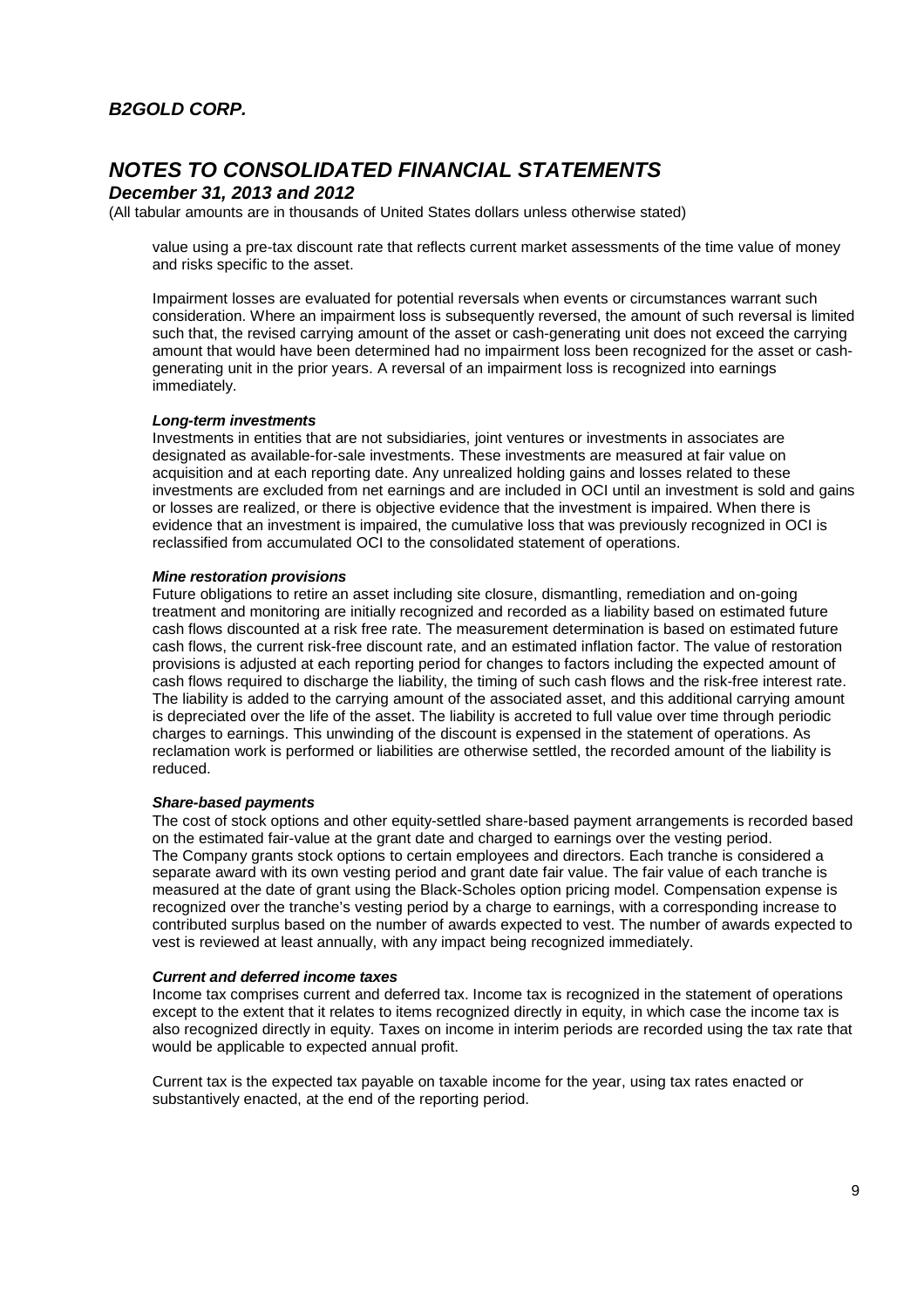### *December 31, 2013 and 2012*

(All tabular amounts are in thousands of United States dollars unless otherwise stated)

Deferred tax is recognized in respect of temporary differences arising between the tax bases of assets and liabilities and their carrying amounts in the financial statements. Deferred income tax is determined on a non-discounted basis using tax rates and laws that have been enacted or substantively enacted at the balance sheet date and are expected to apply when the deferred tax asset or liability is reversed. Deferred tax assets are recognized to the extent that it is probable that the assets can be recovered.

Deferred income tax is provided on temporary differences arising on investments in subsidiaries and associates, except, in the case of subsidiaries, where the timing of the reversal of the temporary difference is controlled by the Company and it is probable that the temporary difference will not reverse in the foreseeable future. As an exception, deferred tax assets and liabilities are not recognized if the temporary differences arise from the initial recognition of goodwill or an asset or liability in a transaction (other than in a business combination) that affects neither accounting profit nor taxable profit.

Deferred income tax assets and liabilities are presented as non-current.

### *Revenue*

Gold revenue is recognized when it is probable that the economic benefits will flow to the Company, delivery has occurred, the sales price is reasonably determinable, and collectability is reasonably assured. These criteria are generally met at the time the product is shipped and delivered to the customer and, depending on the delivery conditions, title and risk have passed to the customer and acceptance of the product, when contractually required, has been obtained. Gold revenue is measured based on the price specified in the sales contract, net of discounts, at the time of sale

Silver revenue is accounted for as a by-product and is recorded as a credit to operating costs.

### *Earnings per share*

Basic earnings per share is calculated by dividing the net income (loss) for the period by the weighted average number of common shares outstanding during the period.

Diluted earnings per share is calculated using the treasury share method whereby all "in the money" options, warrants and equivalents are assumed to have been exercised at the beginning of the period and the proceeds from the exercise are assumed to have been used to purchase common shares at the average market price during the period.

## *5 Changes in accounting standards not yet effective*

### *Financial Instruments: Classification and Measurement – IFRS 9*

This is the first part of a new standard on classification and measurement of financial assets that will replace IAS 39, "Financial Instruments: Recognition and Measurement". IFRS 9 has two measurement categories: amortized cost and fair value. All equity instruments are measured at fair value. A debt instrument is recorded at amortized cost only if the entity is holding it to collect contractual cash flows and the cash flows represent principal and interest. Otherwise it is measured at fair value with changes in fair value through profit or loss. In addition, this new standard has been updated to include guidance on financial liabilities and derecognition of financial instruments. The extent of the impact of adoption of IFRS 9 has not yet been determined.

## *6 Significant accounting judgements and estimation uncertainties*

The preparation of these financial statements in conformity with IFRS 1 requires estimates and assumptions that affect the amounts reported in these financial statements. These estimates and assumptions concerning the future will, by definition, seldom equal actual results. The following are the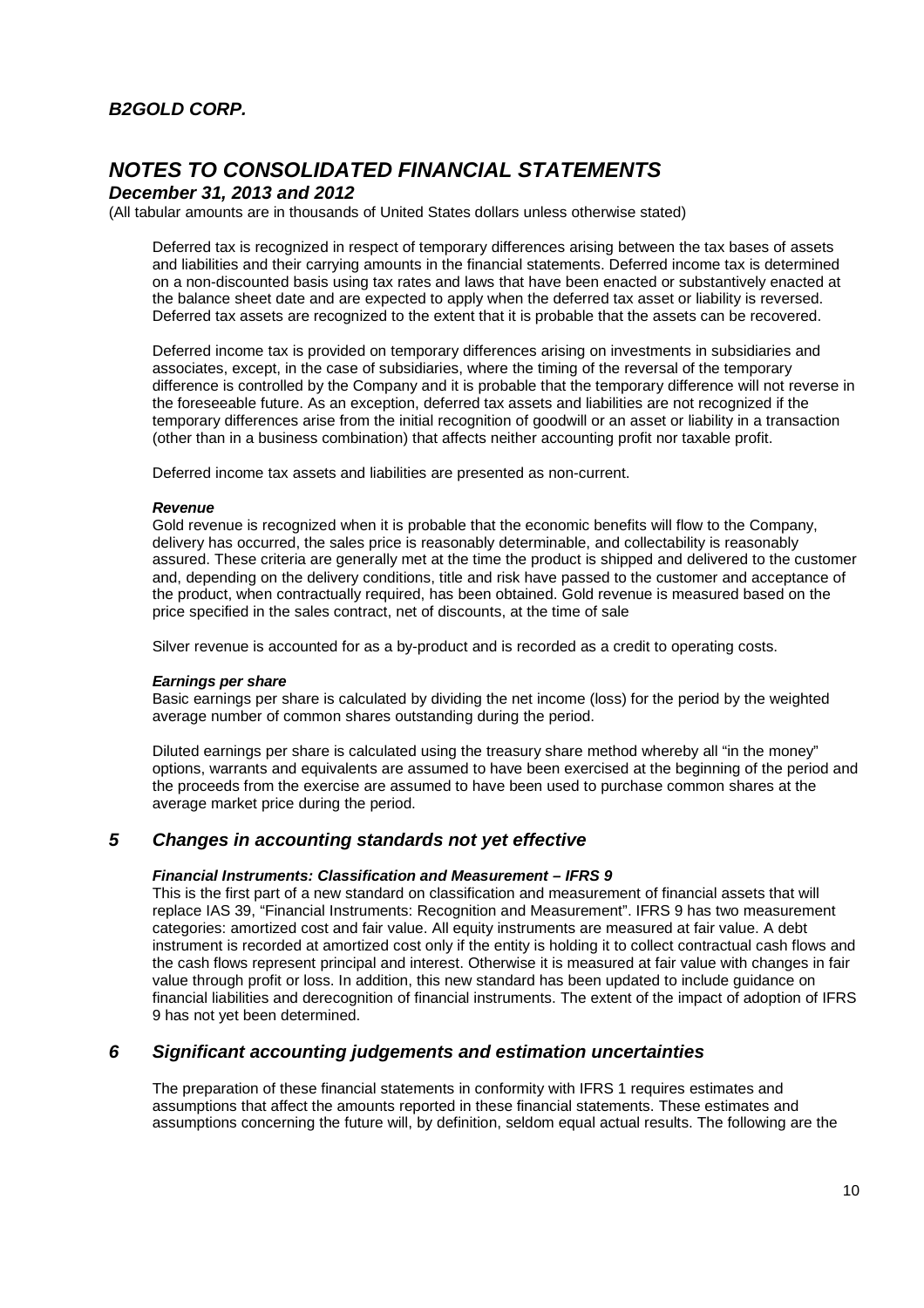*December 31, 2013 and 2012*

(All tabular amounts are in thousands of United States dollars unless otherwise stated)

estimates and judgments applied by management that most significantly affect the Company's financial statements. These estimates and judgments have a significant risk of causing a material adjustment to the carrying amounts of assets and liabilities within the next financial year.

#### *Ore reserve and resource estimates*

Ore reserves are estimates of the amount of ore that can be economically and legally extracted from the Company's mining properties. The Company estimates its ore reserves and a mineral resource based on information compiled by appropriately qualified persons relating to the geological data on the size, depth and shape of the ore body, and requires complex geological judgments to interpret the data. The estimation of recoverable reserves is based upon factors such as estimates of foreign exchange rates, commodity prices, future capital requirements, and production costs along with geological assumptions and judgments made in estimating the size and grade of the ore body. Changes in the reserve or resource estimates may impact the carrying value of mining interests, mine restoration provisions, recognition of deferred tax assets, and depreciation and amortization charges.

#### *Exploration and evaluation expenditures*

The application of the Company's accounting policy for exploration and evaluation expenditures requires judgment in determining whether it is likely that future economic benefits are likely either from future exploitation or sale or where activities have not reached a stage which permits a reasonable assessment of the existence of reserves. The deferral policy requires management to make certain estimates and assumptions about future events or circumstances, in particular whether an economically viable extraction operation can be established. Estimates and assumptions made may change if new information becomes available. If, after an expenditure is capitalized, information becomes available suggesting that the recovery of expenditure is unlikely, the amount capitalized is written off in the statement of operations in the period when the new information becomes available.

#### *Mine restoration provisions*

The Company's mining and exploration activities are subject to various laws and regulations governing the protection of the environment. Significant judgments and estimates are made when estimating the nature and costs associated with mine restoration provisions. Due to the nature of mine closure plans, cash expenditures are expected to occur over a significant period of time with the majority of the expenditures expected to occur in the years from 2018 to 2041. When considering the effect of the extended time period over which costs are expected to be incurred, combined with the estimated discount rate and inflation factors, the fair value of the mine restoration provisions could materially change from period to period due to changes in the underlying assumptions.

#### *Deferred income taxes and valuation allowances*

The Company is periodically required to estimate the tax basis of assets and liabilities. Where applicable tax laws and regulations are either unclear or subject to varying interpretations, it is possible that changes in these estimates could occur that materially affect the amounts of deferred income tax assets and liabilities recorded in the financial statements. Changes in deferred tax assets and liabilities generally have a direct impact on earnings in the period that the changes occur.

Each period, the Company evaluates the likelihood of whether some portion or all of each deferred tax asset will not be realized. This evaluation is based on historic and future expected levels of taxable income, the pattern and timing of reversals of taxable temporary timing differences that give rise to deferred tax liabilities, and tax planning initiatives. Levels of future taxable income are affected by, among other things, market gold prices, production costs, quantities of proven and probable gold reserves, interest rates and foreign currency exchange rates.

#### *Business combinations*

In a business combination, it generally takes time to obtain the information necessary to measure the fair values of assets acquired and liabilities assumed and the resulting goodwill, if any. Changes to the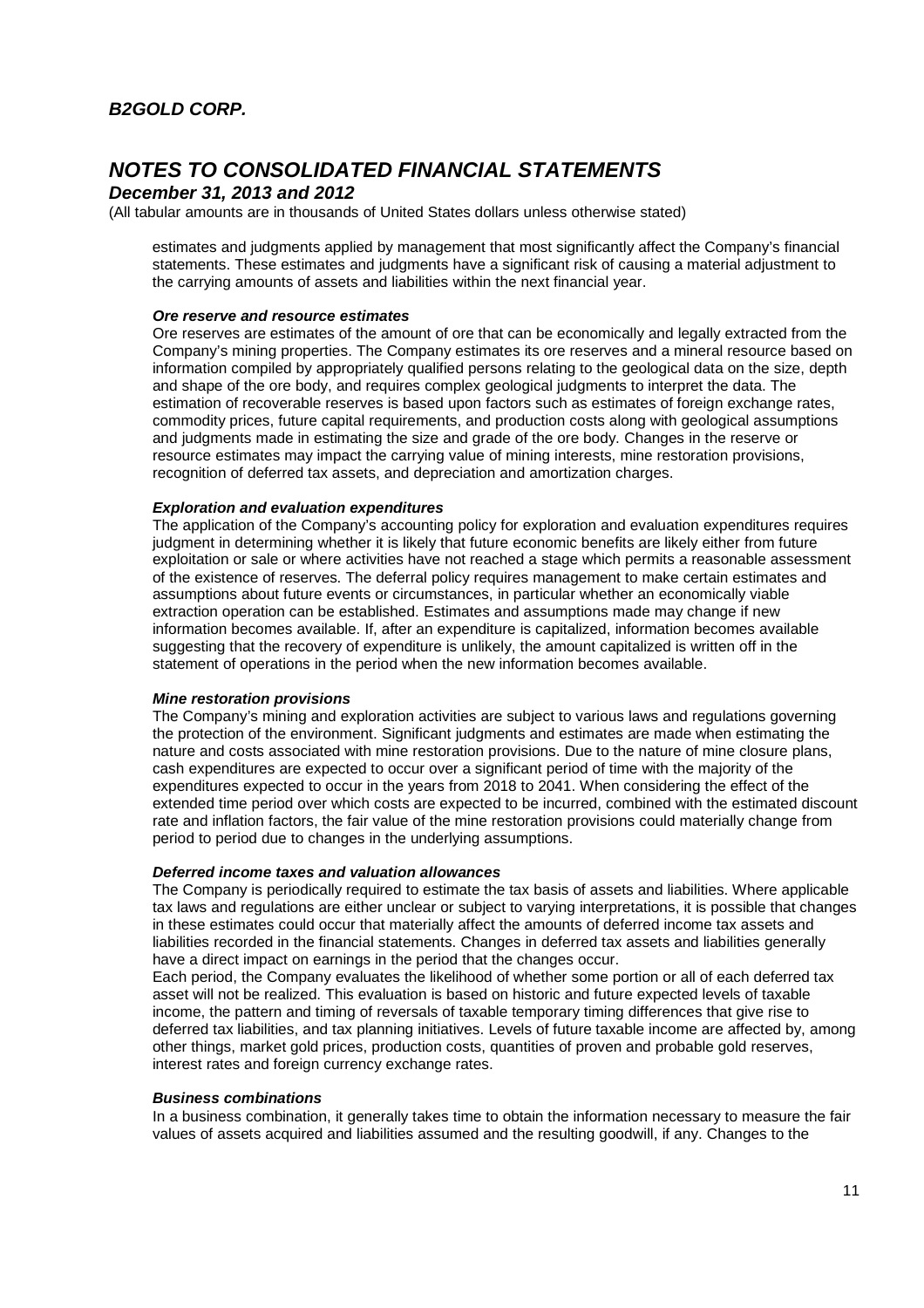## *B2GOLD CORP.*

# *NOTES TO CONSOLIDATED FINANCIAL STATEMENTS*

### *December 31, 2013 and 2012*

(All tabular amounts are in thousands of United States dollars unless otherwise stated)

provisional measurements of assets and liabilities acquired including the associated deferred income taxes and resulting goodwill may be retrospectively adjusted when new information is obtained until the final measurements are determined (within one year of acquisition date). The determination of fair value as of the acquisition date requires management to make certain judgements and estimates about future events, including, but not restricted to, estimates of mineral reserves and resources acquired, exploration potential, future operating costs and capital expenditures, future metal prices, long-term foreign exchange rates, and discount rates.

In determining the amount for goodwill, the Company's management makes estimates of the discounted future after-tax cash flows expected to be derived from the acquired business based on estimates of future revenues, expected conversions of resources to reserves, future production costs and capital expenditures, based on a life of mine plan. The excess of acquisition cost over the net identifiable assets acquired represents goodwill.

#### *Impairment of Goodwill and Non-Current Assets*

Goodwill and non-current assets are tested for impairment if there is an indicator of impairment, and in the case of goodwill, annually. Calculating the estimated fair values of cash generating units ("CGU") for non-current asset impairment tests and CGUs for goodwill impairment tests requires management to make estimates and assumptions with respect to future production levels, operating and capital costs in its life-of-mine plans, future metal prices, foreign exchange rates, net asset value ("NAV") multiples, and discount rates. Changes in any of the assumptions or estimates used in determining the fair values could impact the impairment analysis.

At December 31, 2013, the entire carrying amount of the Company's goodwill of \$202.1 million related to its Masbate Mine, acquired on January 16, 2013. Goodwill was assessed for impairment in the fourth quarter of 2013. Key assumptions used for impairment testing were:

| - Gold price    | \$1,350/ounce |
|-----------------|---------------|
| - Silver price  | \$20/ounce    |
| - Discount rate | $5\% - 7\%$   |
| - NAV multiple  | 11            |

Based on the goodwill impairment test performed, the Company concluded that the goodwill was not impaired.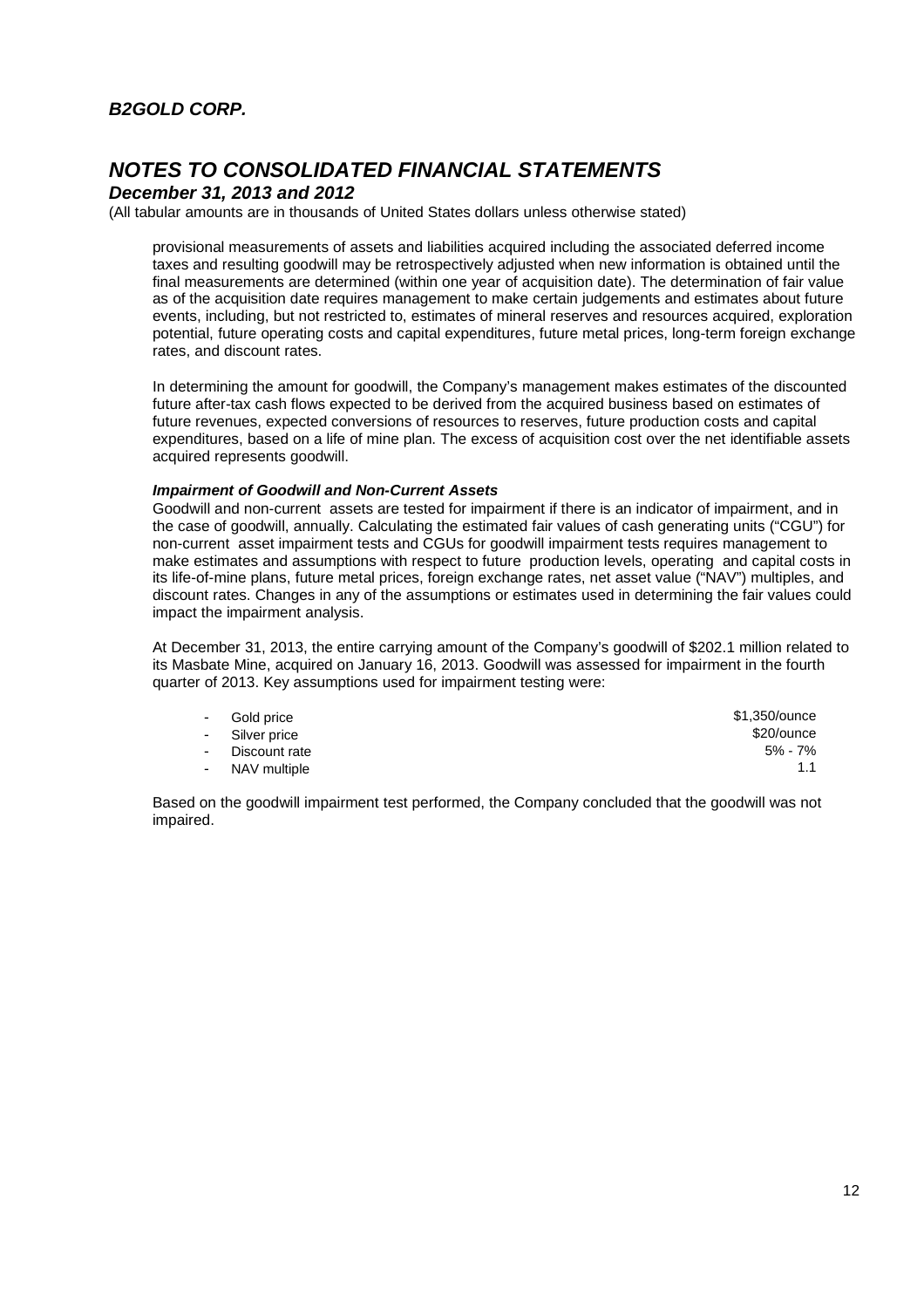*December 31, 2013 and 2012*

(All tabular amounts are in thousands of United States dollars unless otherwise stated)

## *7 Acquisition of CGA Mining Limited*

On January 31, 2013, the Company and CGA announced that they had completed the combination of the two companies (the "Merger") by way of a court-approved scheme of arrangement (the "Scheme of Arrangement") and the merger implementation agreement dated September 18, 2012 between the Company and CGA (the "Merger Implementation Agreement"). Under the terms of the Merger, the Company acquired all of the issued and outstanding ordinary shares of CGA based on an exchange ratio of 0.74 of a common share of B2Gold for each CGA ordinary share. In addition, all of the outstanding stock options of CGA were cancelled and the former holders thereof received that number of B2Gold shares that corresponded to the value of the "in-the-money" portion of their CGA options. Upon closing of the Merger, CGA became a wholly-owned subsidiary of B2Gold.

As a result, B2Gold issued an aggregate of 250,040,275 common shares to the former CGA shareholders, representing approximately 39% of B2Gold's common shares issued and outstanding upon closing the Merger. An additional 1,933,557 common shares of B2Gold were issued to former CGA option holders upon cancellation of their stock options. As at January 31, 2013, following completion of the Merger, there were approximately 645,382,471 issued and outstanding common shares of B2Gold.

The business combination was accounted for using the acquisition method, with B2Gold as the acquirer of CGA. For accounting purposes, the Acquisition Date was determined to be January 16, 2013, the date at which the Company obtained control of CGA. The primary asset acquired was CGA's Masbate Mine located in the Philippines.

The cost of the acquisition was approximately \$985 million, being the fair value of B2Gold shares issued, based on the issuance of 251,973,832 B2Gold shares at Cdn.\$3.85 per share (the opening share price on the TSX on January 16, 2013) and a foreign exchange rate of Cdn.\$0.985 to \$1. B2Gold's acquisition related costs of \$5.9 million in 2013 and \$1.6 million in 2012 have been charged to acquisition costs in the consolidated statement of operations.

These consolidated financial statements include CGA's results commencing from January 16, 2013. The revenue included in the consolidated statement of operations since January 16, 2013 contributed by CGA was \$274.1 million for the year ended December 31, 2013. Had CGA been consolidated from the start of January 1, 2013, the consolidated statement of operations would include additional revenue of \$nil (no gold sales were made by CGA from January 1, 2013 to January 15, 2013).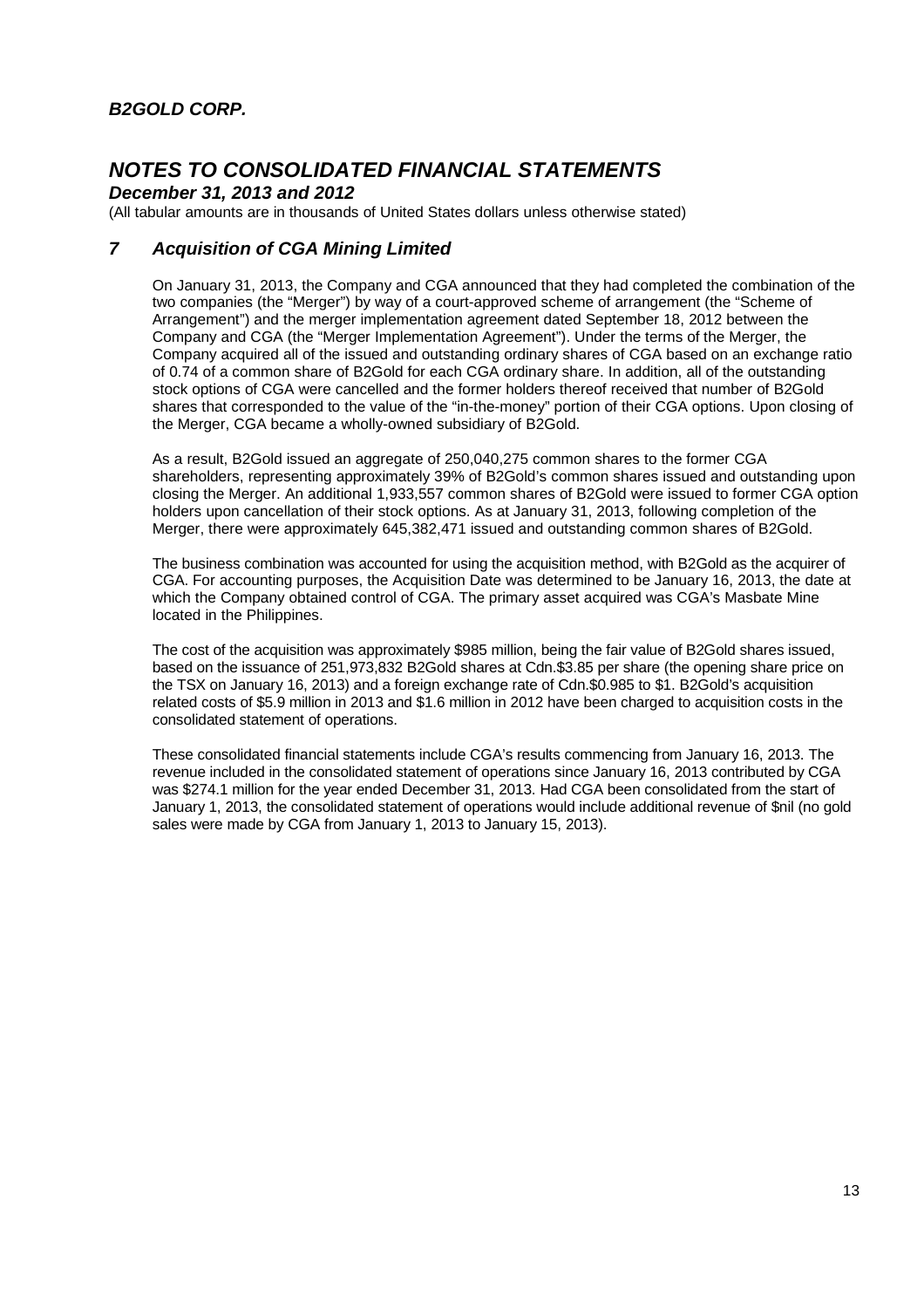### *December 31, 2013 and 2012*

(All tabular amounts are in thousands of United States dollars unless otherwise stated)

The following table sets forth the final allocation of the purchase price to assets and liabilities acquired, based on estimates of fair value. The purchase price allocation was finalized as at December 31, 2013.

|                                                                            | \$         |
|----------------------------------------------------------------------------|------------|
| Purchase price allocation:                                                 |            |
| Cash and cash equivalents                                                  | 56,088     |
| Restricted cash                                                            | 9,000      |
| Accounts receivable and prepaids                                           | 11,368     |
| Inventories                                                                |            |
| - Product inventory                                                        | 55,036     |
| - Ore stockpile inventory, current portion                                 | 6,955      |
| Supplies inventory                                                         | 11,677     |
| Note receivable from RTG Mining Inc.                                       | 2,560      |
| Mining interests                                                           |            |
| - Masbate Mine                                                             | 688,524    |
| Masbate undeveloped mineral interest                                       | 176,460    |
| Long-term Investments                                                      |            |
| - St. Augustine Gold & Copper Limited                                      | 20,193     |
| Sierra Mining Limited<br>$\sim$                                            | 6,038      |
| RTG Mining Inc.<br>$\sim$                                                  | 4,806      |
| Value-added tax receivables, long-term                                     | 21,749     |
| Other long-term assets                                                     | 1,727      |
| Accounts payable and accrued liabilities                                   | (31, 982)  |
| Current tax payable                                                        | (1,674)    |
| Masbate project loan facility                                              | (18, 524)  |
| Deferred revenue - fair value of gold contracts (Note 16)                  | (37, 404)  |
| Finance lease obligations, including current portion                       | (25, 228)  |
| Mine restoration provisions, including current portion                     | (16, 504)  |
| Deferred income taxes                                                      | (157, 494) |
| Other long-term liabilities                                                | (571)      |
| Goodwill                                                                   | 202,070    |
| Purchase price - 251,973,832 common shares of B2Gold issued on acquisition | 984,870    |
|                                                                            |            |

Included in CGA's accounts payable and accrued liabilities on January 16, 2013 was \$10.1 million for CGA's transaction costs relating to the business combination (all of which was paid subsequently in the first quarter of 2013).

The Masbate Mine's gold bullion inventory and current portion of ore stockpile inventory were increased by \$32.9 million to reflect their fair values on acquisition, which was all expensed and included in cost of sales in 2013.

The goodwill of \$202.1 million resulting from the acquisition arises mainly on the recognition of deferred income tax liabilities on the transaction due to the requirement to record a deferred tax liability for the difference between the assigned values and the tax bases of assets acquired and liabilities assumed at amounts that do not reflect fair value. None of the goodwill is deductible for tax purposes.

A value of approximately \$176.5 million assigned to undeveloped mineral interest at the Masbate Mine was attributable to (i) mineralized material within mineral resources that management believes can be brought into production and (ii) exploration potential for deposits the Company has the legal right to access, and based on interpretation of information and results, including geological data, that were available at the acquisition date. Amounts assigned to undeveloped mineral interest are not expensed (or depreciated) until the undeveloped mineral interest either becomes associated with additional proven and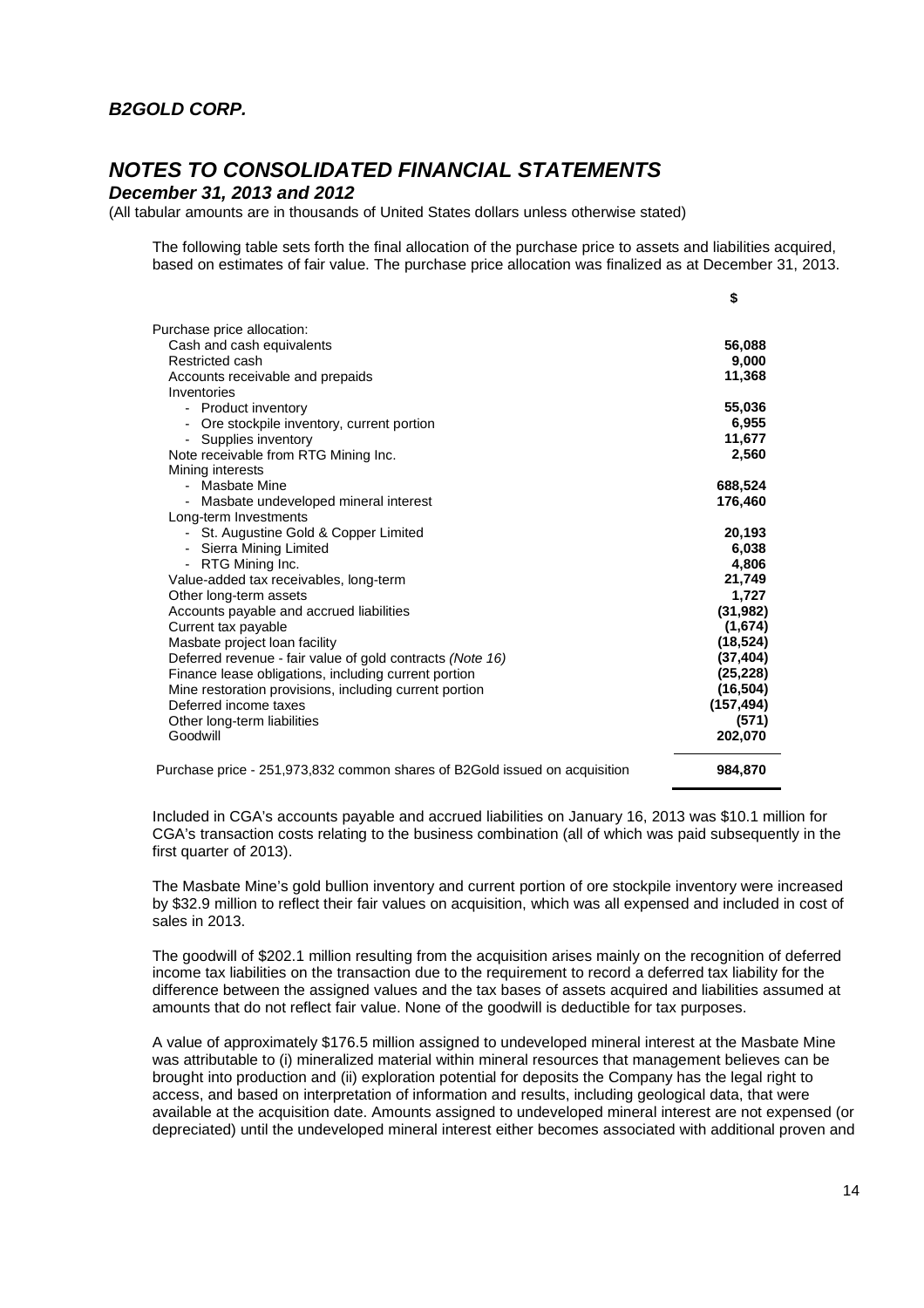### *December 31, 2013 and 2012*

(All tabular amounts are in thousands of United States dollars unless otherwise stated)

probable reserves and the reserves are produced or the undeveloped mineral interest is determined to be impaired.

### *8 Acquisition of Volta Resources Inc.*

On December 20, 2013, B2Gold and Volta Resources Inc. ("Volta") completed the combination of the two companies by way of a plan of arrangement under the Business Corporations Act (Ontario). Pursuant to the plan of arrangement and effective upon closing of the transaction, Volta has become a wholly-owned subsidiary of B2Gold and all of the issued and outstanding common shares of Volta have been transferred to B2Gold in consideration for the issuance by B2Gold of 0.15 of a common share of B2Gold, for each Volta common share held (the "Exchange Ratio"). All of the outstanding options of Volta have been exchanged under the arrangement and the holders of the Volta options have received options to purchase common shares of B2Gold based on the Exchange Ratio. The arrangement has been accounted for by B2Gold as a purchase of net assets.

The combination of B2Gold and Volta has resulted in B2Gold acquiring a 90% interest in the Kiaka gold project in Burkina Faso, Africa and a 100% interest in four additional exploration projects in Burkina Faso. The Kiaka gold project is an advanced stage project.

In connection with the closing of the transaction, B2Gold has issued an aggregate of 23,331,805 common shares of B2Gold to the former shareholders of Volta and has authorized the issuance of an additional 2,079,000 common shares upon the exercise of the stock options held by the former security holders of Volta. On closing of the transaction, B2Gold had approximately 675 million common shares issued and outstanding, with former Volta shareholders holding approximately 3.4% of the fully- diluted in-the-money shares outstanding of B2Gold.

The cost of the acquisition was approximately \$48.3 million, and included the fair value of B2Gold shares issued of \$46.4 million, based on the issuance of 23,331,805 B2Gold shares at Cdn.\$2.12 per share (the opening share price on the TSX on December 20, 2013) and a foreign exchange rate of Cdn.\$1.0648 to \$1, the fair value of B2Gold replacement options of \$0.9 million, plus B2Gold transaction costs of \$1 million. The options have been valued using the Black-Scholes option pricing model based on a risk-free annual interest rate of approximately 1%, an expected volatility of up to 59%, an expected average life of up to 3.7 years and a dividend yield of nil.

The purchase price was calculated as follows:

| Common shares issued (23,331,805 B2Gold common shares) | 46.423 |
|--------------------------------------------------------|--------|
| Fair value of Volta stock options                      | 949    |
| <b>Transaction costs</b>                               | 967    |
| Total purchase price                                   | 48.339 |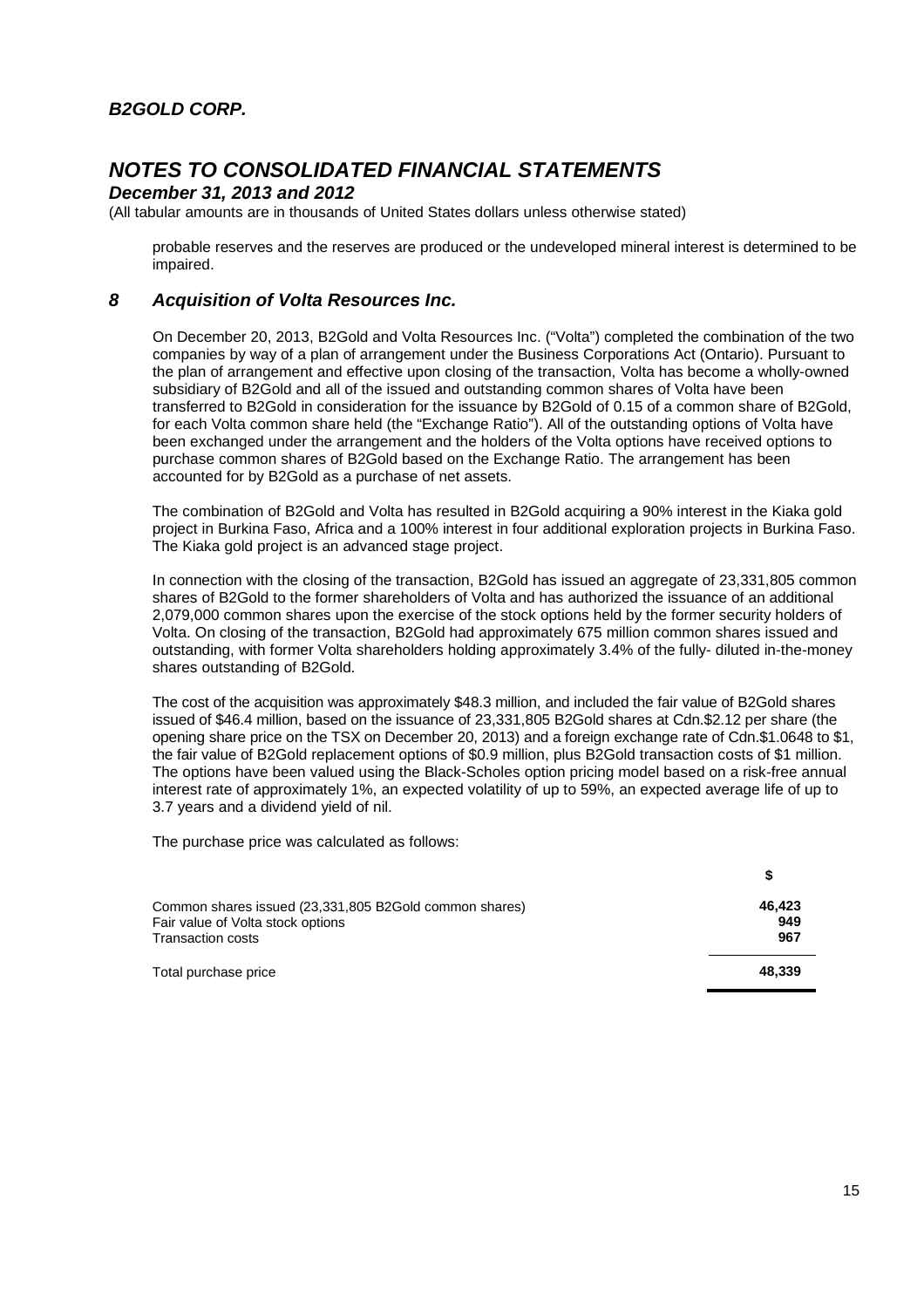## *B2GOLD CORP.*

# *NOTES TO CONSOLIDATED FINANCIAL STATEMENTS*

## *December 31, 2013 and 2012*

(All tabular amounts are in thousands of United States dollars unless otherwise stated)

The following table sets forth the allocation of the purchase price to the fair value of the assets and liabilities acquired.

|                                                                                                                                                                                                                                                                                                   |                                               | \$                                                                |
|---------------------------------------------------------------------------------------------------------------------------------------------------------------------------------------------------------------------------------------------------------------------------------------------------|-----------------------------------------------|-------------------------------------------------------------------|
| Purchase price allocation:<br>Cash and cash equivalents<br>Accounts receivable and prepaids<br>Long-term investments - GoldStone Resources Ltd. (Note 10)<br>Other assets<br>Mining interests - Kiaka - development property<br>Accounts payable and accrued liabilities<br>Current taxes payable |                                               | 4,184<br>408<br>20<br>60<br>50,550<br>(6, 183)<br>(700)<br>48,339 |
| <i><b>Inventories</b></i>                                                                                                                                                                                                                                                                         |                                               |                                                                   |
|                                                                                                                                                                                                                                                                                                   | 2013<br>\$                                    | 2012<br>\$                                                        |
| Gold and silver bullion:<br><b>Masbate Mine</b><br>÷,<br><b>Libertad Mine</b><br><b>Limon Mine</b>                                                                                                                                                                                                | 13,594<br>7,182<br>2,274                      | 8,832<br>2,722                                                    |
|                                                                                                                                                                                                                                                                                                   | 23,050                                        | 11,554                                                            |
| In-process inventory                                                                                                                                                                                                                                                                              | 8,471                                         | 4,128                                                             |
| Ore stock-pile inventory                                                                                                                                                                                                                                                                          | 3,427                                         | 543                                                               |
| Materials and supplies:<br><b>Masbate Mine</b><br><b>Libertad Mine</b><br><b>Limon Mine</b>                                                                                                                                                                                                       | 14,715<br>16,366<br>9,636<br>40,717<br>75,665 | 13,142<br>12,241<br>25,383<br>41,608                              |
|                                                                                                                                                                                                                                                                                                   |                                               |                                                                   |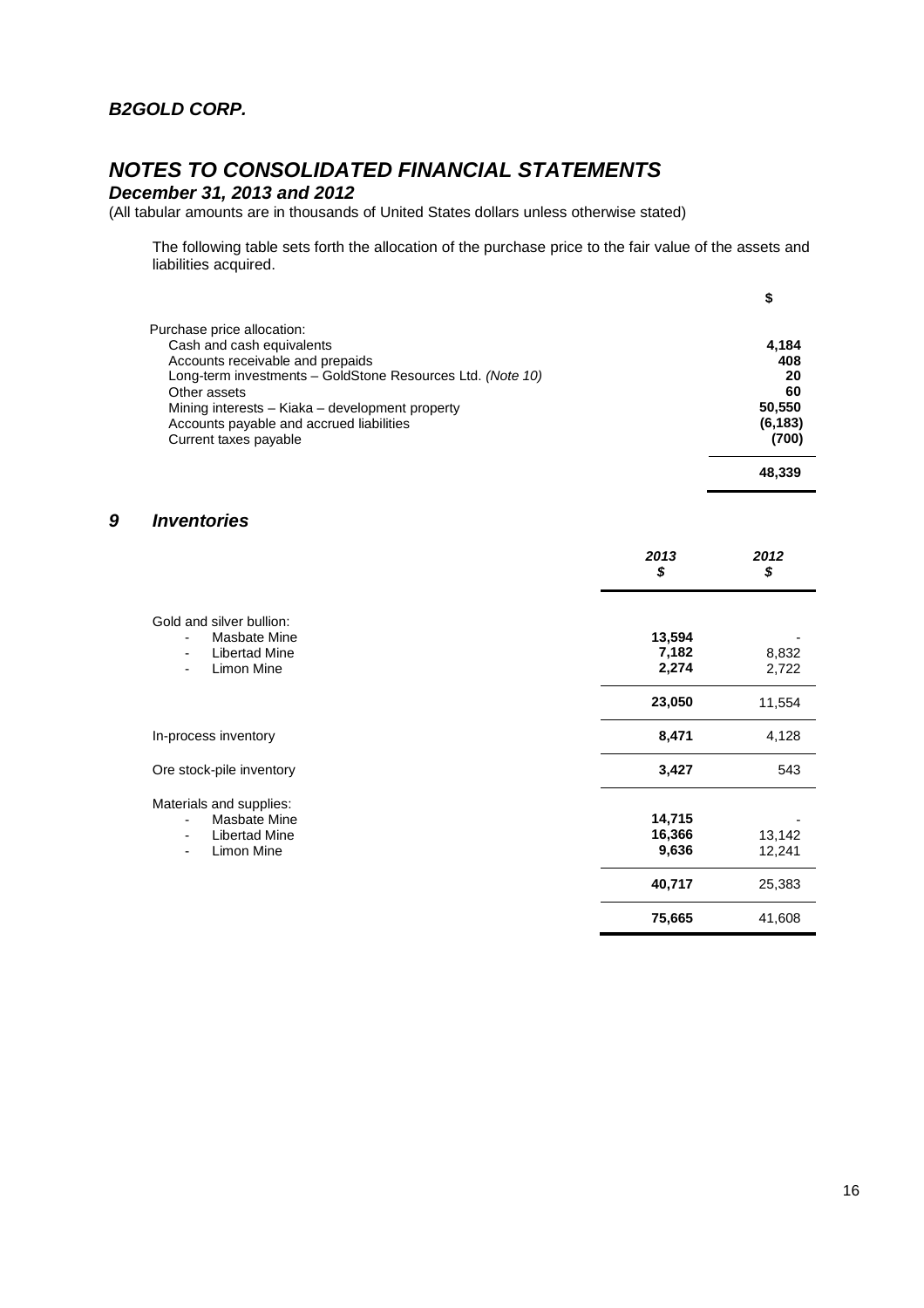### *December 31, 2013 and 2012*

(All tabular amounts are in thousands of United States dollars unless otherwise stated)

## *10 Long-term investments*

|                                                            |                |           | As at December 31, 2013 |                   | As at December 31, 2012 |                |            |                   |                     |  |
|------------------------------------------------------------|----------------|-----------|-------------------------|-------------------|-------------------------|----------------|------------|-------------------|---------------------|--|
|                                                            | Ownership<br>% | Cost<br>S | Impair-<br>ment<br>\$   | <b>AOCL</b><br>\$ | Fair<br>Value<br>\$     | Ownership<br>% | Cost<br>\$ | <b>AOCL</b><br>\$ | Fair<br>Value<br>\$ |  |
| Available-for-sale<br>investments:<br>St. Augustine Gold & |                |           |                         |                   |                         |                |            |                   |                     |  |
| Copper Ltd.                                                | 13.8%          | 20,193    | (8, 452)                | $\blacksquare$    | 11,741                  |                |            |                   |                     |  |
| RTG Mining Inc.                                            | 18.4%          | 8,803     | (4,011)                 | $\blacksquare$    | 4,792                   |                |            |                   |                     |  |
| Sierra Mining Limited                                      | 7.9%           | 5,893     | (3,867)                 | 1,344             | 3,370                   |                |            |                   |                     |  |
| Calibre Mining Corp.<br><b>GoldStone Resources</b>         | 10.6%          | 5,068     | (4,222)                 |                   | 846                     | 10.6%          | 5,068      | (1,407)           | 3,661               |  |
| Ltd. $(Note 8)$                                            | 0.4%           | 20        |                         | $\blacksquare$    | 20                      |                |            |                   |                     |  |
| Balance, end of year                                       |                | 39,977    | (20, 552)               | 1,344             | 20,769                  |                | 5,068      | (1,407)           | 3,661               |  |

The Company holds available-for-sale investments in certain public companies, as disclosed in the table above. On January 16, 2013, the Company, through its acquisition of CGA, acquired investments in the securities of St. Augustine Gold & Copper Ltd., RTG Mining Inc. (formerly "Ratel Group Limited"), and Sierra Mining Limited (Note 7). In addition, the Company participated in a private placement of RTG Mining Inc. and purchased 30.8 million of its common shares for approximately \$4 million on February 2, 2013.

During 2013, the Company recorded an impairment loss totalling \$20.6 million in the statement of operations, as a result of a significant further decline in the fair value of its available-for-sale equity securities, including \$1.4 million that was reclassified from accumulated other comprehensive loss ("AOCL") to net earnings.

At December 31, 2013, the Company recorded a \$1.1 million unrealized gain net of related deferred income taxes of \$0.2 million in the statement of other comprehensive income ("OCI"), as a result of an increase in the fair value of its investment in Sierra Mining Corp. ("Sierra Mining"). In the fourth quarter of 2013, the Company sold 1.3 million shares of its investment in Sierra Mining for net proceeds of \$0.3 million, realizing a gain of \$0.1 million.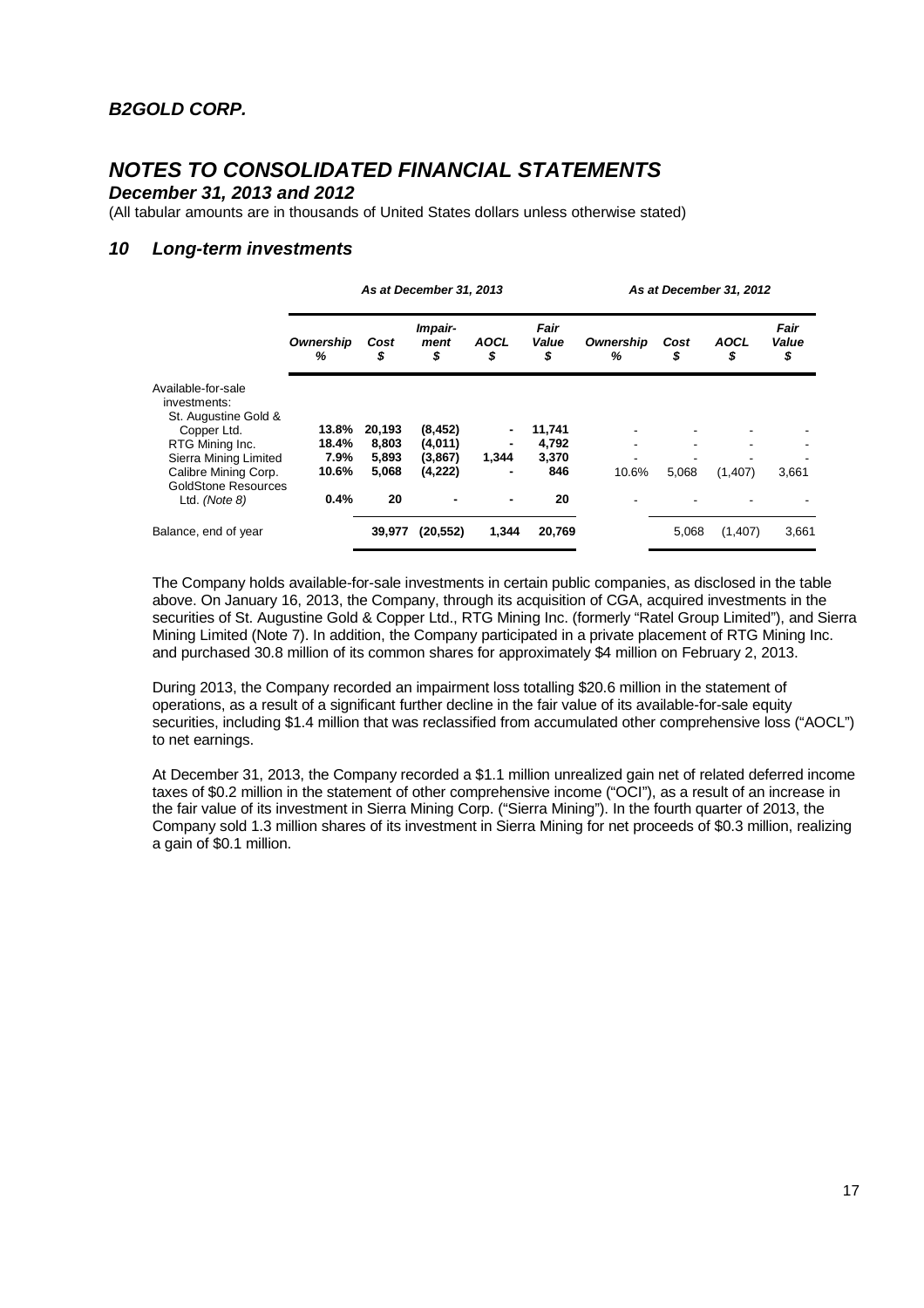## *December 31, 2013 and 2012*

(All tabular amounts are in thousands of United States dollars unless otherwise stated)

### *11 Mining interests*

|                                                                                                                                                                                                                      | 2013<br>\$                                                     | 2012<br>\$                                    |
|----------------------------------------------------------------------------------------------------------------------------------------------------------------------------------------------------------------------|----------------------------------------------------------------|-----------------------------------------------|
| Property, plant & equipment (depletable)<br>Masbate Mine, Philippines (Note 7)<br>Cost (includes leased assets of \$21.7 million)<br>Accumulated depreciation and depletion                                          | 723,155<br>(40, 744)                                           |                                               |
|                                                                                                                                                                                                                      | 682,411                                                        |                                               |
| Libertad Mine (including Jabali), Nicaragua<br>Cost<br>Accumulated depreciation and depletion                                                                                                                        | 259,518<br>(83, 927)                                           | 215,941<br>(51, 673)                          |
|                                                                                                                                                                                                                      | 175,591                                                        | 164,268                                       |
| Limon Mine, Nicaragua<br>Cost<br>Accumulated depreciation and depletion                                                                                                                                              | 120,139<br>(44, 970)                                           | 105,727<br>(27, 349)                          |
|                                                                                                                                                                                                                      | 75,169                                                         | 78,378                                        |
| Masbate undeveloped mineral interests (Note 7)                                                                                                                                                                       | 176,460                                                        |                                               |
| Mineral properties (non-depletable)<br>Otjikoto, Namibia<br>Kiaka, Burkina Faso (Note 8)<br>Mocoa, Colombia<br>Trebol & Pavon, Nicaragua<br>San Jose, Nicaragua<br>Cebollati, Uruguay<br>Calibre, Nicaragua<br>Other | 289,945<br>50,550<br>28,200<br>24,870<br>1,123<br>8,496<br>861 | 118,798<br>27,539<br>24,333<br>9,051<br>7,112 |
|                                                                                                                                                                                                                      | 404,045                                                        | 186,833                                       |
| Corporate & other<br>Bellavista, Costa Rica<br>Office, furniture and equipment, net                                                                                                                                  | 2,611<br>990                                                   | 2,601<br>645                                  |
|                                                                                                                                                                                                                      | 3,601                                                          | 3,246                                         |
|                                                                                                                                                                                                                      | 1,517,277                                                      | 432,725                                       |
| Investments in joint ventures<br>(accounted for using the equity method)<br>Gramalote, Colombia<br>Quebradona, Colombia                                                                                              | 148,967<br>1,201                                               | 100,798<br>1,201                              |
|                                                                                                                                                                                                                      | 150,168                                                        | 101,999                                       |
|                                                                                                                                                                                                                      | 1,667,445                                                      | 534,724                                       |

#### *Sale of the Brucejack royalty*

On May 13, 2013, the Company completed the sale to Franco-Nevada Corporation of all of its right, title and interest in and to an existing 1.2% net smelter returns royalty ("NSR"), covering Pretium Resources Inc.'s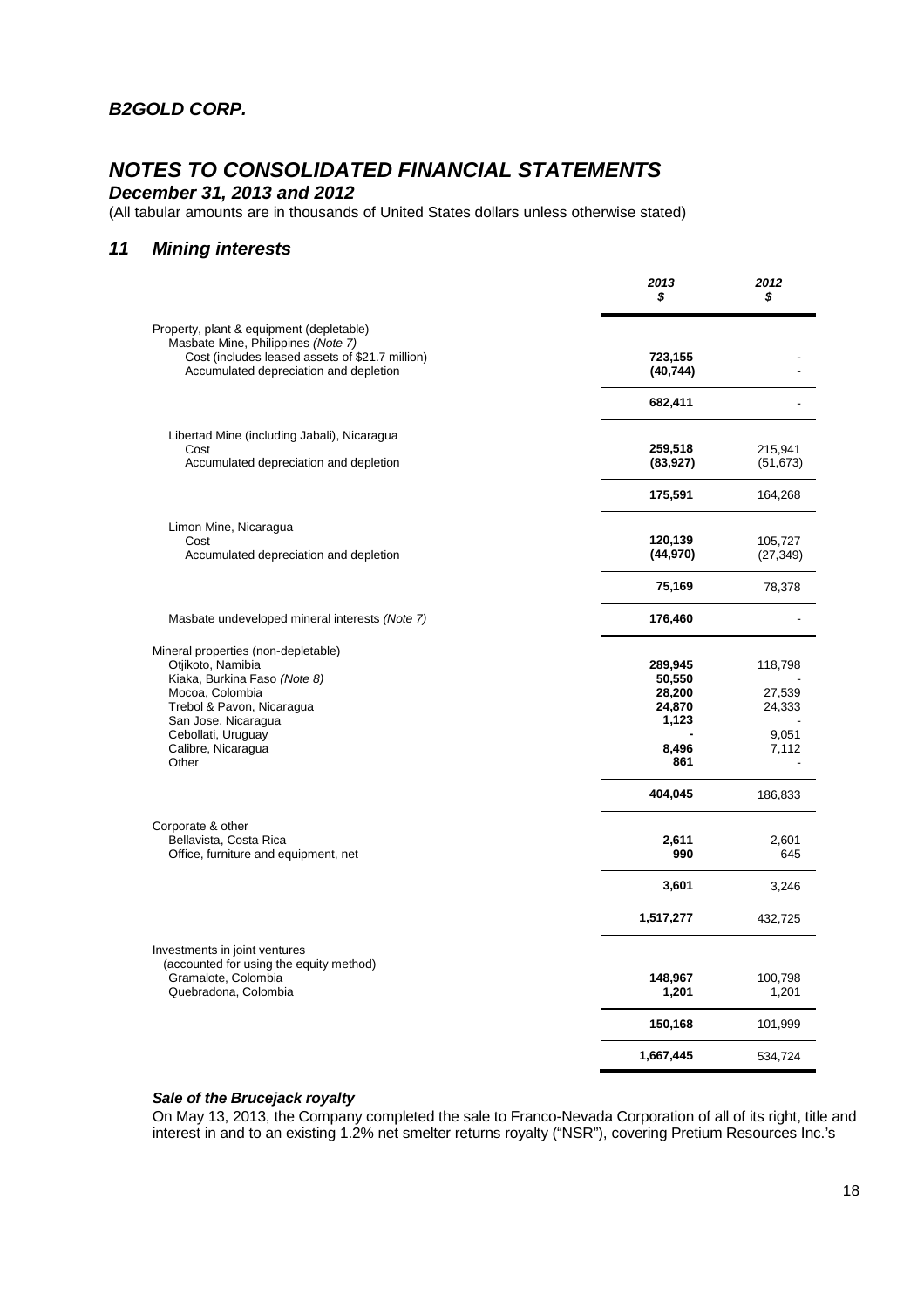*December 31, 2013 and 2012*

(All tabular amounts are in thousands of United States dollars unless otherwise stated)

("Pretium") Brucejack gold project in north-western British Columbia for \$45 million in cash. The sale was completed pursuant to the terms of a royalty purchase agreement between the Company and Franco-Nevada Corporation dated May 8, 2013.

The Brucejack royalty had been acquired by B2Gold in connection with the acquisition of Central Sun Mining Inc. ("Central Sun") in March 2009. For accounting purposes, no value of the total purchase price relating to the business combination with Central Sun had been allocated to the NSR, based upon an evaluation of the likely cash flows arising from the NSR. In the period since the original accounting for the business combination the Company previously determined that the NSR did not fulfil the threshold for recognition as an asset as it did not have sufficient assurance over the likelihood of future cash flows from the NSR to record an asset, consistent with the original business combination accounting. As a result, in the second quarter of 2013, the Company recorded a \$44.5 million pre-tax gain on disposal of the NSR, net of related transaction costs of \$0.5 million.

The Company has determined that for tax purposes it would utilize certain of its Canadian tax losses and past share issue costs to fully offset the gain on the sale of the NSR. In accordance with IAS 12 "Income Taxes", a deferred tax expense was recorded for \$2 million in the second quarter of 2013 which related to the portion of the past share issue costs that were utilized on the sale. As these share issue costs were originally recognized in equity, the deferred tax credit related to the utilization of these share issue costs was also recorded in equity.

### *Otjikoto*

On March 20, 2013, B2Gold Namibia (Proprietary) Limited ("B2Gold Namibia"), a subsidiary of the Company, acquired from two Namibian banks all of the issued and outstanding Class A and Class B preference shares ("Preference Shares") in the capital of EVI Gold (Proprietary) Limited ("EVI") for total consideration of approximately 59.3 million Namibian dollars (\$6.5 million). B2Gold Namibia was then owned indirectly 92% by B2Gold and 8% by EVI, a Namibian black empowerment company.

On April 10, 2013, the Company entered into an investment agreement (the "Investment Agreement") with EVI pursuant to which, among other things, EVI agreed to purchase common shares of the Company with an aggregate subscription price of \$7.6 million. The subscription price was satisfied by a payment of \$6.6 million to the Company and a \$1 million payment as consideration for EVI assigning to the Company its existing right to acquire an additional 5% interest in the Otjikoto gold project. Subsequent to December 31, 2013, on February 24, 2014, the proceeds from the sale of the common shares of the Company were used by EVI to redeem the preference shares held by B2Gold Namibia for 59.3 million Namibian dollars (\$5.5 million). In addition, EVI also agreed to exercise its right to acquire an additional 2% interest in the Otjikoto gold project for a purchase price of \$5 million.

On April 10, 2013, BKWE Ventures Limited ("BKWE"), a wholly-owned subsidiary of the Company, entered into a loan agreement with EVI pursuant to which BKWE agreed to loan up to \$11.6 million to EVI so that EVI could satisfy the payments required under the Investment Agreement, including the cash payment for the purchase for common shares and the acquisition of the additional 2% interest in the Otjikoto gold project. The loans accrue interest at a rate of up to 5% per annum and are secured by a pledge of the shares of the Company and B2Gold Namibia that are held by EVI. The loan is expected to be repaid from EVI's share of available cash from the operations of the Otjikoto gold mine.

On July 9, 2013, EVI exercised its right to acquire the additional 2% interest in the Otiikoto Project. Accordingly, the Company and EVI now hold a 90% and 10% interest, respectively, in the Otjikoto Project and EVI has no further right to increase its interest in the Otjikoto Project. For accounting purposes, as the issuance of common shares in the Company's subsidiary, B2Gold Namibia, did not result in a loss of control, the dilution of the Company's aggregate interest in its subsidiary and corresponding increase in the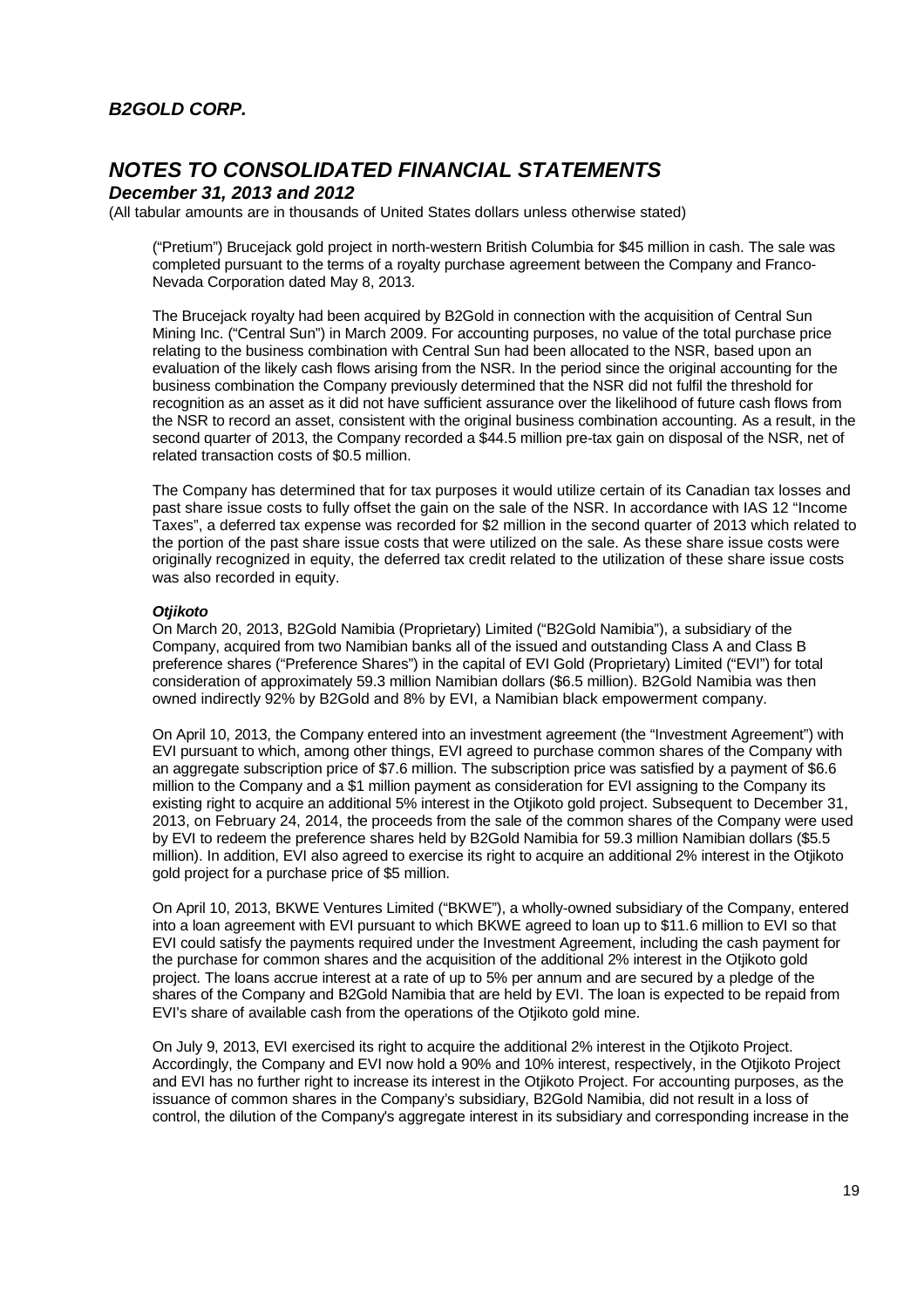### *December 31, 2013 and 2012*

(All tabular amounts are in thousands of United States dollars unless otherwise stated)

non-controlling interest of \$2.6 million was accounted for within Shareholders' Equity in accordance with the consideration received.

During 2013, the Company capitalized interest costs on its borrowings attributable to funds spent on Otjikoto (subsequent to the issuance of the related loans) in the amount of \$2.5 million. This interest was calculated on an effective interest basis on the Company's aggregate borrowings which includes the convertible senior subordinated notes and the revolving corporate credit facility (Note 13).

#### *Kiaka*

The Company owns a 90% interest in the Kiaka project following its acquisition of Volta in December 2013. The property is located in south central Burkina Faso. The current exploration licence (the "Kiaka Licence") is 100% owned by the Company (indirectly through its subsidiary Kiaka Gold SARL), subject to a 10% carried interest held by GAMS – Mining F&I Ltd. ("GAMS"), a Cypriot company with local Burkinabe affiliates. This carried interest entitles GAMS, following the completion of a definitive feasibility study, to participate pro-rata in the development and construction of a mine. Pursuant to applicable mining law, when the project advances to development and production stage, an operating company will be formed with each Kiaka Gold SARL and GAMS contributing 9% and 1%, respectively, to the Burkinabe government's 10% carried interest.

#### *Calibre*

On September 9, 2013, the Company and Calibre Mining Corp. ("Calibre") entered into a joint operation agreement (the "JV Agreement"), which superseded the letter agreement between the parties dated April 24, 2013 (the "Letter Agreement"), to govern the joint operation between the parties with respect to the operations at the Primavera Gold-Copper Porphyry Project in northeast Nicaragua. Calibre currently has a 49% interest in the project, while the Company has a 51% interest and is the project operator. Under the terms of the JV Agreement, the Company was granted an option to earn an additional 19% interest in and to the project, for a total interest of 70%, by spending Cdn.\$6 million in additional project expenditures on or prior to April 24, 2016. Upon entering into the JV Agreement, the original Option Agreement between the Company and Calibre (entered into in June 2009 and amended in July 2010 and October 2010) was terminated and superseded in its entirety by the JV Agreement.

In conjunction with the Letter Agreement, Calibre applied to the TSX Venture Exchange (the "Exchange") to approve amendments to the terms of 10 million common share purchase warrants (the "Warrants") of Calibre held by the Company. The Warrants were issued to the Company pursuant to a nonbrokered private placement of 20 million units at a price of Cdn.\$0.25 per unit, which closed on May 2, 2012. Each unit consisted of one common share and one-half of one Warrant, with each Warrant entitling the Company to purchase an additional common share of the Company until May 2, 2013 at an exercise price of Cdn.\$0.50. Pursuant to the amendments, the Warrants were amended by extending the term of the Warrants by one additional year from May 2, 2013 to May 2, 2014 (the "Amended Expiry Date") and by reducing the exercise price of the Warrants from Cdn.\$0.50 to Cdn.\$0.10 (the "Amended Exercise Price").

If during the term of the amended Warrants, the closing price of Calibre's common shares on the Exchange is equal to or greater than during a period of 10 consecutive trading days the Amended Exercise Price by 25%, then the Amended Expiry Date will be deemed to be automatically accelerated as a result of which the amended Warrants will expire on the earlier of the 37th calendar day following the tenth trading day and the Amended Expiry Date. All other terms and conditions of the Warrants remained unchanged.

#### *Bellavista*

On June 21, 2013, the Company completed an option to purchase agreement with Alray Investments Inc. (the "Optionee"), a private company, pursuant to which the Company agreed to grant the Optionee an option to purchase a 100% interest in the Company's Bellavista project located in Miramar, Costa Rica. The Optionee has the right to exercise the option at any time prior to October 22, 2014. On the exercise of the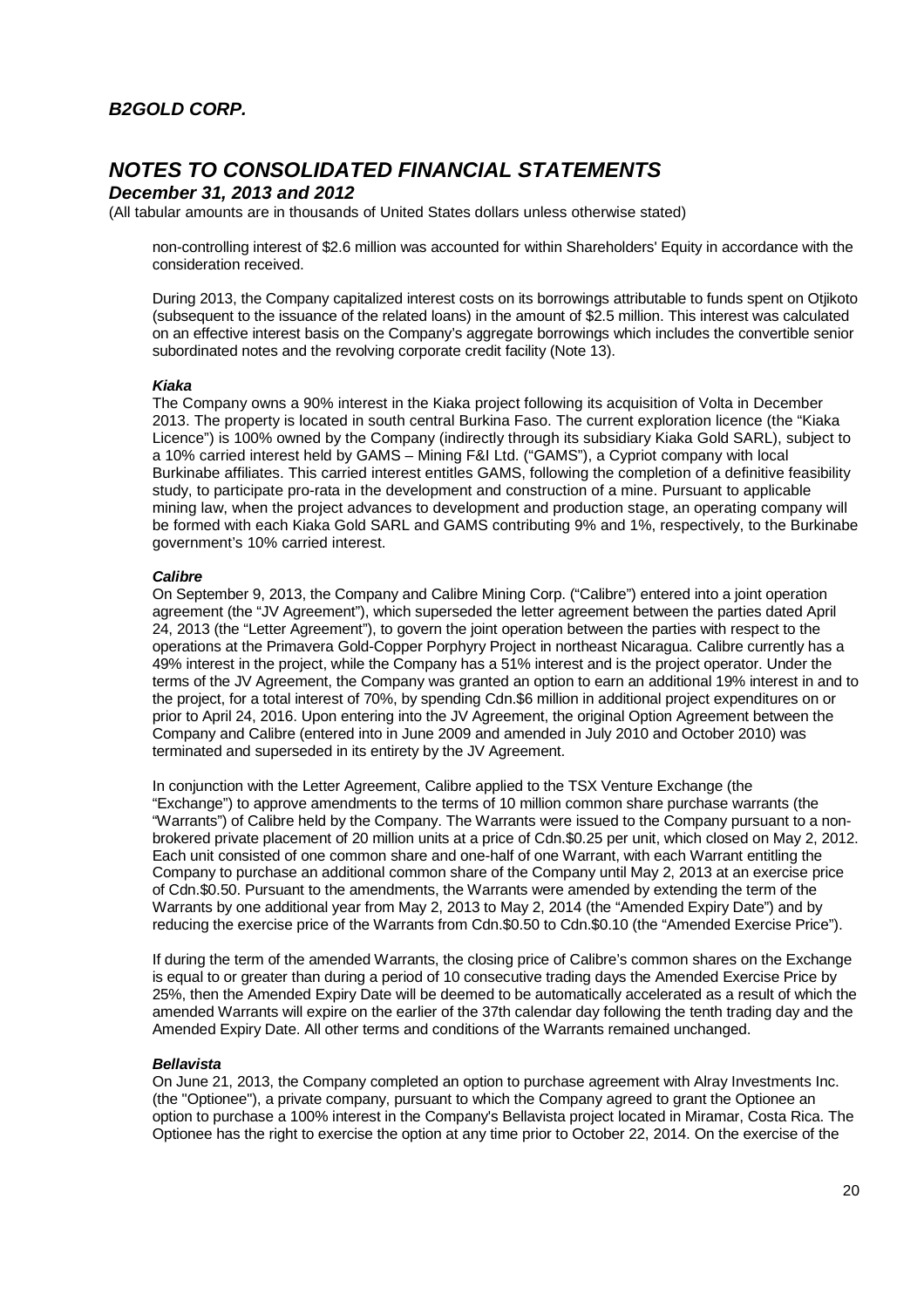*December 31, 2013 and 2012*

(All tabular amounts are in thousands of United States dollars unless otherwise stated)

option, the transaction will be structured as an acquisition by the Optionee of 100% of the issued and outstanding shares of Central Sun Mining Enterprises Ltd. ("CSME"), which indirectly holds the 100% interest in the Bellavista project. During the term of the option, the Optionee will be entitled to undertake project assessment work, including conducting diamond drilling, metallurgical testing and other exploration programs. In order to exercise the option, the Optionee is required to pay to the Company an administration fee, grant the Company a 2% net smelter returns royalty on the sale of minerals produced from the Bellavista project and pay certain amounts in respect of equipment that is owned by CSME and its subsidiaries at the time that the option is exercised.

### *Cebollati*

On September 2, 2010, the Company entered into an agreement (the "Cebollati Option Agreement") with Weeping Apple S.A., a private Uruguayan company, to option the Cebollati property located in Uruguay. Pursuant to the terms of the Cebollati Option Agreement, the Company earned an 80% interest in the Cebollati Property by paying an aggregate of \$1 million. On January 31, 2012, the Company made the final cash payment under the Cebollati Option Agreement and now holds an 80% interest in the Cebollati property. The Company was required to fund all exploration work through feasibility and was subject to the continuing obligations set out in the Cebollati Option Agreement.

In the third quarter of 2013, the Company made a decision not to continue exploring the Cebollati property. As a result, the carrying value of the Cebollati property was written off in the amount of \$9.6 million. The Company is currently looking to sell its interest in the property.

#### *Trebol and Pavon properties*

On April 9, 2012, the Company and Radius announced that the two companies had entered into a binding letter agreement pursuant to which the Company agreed, among other things, to acquire a 100% interest in the Trebol and Pavon gold properties in Nicaragua in consideration of Cdn.\$20 million, payable in 4,815,894 common shares of B2Gold (calculated at a price per share of Cdn.\$4.15 based on the volume weighted average price of B2Gold's common shares on the TSX for the ten trading days immediately preceding the date of the letter agreement). In addition, the Company has agreed to make contingent payments to Radius of \$10 per ounce of gold on 40% of any proven and probable mineral reserves in excess of 500,000 ounces (on a 100% basis) on the Trebol property. Based on a previous joint operation agreement with Radius, the Company had earned a 60% interest in the Trebol and Pavon properties by expending a total of \$4 million on exploration, resulting in a 60% - 40% B2Gold – Radius joint operation. The parties entered into a definitive share purchase agreement dated July 24, 2012 and completed the transaction on August 10, 2012.

In connection with the transaction, the Company and Radius terminated all other aspects of the existing option and joint operation arrangements entered into between the parties in December 2009 in respect of the Trebol, Pavon and San Pedro exploration properties.

The Company and Radius have also entered into a joint operation agreement on 60% - 40% basis with respect to each of the San Jose and La Magnolia properties in Nicaragua and continue jointly exploring the properties with the Company and Radius contributing 60% and 40% respectively, of the exploration expenditures of each joint operation.

Under IFRS, the actual measurement date of the purchase price occurs on the date the consideration is paid. Consequently, for accounting purposes, the acquisition cost of the Trebol and Pavon properties was \$16.9 million, consisting of \$16.8 million, being the fair value of 4,815,894 B2Gold shares issued on August 10, 2012 at Cdn.\$3.46 per share (the closing share price of B2Gold shares on August 10, 2012), plus B2Gold transaction costs of \$0.1 million.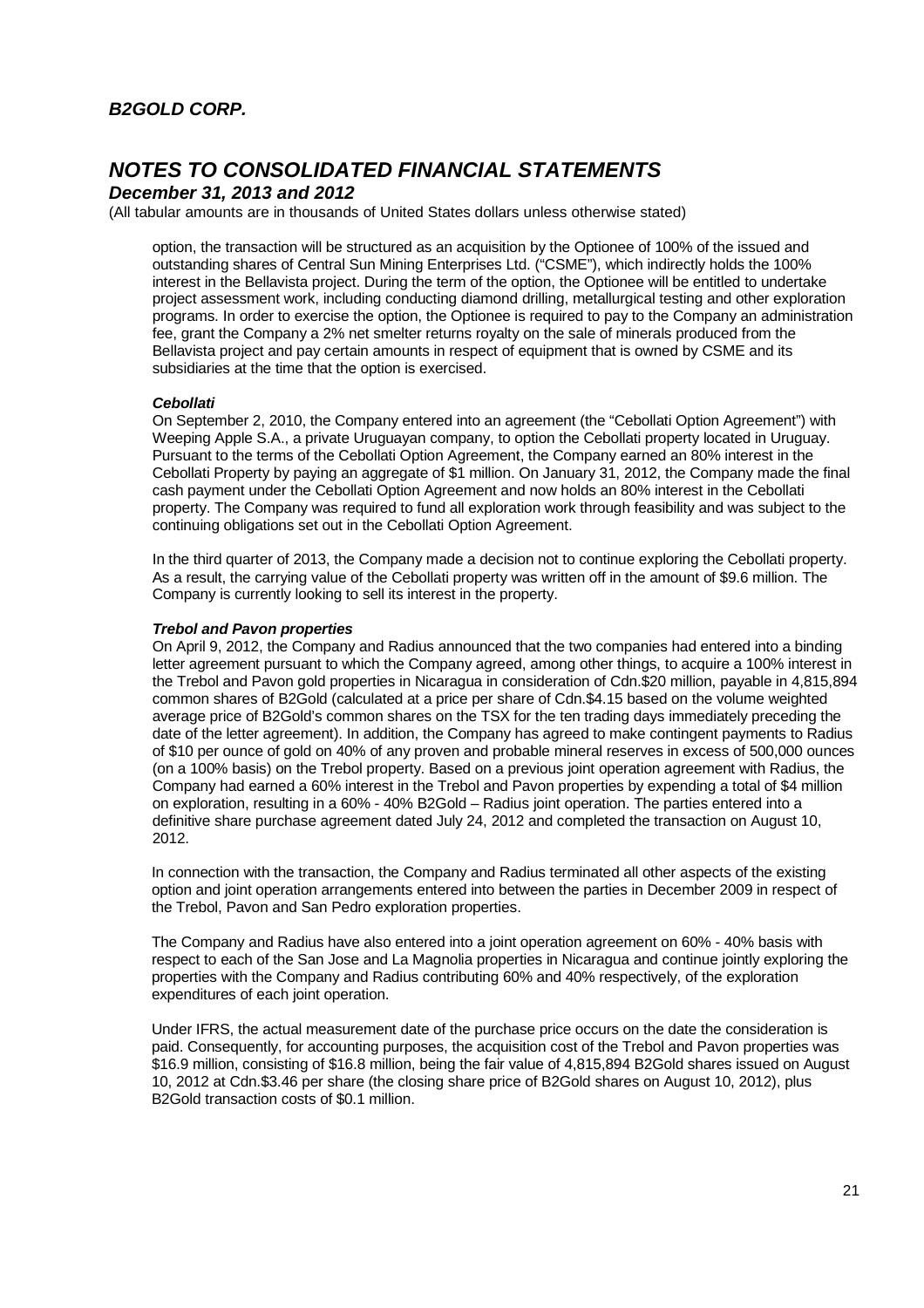*December 31, 2013 and 2012*

(All tabular amounts are in thousands of United States dollars unless otherwise stated)

### *12 Other assets*

*13 Long-term debt*

|                                                                                                                                                           | 2013<br>\$                        | 2012<br>\$   |
|-----------------------------------------------------------------------------------------------------------------------------------------------------------|-----------------------------------|--------------|
| EVI loan receivable, including accrued interest (Note 11)<br><b>Reclamation deposits</b><br>Debt service reserve account (Note 13)<br>Other               | 11,898<br>1,495<br>1,149<br>1,528 | 652<br>1,439 |
|                                                                                                                                                           | 16,070                            | 2,091        |
| Long-term debt                                                                                                                                            |                                   |              |
|                                                                                                                                                           | 2013<br>\$                        | 2012<br>\$   |
| Convertible senior subordinated notes:<br>Principal amount owing at December 31, 2013<br>Less: fair value adjustment<br>÷                                 | 258,750<br>(21, 196)              |              |
|                                                                                                                                                           | 237,554                           |              |
| Revolving corporate credit facility:<br>- Principal amount owing at December 31, 2013<br>Less: unamortized transaction costs                              | 50,000<br>(3, 399)                |              |
|                                                                                                                                                           | 46,601                            |              |
| Equipment loans/finance lease obligations:<br>Masbate finance lease obligations<br>Otjikoto equipment loan facility (net of unamortized transaction costs | 17,273                            |              |
| of approximately \$1 million)<br>Libertad equipment loan                                                                                                  | 9,168<br>2,816                    |              |
|                                                                                                                                                           | 29,257                            |              |
|                                                                                                                                                           | 313,412                           |              |
| Less: current portion                                                                                                                                     | (12, 965)                         |              |
|                                                                                                                                                           | 300,447                           |              |

#### *Convertible senior subordinated notes*

On August 23, 2013, the Company issued convertible senior subordinated notes ("the notes") with an aggregate principal amount of \$258.75 million. The notes bear interest at a rate of 3.25% per annum, payable semi-annually on April 1st and October 1st of each year commencing from April 1, 2014. The notes will mature on October 1, 2018. The notes are subordinated in right of payment to any existing and future senior indebtedness, including indebtedness under the senior secured credit facility. The notes will rank senior in right of payment to any future subordinated borrowings. The notes are effectively junior to any secured indebtedness and the notes are structurally subordinated to all indebtedness and other liabilities of the Company's subsidiaries.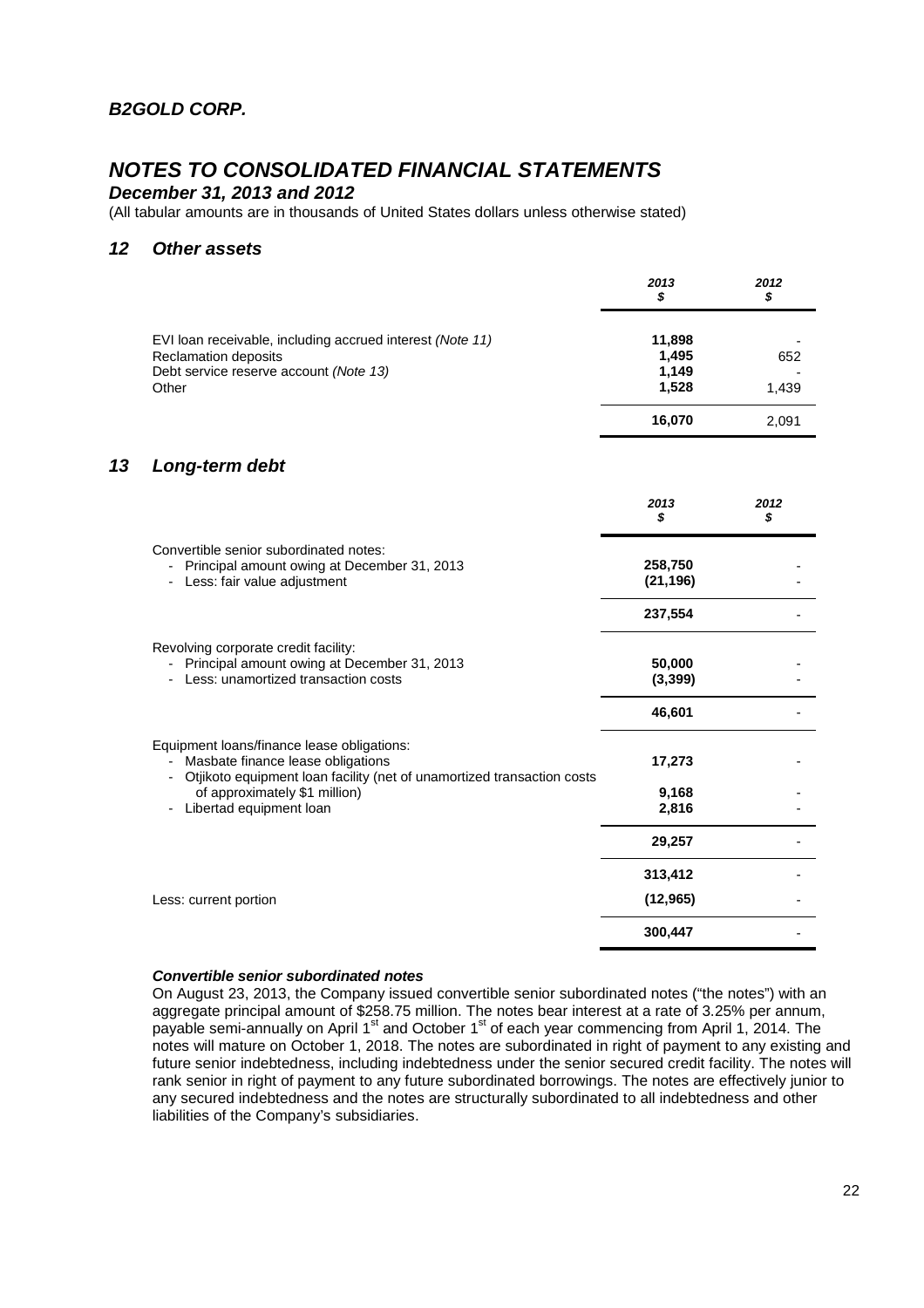## *B2GOLD CORP.*

## *NOTES TO CONSOLIDATED FINANCIAL STATEMENTS*

*December 31, 2013 and 2012*

(All tabular amounts are in thousands of United States dollars unless otherwise stated)

Holders of the notes may convert the notes at their option at any time from July 1, 2018 to the maturity date. The notes will be convertible, at the holder's option, at a conversion rate of 254.2912 common shares for every \$1,000 principal amount of notes (equal to an initial conversion price of approximately \$3.93 per common share), subject to adjustments in certain events. In addition, the holder has the right to exercise the conversion option from January 1, 2014 to July 1, 2018, if (i) the market price of B2Gold common shares for at least 20 trading days during a period of 30 consecutive trading days is greater than or equal to 130% of the conversion price on each applicable trading day, (ii) during the 5 business day period after any consecutive 5 trading day period (the "measurement period") in which the trading price per \$1,000 principal amount of the notes for each trading day in the measurement period was less than 98% of the product of the last reported sales price of B2Gold common shares and the conversion rate on each such trading day, (iii) the notes are called for redemption or (iv) upon occurrence of certain corporate events. The Company may upon conversion by the holder, elect to settle in either cash, common shares, or a combination of cash and common shares, subject to certain circumstances. The Company may not redeem the notes prior to October 6, 2016, except in the event of certain changes in Canadian tax law. On or after October 6, 2016, the Company may redeem for cash, subject to certain conditions, any or all of the notes, at its option, if the last reported sales price of the Company's common shares for at least 20 trading days during any 30 consecutive trading day period ending within 5 trading days immediately preceding the date on which the Company provides notice of redemption exceeds 130% of the applicable conversion price on each applicable trading day. The Company may also redeem the notes, if tax laws related to Canadian withholding tax change subject to certain further conditions.

For accounting purposes, the Company has designated the notes at fair value through profit or loss ("FVTPL"). The equity conversion option was not separately classified as equity, since the Company has the ability to settle the option at fair value in cash, common shares or a combination of cash and common shares in certain circumstances. The Company does not separately account for the fair value of the equity conversion option as a derivative, as it has classified the entire notes as a liability accounted for at FVTPL. The notes were initially recognized at fair value on the balance sheet with all subsequent changes in fair value being recorded immediately in the statement of operations. Transaction costs directly attributable to the issuance of the notes were immediately expensed in the statement of operations in the amount of \$9.7 million.

The notes are measured at fair value on each financial reporting period-end date. The fair value of the notes is determined from the quoted price of the notes that are traded in an over-the-counter broker market. The fair value measurement is categorized in Level 2 of the fair value hierarchy for disclosure of the method used to estimate fair value under IFRS 13 "Fair Value Measurement" (as the Company is valuing the notes using the quoted price of the notes traded by other parties as assets in the over-thecounter broker market). Interest expense related to the notes is disclosed as part of the overall change in fair value of the notes in the statement of operations.

The overall change in fair value of the notes during the year ended December 31, 2013 was a reduction in value of \$21.2 million which included accrued contractual interest of \$3 million. The change in fair value of the notes recognized in the statement of operations was reduced by \$1.6 million of interest expense which was attributable to eligible expenditures on the Ojikoto property and capitalized to the carrying amount of the property.

#### *Revolving corporate credit facility*

On April 16, 2013, the Company announced the closing of a new senior secured revolving credit facility ("Senior Credit Facility") with a syndicate of banks. The Senior Credit Facility is comprised of three tranches of \$50 million each for a total of \$150 million and has replaced the prior \$25 million revolving credit facility with Macquarie Bank Limited. The term of the Senior Credit Facility will be for a period of four years with a final repayment date of March 28, 2017 and the facility has an interest rate of LIBOR plus a margin of 3.5%. The commitment fee on undrawn amounts under the Senior Credit Facility is 1.0%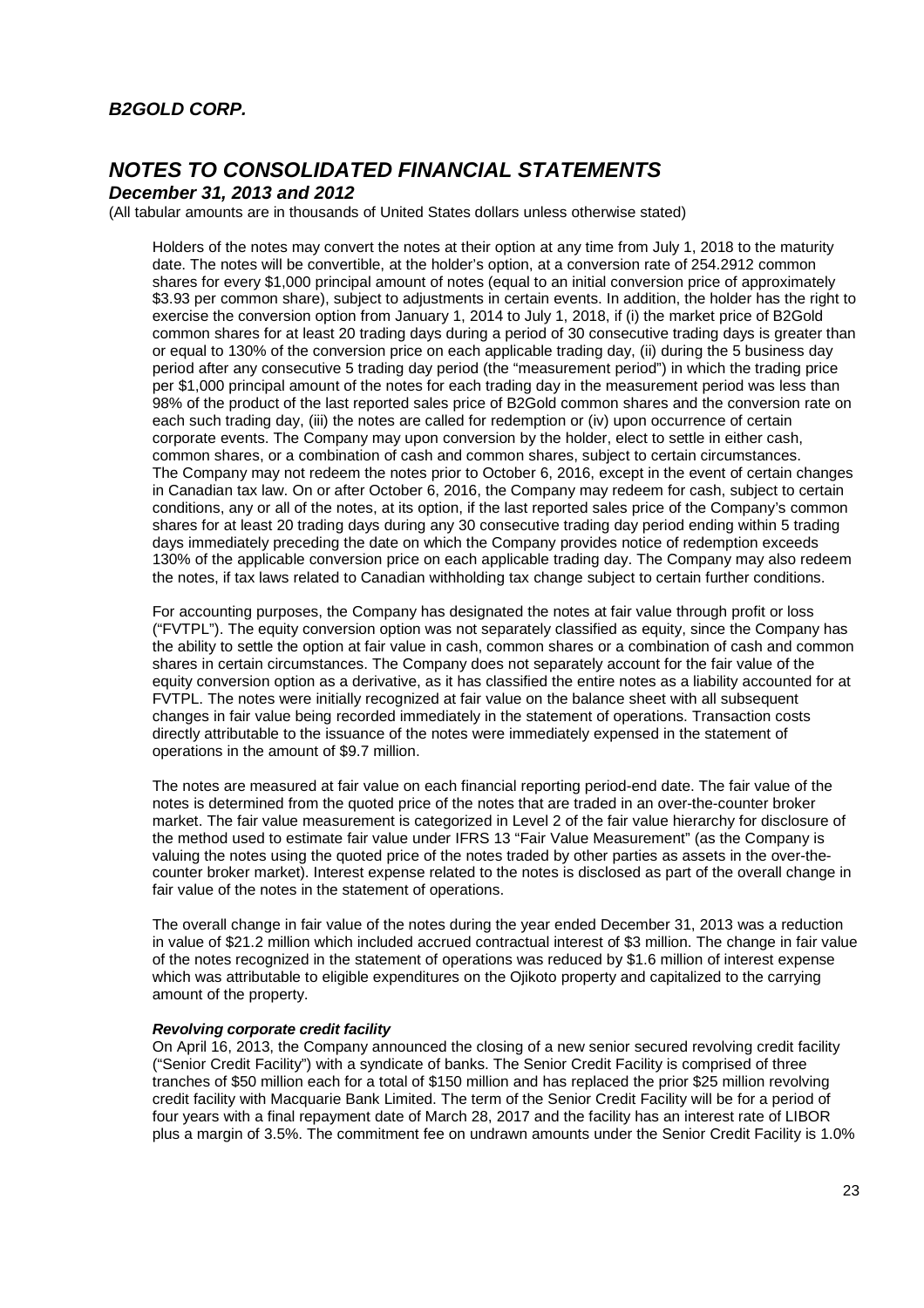## *B2GOLD CORP.*

## *NOTES TO CONSOLIDATED FINANCIAL STATEMENTS*

*December 31, 2013 and 2012*

(All tabular amounts are in thousands of United States dollars unless otherwise stated)

per annum calculated daily, provided that, if the conditions precedent to the first drawdown under tranche 2 or tranche 3 have been satisfied, and less than \$50 million is drawn under the Senior Credit Facility, the applicable rate for calculation of the commitment fees on all undrawn amounts shall be increased to 1.25% per annum.

The Senior Credit Facility is a revolving facility and is being used to fund construction and development costs related to the Otjikoto Project in Namibia and for general corporate purposes. The Senior Credit Facility is secured by a general security agreement from the Company granting a security interest over the Company's assets, pledges creating a charge over the shares of certain of the Company's direct and indirect subsidiaries and guarantees from certain of the Company's subsidiaries guaranteeing the obligations of the Company relating to the Senior Credit Facility and in certain cases, security from the guarantors, all in favour of the Lenders. In connection with the Senior Credit Facility, the Company must also maintain certain liquidity and ratios for current assets and liabilities, leverage, interest coverage and net worth. As at December 31, 2013, the Company was in compliance with these debt covenants.

Transaction costs relating to the Senior Credit Facility totalled \$4 million and are being recognized over the term of the facility using the effective interest rate method. The principal amount owing under the Senior Credit Facility has been presented on the Consolidated Balance Sheet net of the unamortized balance of transaction costs.

As at December 31, 2013, the Company had drawn down a net total of \$50 million under the Senior Credit Facility, leaving an unused balance of \$100 million. In the first quarter of 2013, the Company drew down \$25 million under its then existing revolving credit facility. This facility was repaid in April 2013 with drawdowns on the new \$150 million Senior Credit Facility. In addition, in the second and third quarters of 2013, the Company drew down another \$25 million and \$50 million, respectively. On August 26, 2013, the Company repaid \$50 million using a portion of the proceeds from the issuance of the convertible notes.

Subsequent to December 31, 2013, the Company entered into an amending agreement pursuant to which the facility amount of the Senior Credit Facility was increased by \$50 million to a total amount of \$200 million, subject to updating security documents to reflect the increased amount of the facility.

#### *Masbate project loan facility*

On May 26, 2008, CGA had secured an \$80.3 million project finance facility arranged by BNP Paribas Bank (as a syndicated facility) (the "Masbate Facility"), which was fully drawn during CGA's 2009 financial year to fund the development of the Masbate Mine. The Masbate Facility bore interest at a rate of LIBOR plus 3.15% per annum and was collateralized against the Masbate Mine. The Masbate Facility included customary covenants for debt financings of this type. On January 16, 2013, upon the acquisition of CGA, there was an outstanding balance of approximately \$18.5 million under the Masbate Facility.

On March 28, 2013, the Company made a principal repayment of \$4.5 million on the Masbate Facility. On June 28, 2013, the Company made a final repayment of approximately \$14 million, paying off the Masbate Facility in full. Restricted cash of \$9 million which had been held with BNP Paribas Bank as required under the Masbate Facility Project facility agreement was released to the Company.

#### *Masbate finance lease obligations*

CGA, through several of its subsidiaries, entered into a finance lease for certain mobile equipment at the Masbate operations. The lease details are specified in a mining services agreement with Leighton Contractors (Philippines) Incorporated and Leighton Holdings Limited ("Leighton"). The leased assets have terms that are between three and six years, up to March 2017. The Company has determined that the lease represents a finance lease and that the risks and benefits under this lease arrangement reside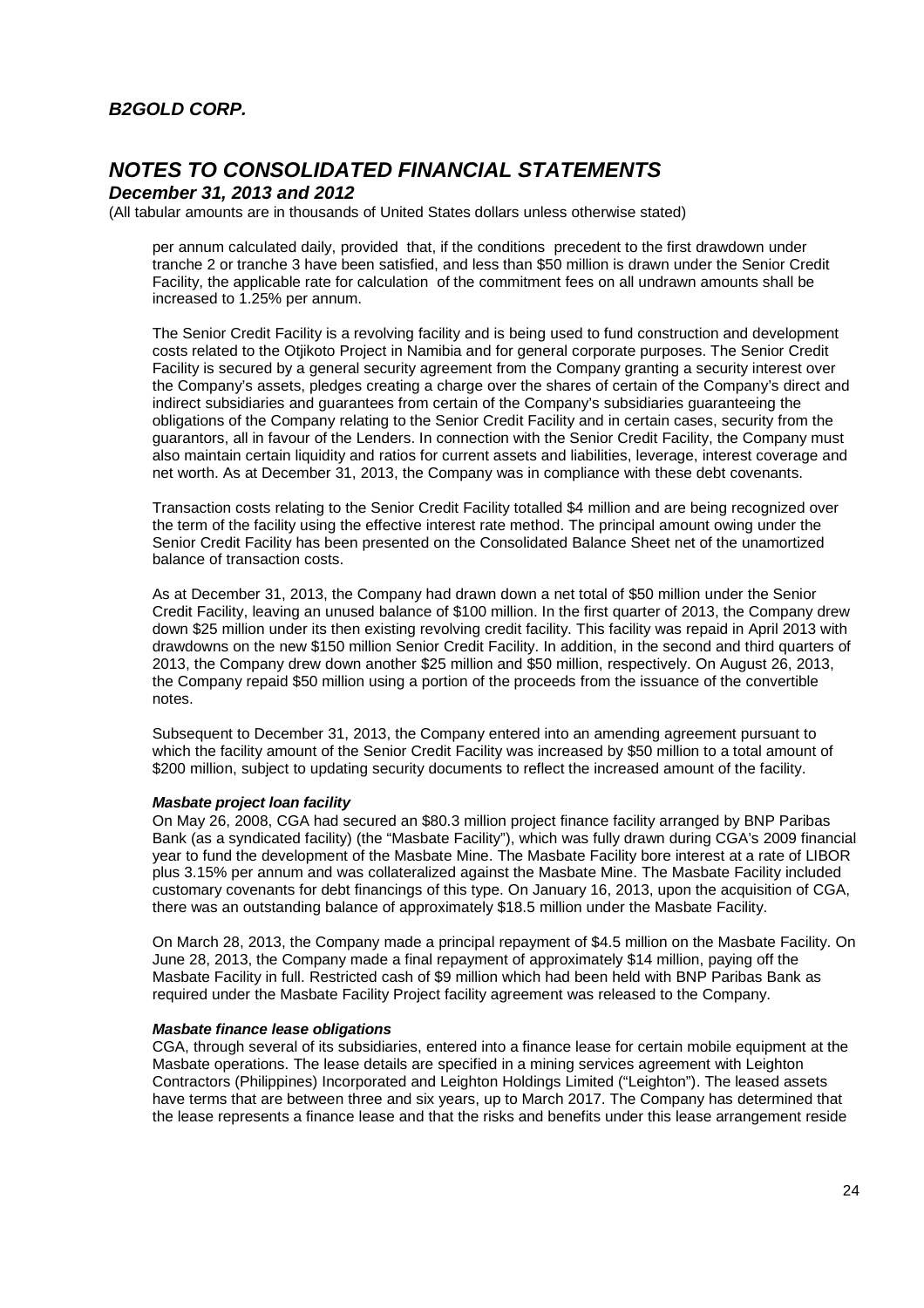### *December 31, 2013 and 2012*

(All tabular amounts are in thousands of United States dollars unless otherwise stated)

with a subsidiary of CGA. The Company has assumed CGA's finance lease obligations as a result of the acquisition of CGA on January 16, 2013.

As at December 31, 2013, the finance lease was composed of the following obligations:

|                                                                              | <b>Minimum lease</b><br>payments | <b>Present value</b><br>of minimum<br>lease payments |
|------------------------------------------------------------------------------|----------------------------------|------------------------------------------------------|
| Not later than one year<br>Later than one year and not later than five years | 7,863<br>10,726                  | 7,307<br>9,966                                       |
| Less future finance charges                                                  | 18,589<br>(1, 316)               | 17,273                                               |
| Present value of minimum lease payments                                      | 17,273                           | 17,273                                               |

#### *Otjikoto equipment loan facility*

On December 4, 2013, a subsidiary of the Company, B2Gold Namibia Minerals (Proprietary) Limited (the "Borrower") entered into a \$40.9 million term loan facility with Caterpillar Financial SARL, as arranger, and Caterpillar Financial Services Corporation, as original lender, to finance or refinance equipment at the Company's Otjikoto project. Loans may be advanced under the facility until June, 30 2015, and each loan is repayable in 20 equal quarterly installments. The final repayment date shall be the earlier of the date when the last loan advanced under the facility falls due and June 30, 2020. The facility has an interest rate of LIBOR plus a margin of 3.85% on loans advanced under the facility and a commitment fee of 1.2% per annum on the undrawn balance of the facility, each payable quarterly. At December 31, 2013, the Borrower had drawn \$10.2 million under the facility. Transaction costs relating to the facility totalled approximately \$1 million and are being recognized over the term of the facility using the effective interest rate method. The principal amount owing under the facility has been presented on the consolidated Balance Sheet net of the unamortized balance of transaction costs.

The Borrower is required to maintain a deposit in a debt service reserve account ("DSRA") with HSBC Bank Bermuda Limited equal at all times to the total of the principal, interest and other payments that become payable over the next six month period. At December 31, 2013, the balance in the DSRA was \$1.1 million.

The indebtedness of the Borrower under the facility is secured by a Namibian law general notarial bond granting security over all of the movable assets of the Borrower, a Bermudan law debt service reserve account security agreement granting security over the DSRA, a Namibian law cession in securitatem agreement granting security over all of the Borrower's rights under any existing or future warranty in connection with the purchase of equipment, and by guarantees of the Company and B2Gold Namibia (Proprietary) Limited.

#### *Libertad equipment loan*

During the first quarter of 2013, a subsidiary of the Company purchased mobile heavy equipment valued at \$4.2 million for its Libertad operation. The Company paid 20% of the value of the equipment in cash and entered into two credit contracts with Caterpillar Crédito S.A de C.V for the remaining 80%. The contracts have a sixty month term, with quarterly payments of principal and interest at a variable rate of LIBOR plus 4.1%. The loan is secured by the equipment.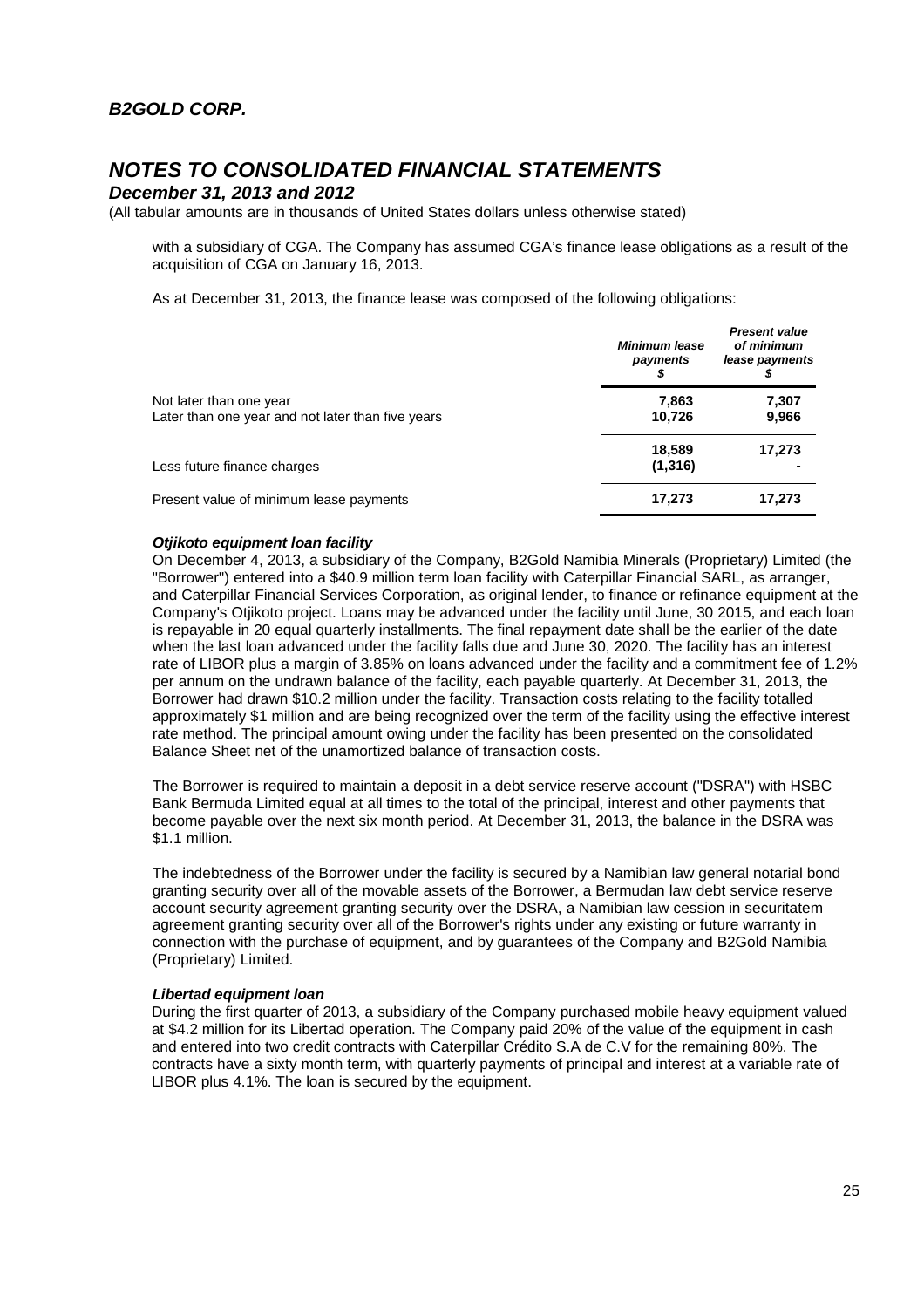### *December 31, 2013 and 2012*

(All tabular amounts are in thousands of United States dollars unless otherwise stated)

The following table summarizes the Company's scheduled debt repayments on its outstanding debt as at December 31, 2013:

|                                                                                                                              | 2014<br>\$   | 2015<br>\$   | 2016<br>\$   | 2017<br>\$    | 2018<br>\$       | Total<br>\$       |
|------------------------------------------------------------------------------------------------------------------------------|--------------|--------------|--------------|---------------|------------------|-------------------|
| Convertible senior subordinated notes:<br>Principal<br>Interest<br>$\overline{\phantom{m}}$                                  | 9,321        | 8,409        | 8,409        | 8,409         | 258,750<br>8,409 | 258,750<br>42,957 |
| Revolving corporate credit facility:<br>Principal<br>-<br>Interest & commitment fees (estimated)<br>$\overline{\phantom{m}}$ | 2,251        | 2,251        | 2,251        | 50,000<br>876 | ۰<br>۰           | 50,000<br>7,629   |
| Masbate finance lease obligations <sup>1</sup> :<br>Principal<br>$\overline{\phantom{m}}$<br>Interest                        | 7,307<br>557 | 5,268<br>378 | 1,314<br>289 | 3,384<br>92   |                  | 17,273<br>1,316   |
| Otjikoto equipment loan facility:<br>Principal<br>Interest (estimated)<br>۰                                                  | 2,030<br>731 | 2,030<br>516 | 2,030<br>218 | 2,030<br>135  | 2,030<br>52      | 10,150<br>1,652   |
| Libertad equipment loan:<br>Principal<br>Interest (estimated)                                                                | 605<br>104   | 665<br>86    | 665<br>57    | 665<br>28     | 216<br>2         | 2,816<br>277      |
|                                                                                                                              | 22,906       | 19,603       | 15,233       | 65,619        | 269,459          | 392,820           |

 $1$  Subsequent to December 31, 2013, the Company notified Leighton that it has exercised its option to terminate the mining services agreement effective December 31, 2014 and will purchase the leased assets under the agreement commencing on June 30, 2014.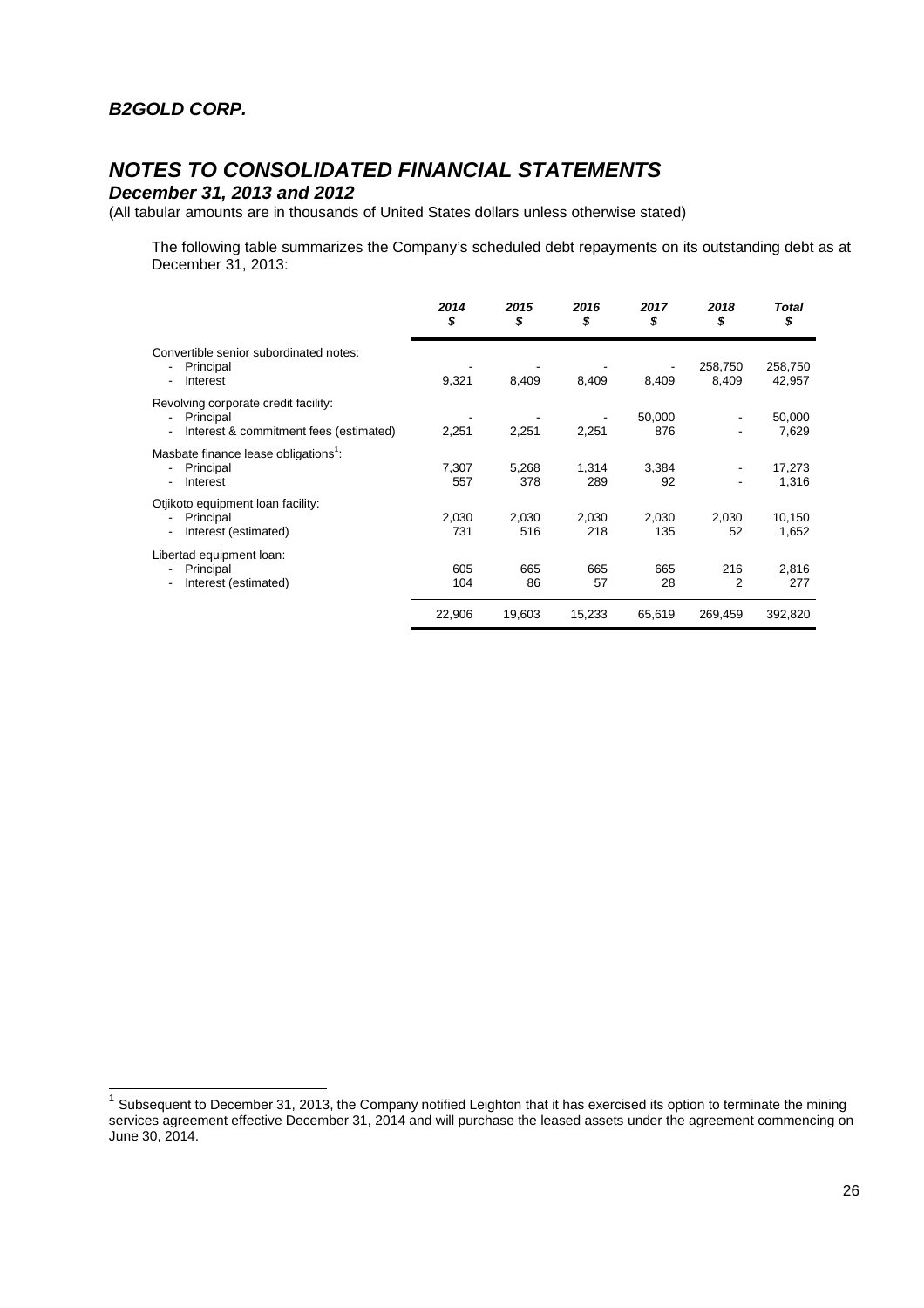*December 31, 2013 and 2012*

(All tabular amounts are in thousands of United States dollars unless otherwise stated)

## *14 Mine restoration provisions*

The Company's mine restoration provisions consist primarily of costs associated with mine reclamation and closure activities. These activities, which tend to be site specific, generally include costs for earthworks, including detoxification and recontouring, revegetation, water treatment and demolition. In calculating the present value of the Company's mine restoration provisions as at December 31, 2013, management used a risk-free rate applicable to each geographic location ranging from 0.3% to 3.4% and an inflation rate of 1.6%. The undiscounted cash flows, before inflation adjustments, estimated to settle the mine restoration provisions was approximately \$54.9 million at December 31, 2013. Due to the nature of mine closure plans, cash expenditures are expected to occur over a significant period of time with the majority of the expenditures expected to occur in the years from 2020 to 2041.

The following table shows the movement in the provision for mine restoration provisions:

|                                                                   | 2013<br>\$         | 2012<br>\$        |
|-------------------------------------------------------------------|--------------------|-------------------|
| Balance, beginning of year<br>Acquired during the period (Note 7) | 31,876<br>16,504   | 28,107            |
| <b>Reclamation spending</b><br>Accretion expense                  | (1,073)<br>2,606   | (3,486)<br>1,776  |
| Change in obligation                                              | (3, 113)           | 5,479             |
| Balance, end of year<br>Less: current portion                     | 46,800<br>(1, 351) | 31,876<br>(4,217) |
|                                                                   | 45,449             | 27,659            |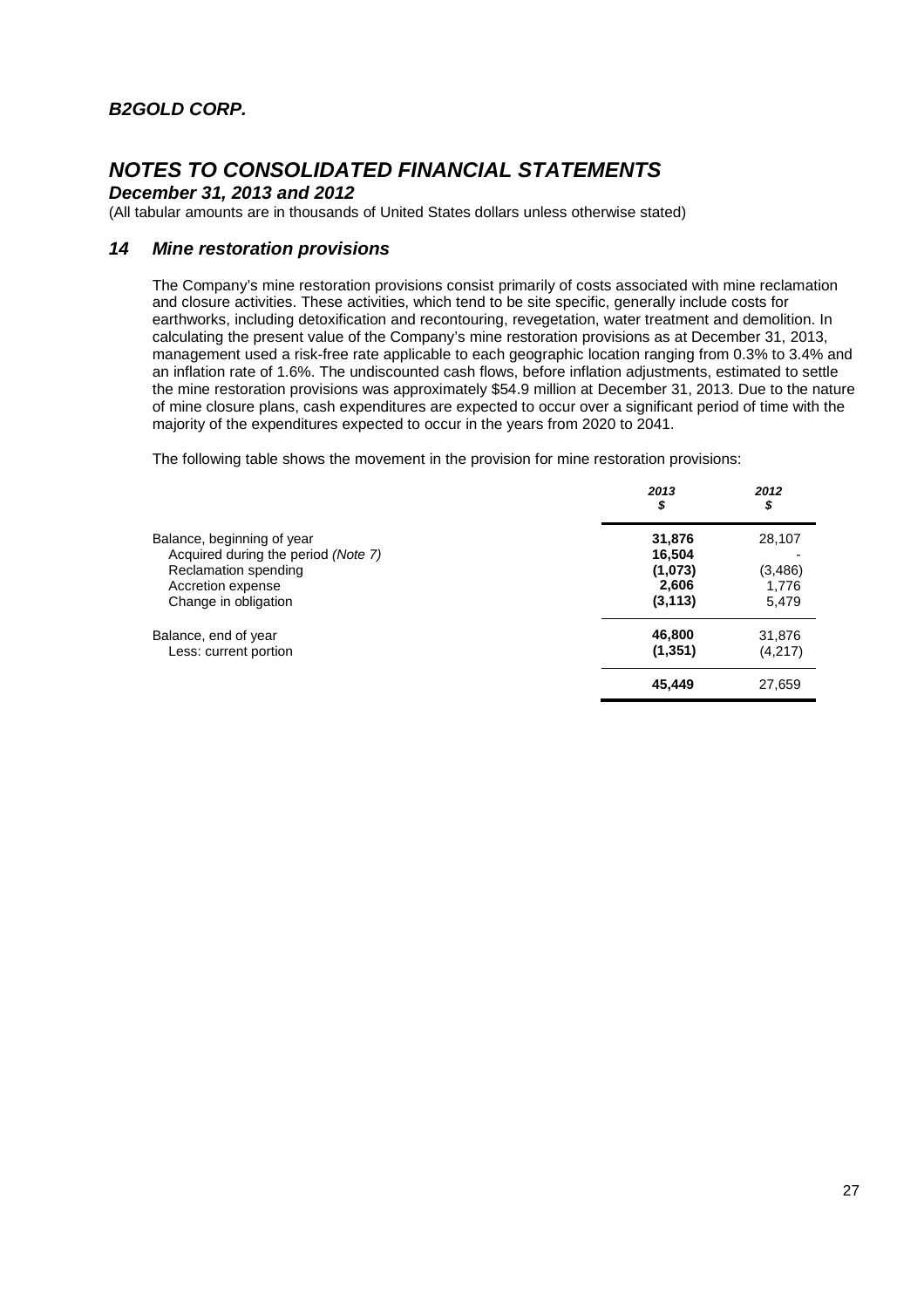*December 31, 2013 and 2012*

(All tabular amounts are in thousands of United States dollars unless otherwise stated)

### *15 Capital stock*

The Company's authorized share capital consists of an unlimited number of common shares and an unlimited number of preferred shares. At December 31, 2013, the Company had 674,719,721 common shares outstanding, including 3,455,000 common shares being held in trust under the Company's Incentive Plan (described below). No preferred shares were outstanding.

|                                                                                                                                                                                                                                                                                                                                                                            | 2013                                         |                                                       | 2012                           |                                        |
|----------------------------------------------------------------------------------------------------------------------------------------------------------------------------------------------------------------------------------------------------------------------------------------------------------------------------------------------------------------------------|----------------------------------------------|-------------------------------------------------------|--------------------------------|----------------------------------------|
|                                                                                                                                                                                                                                                                                                                                                                            | <b>Shares</b><br>('000's)                    | <b>Amount</b><br>\$                                   | <b>Shares</b><br>('000's)      | Amount<br>\$                           |
| Balance, beginning of year                                                                                                                                                                                                                                                                                                                                                 | 393,308                                      | 468,550                                               | 382,495                        | 435,048                                |
| Issued during the period:<br>For CGA acquisition (Note 7)<br>For Volta acquisition (Note 8)<br>Shares issued to EVI (Note 11)<br>For cash, on exercise of stock options<br>On vesting of Restricted Share Units<br>For Trebol & Pavon properties<br>For cash, on exercise of warrants<br>For cash, Incentive Plan<br>Tax benefit related to share issue costs<br>(Note 11) | 251,974<br>23,332<br>2,513<br>1,600<br>1,993 | 984.870<br>46,423<br>7.600<br>2,369<br>6,312<br>1,972 | 3,586<br>798<br>4,816<br>1,613 | 5,150<br>2,902<br>16,814<br>3,458<br>9 |
| Transfer to share capital the fair value assigned<br>to stock options/share purchase warrants<br>exercised from contributed surplus                                                                                                                                                                                                                                        |                                              | 1,121                                                 |                                | 5,169                                  |
|                                                                                                                                                                                                                                                                                                                                                                            | 281,412                                      | 1,050,667                                             | 10,813                         | 33,502                                 |
| Balance, end of year                                                                                                                                                                                                                                                                                                                                                       | 674,720                                      | 1,519,217                                             | 393,308                        | 468.550                                |

On December 20, 2013, the Company issued (or made available for issue) approximately 23.3 million common shares in exchange for all of the issued and outstanding shares of Volta (Note 8).

On June 14, 2013, pursuant to an Investment Agreement with EVI, the Company issued approximately 2.5 million common shares to EVI for total consideration of \$7.6 million, consisting of a payment of \$6.6 million to the Company and a \$1 million payment as consideration for EVI assigning to the Company its existing right to acquire an additional 5% interest in the Otjikoto gold project (Note 11).

On January 31, 2013, upon closing of the Merger, B2Gold issued approximately 252 million common shares in exchange for all of the issued and outstanding shares of CGA (Note 7).

On August 10, 2012, pursuant to a share purchase agreement with Radius dated July 24, 2012, the Company acquired a 100% interest in the Trebol and Pavon exploration properties in Nicaragua by issuing approximately 4.8 million common shares to Radius (Note 11).

During 2013, the Company received \$2.4 million (2012 - \$5.2 million) and \$nil (2012 - \$3.5 million) pursuant to the exercise of 1.6 million (2012 – 3.6 million) stock options and \$nil (2012 – 1.6 million) warrants, respectively.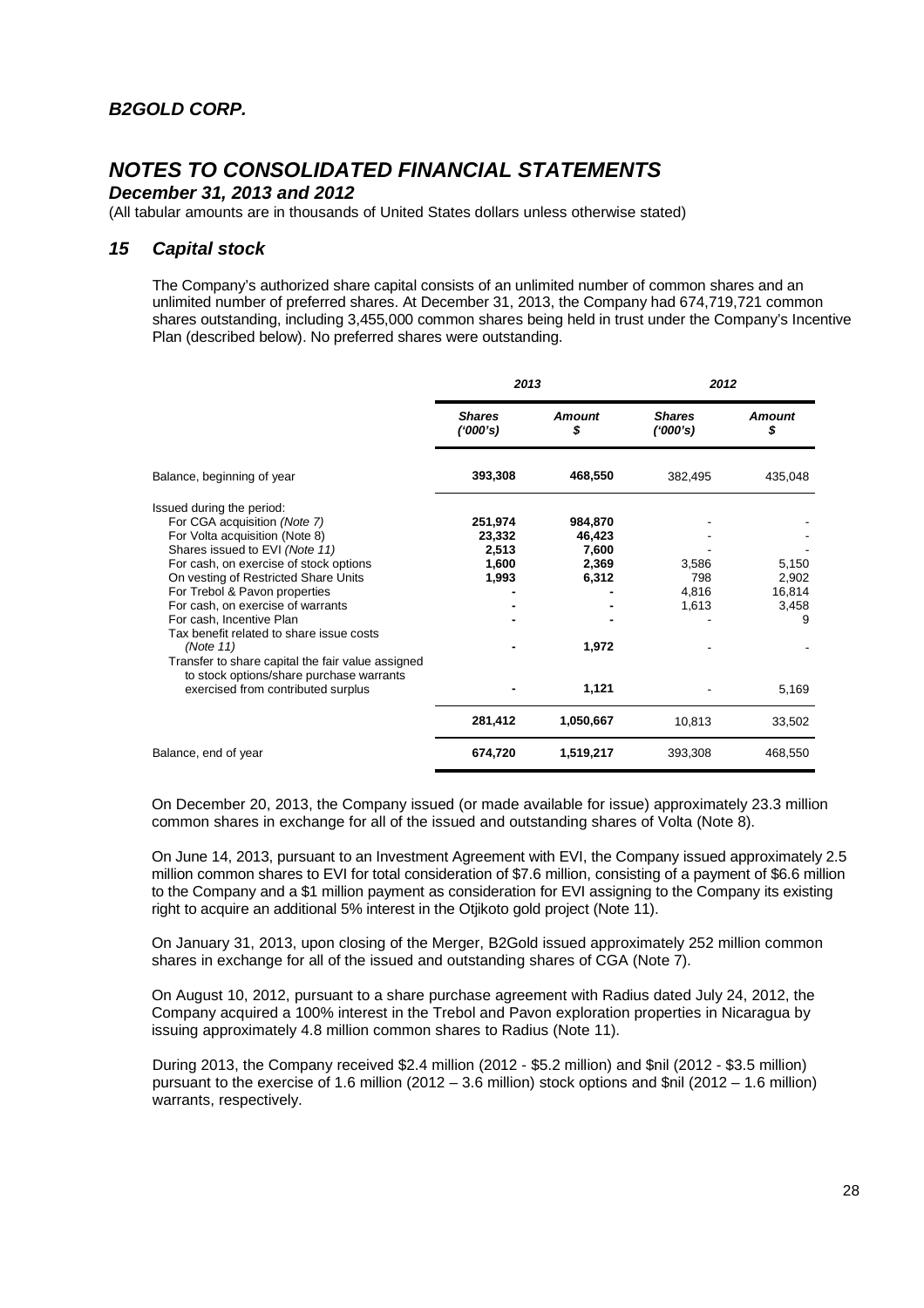### *December 31, 2013 and 2012*

(All tabular amounts are in thousands of United States dollars unless otherwise stated)

#### *Stock options*

During 2013, approximately 17.7 million stock options were granted to employees and directors with exercise prices ranging from Cdn.\$2.32 to Cdn.\$3.80 per share. These stock options have a term of five years and vest over a period of up to three years. The estimated fair value of these options totalling \$19.9 million is being recognized over the vesting period. The fair value was calculated using the Black-Scholes option pricing model based on a risk-free annual interest rate of up to 1.21%, an expected life of up to 3.5 years, an expected volatility ranging from 54% to 58%, and a dividend yield rate of nil.

During 2012, approximately 11.1 million stock options were granted to employees and directors with exercise prices ranging from Cdn.\$3.06 to Cdn.\$3.93 per share. These stock options have a term of five years and vest over a period of up to three years. The estimated fair value of these options totalling \$15.7 million is being recognized over the vesting period. The fair value was calculated using the Black-Scholes option pricing model based on a risk-free annual interest rate of up to 1.22%, an expected life of up to 3.5 years, an expected volatility ranging from 58% to 69%, and a dividend yield rate of nil.

It is the Company's policy to not grant stock options to executive directors and officers that were founders of the Company.

Option pricing models require the input of highly subjective assumptions regarding the expected volatility. Changes in assumptions can materially affect the fair value estimate.

For the year ended December 31, 2013, share-based payments expense, relating to the vesting of stock options, was \$9.1 million (2012 - \$10 million), net of \$3.7 million (2012 - \$3.3 million) capitalized to mining interests.

A summary of changes to stock options outstanding:

|                                              | Number of<br>outstanding<br>options<br>(1000's) | <b>Weighted-</b><br>average<br>exercise price<br>$(in$ $Cdn.S)$ |
|----------------------------------------------|-------------------------------------------------|-----------------------------------------------------------------|
| Outstanding at December 31, 2011             | 15.282                                          | 1.90                                                            |
| Granted                                      | 11.116                                          | 3.16                                                            |
| Exercised                                    | (3,586)                                         | 1.43                                                            |
| Forfeited or expired                         | (278)                                           | 3.16                                                            |
| Outstanding at December 31, 2012             | 22,534                                          | 2.58                                                            |
| Options issued on Volta acquisition (Note 8) | 2,079                                           | 6.88                                                            |
| Granted                                      | 17,685                                          | 2.99                                                            |
| Exercised                                    | (1,600)                                         | 1.50                                                            |
| Cancelled or forfeited                       | (638)                                           | 3.23                                                            |
| Outstanding at December 31, 2013             | 40,060                                          | 3.02                                                            |

During 2013, 1.6 million (2012 – 3.6 million) stock options were exercised. The weighted average share price at the time of exercise was Cdn.\$3.16 (2012 – Cdn.\$3.86).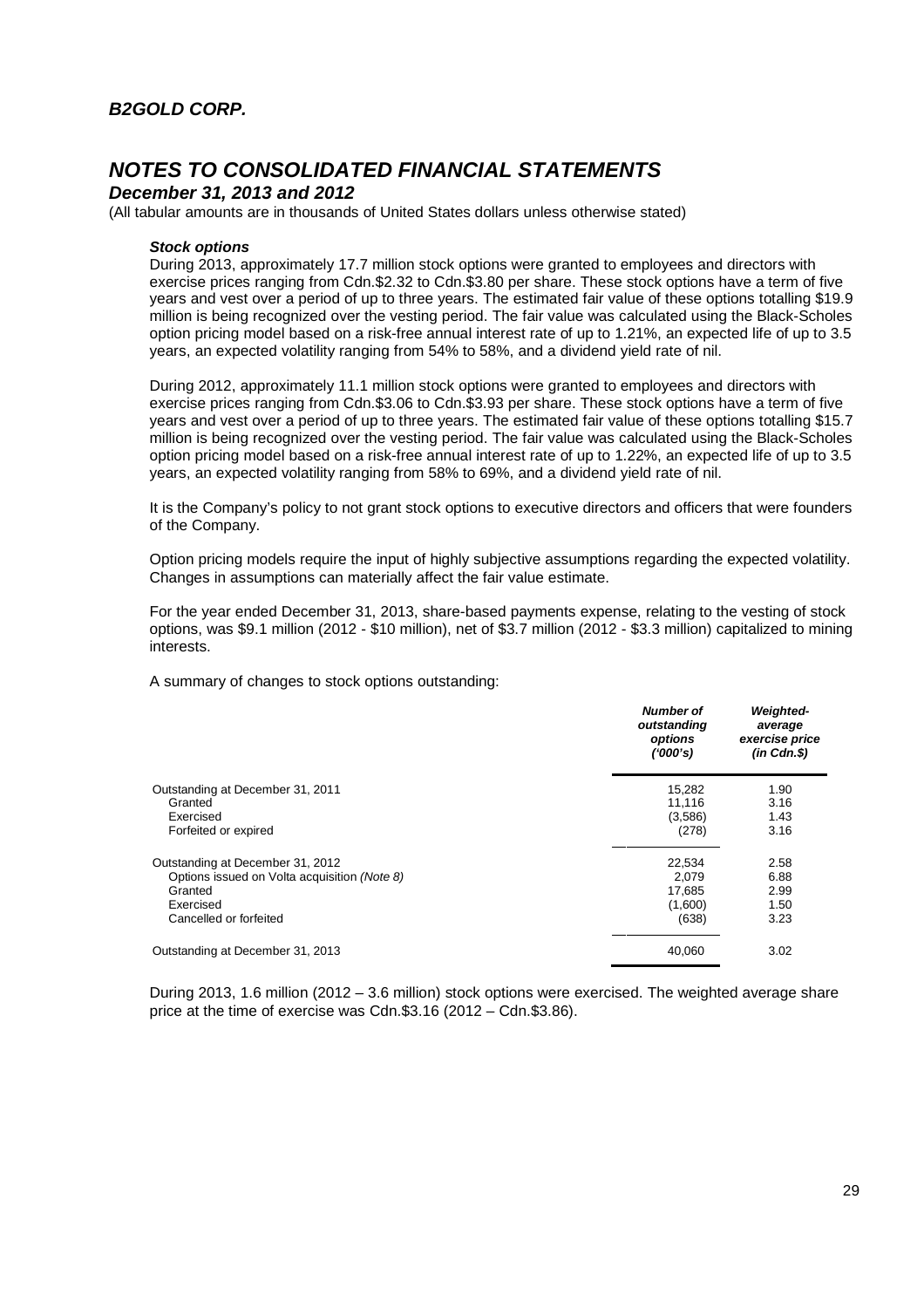### *December 31, 2013 and 2012*

(All tabular amounts are in thousands of United States dollars unless otherwise stated)

Stock options outstanding and exercisable as at December 31, 2013 are as follows:

| <b>Range of</b><br>exercise<br>prices<br>$(in$ $Cdn.S)$ | Number of<br>outstanding<br>options<br>(1000's) | <b>Weighted-</b><br>average years<br>to expiry | <b>Weighted-</b><br>average<br>exercise price<br>$(in$ $Cdn.S)$ | Number of<br>exercisable<br>options<br>(1000's) | <b>Weighted-</b><br>average<br>exercise price<br>$(in$ $Cdn.S)$ |
|---------------------------------------------------------|-------------------------------------------------|------------------------------------------------|-----------------------------------------------------------------|-------------------------------------------------|-----------------------------------------------------------------|
|                                                         |                                                 |                                                |                                                                 |                                                 |                                                                 |
| $0.80 - 0.99$                                           | 2.904                                           | 1.25                                           | 0.81                                                            | 2.904                                           | 0.81                                                            |
| $1.00 - 1.99$<br>$2.00 - 2.99$                          | 853<br>7.097                                    | 1.41<br>2.77                                   | 1.50<br>2.44                                                    | 853<br>4.524                                    | 1.50<br>2.42                                                    |
| $3.00 - 3.99$                                           | 27.645                                          | 3.68                                           | 3.11                                                            | 7.394                                           | 3.14                                                            |
| $4.00 - 4.99$                                           | 530                                             | 3.35                                           | 4.75                                                            | 530                                             | 4.75                                                            |
| $10.00 - 13.00$                                         | 1,031                                           | 2.00                                           | 11.24                                                           | 1,031                                           | 11.24                                                           |
|                                                         |                                                 |                                                |                                                                 |                                                 |                                                                 |
|                                                         | 40.060                                          | 3.25                                           | 3.02                                                            | 17.236                                          | 3.01                                                            |

#### *Restricted share unit plan*

On May 6, 2011, the Company's Board of Directors approved a Restricted Share Unit Plan (the "RSU Plan") whereby restricted share units ("RSU") may be granted to directors, executive officers and employees of the Company. Adoption of the RSU Plan was part of the Company's continuing effort to build upon and enhance long term shareholder value. The RSU Plan reflects the Company's commitment to a long term incentive compensation structure that aligns the interests of its directors, executive officers and employees with the interests of its shareholders. Once vested, each RSU is redeemable for one common share entitling the holder to receive the common share for no additional consideration. The Company has reserved 8 million common shares for issuance under the RSU Plan.

During the year ended December 31, 2013, the Company granted approximately 3.3 million RSU to executive officers and employees of the Company. One-third of the RSU vested immediately on the day of grant, another one-third will vest one year from the grant date with the remainder vesting two years from the grant date. The total estimated fair value of the RSU granted was approximately \$9.6 million based on the market value of the Company's shares at the grant date. The fair value of each RSU is recorded as a share-based payments expense (and either charged to operations or capitalized to mining interests) over the vesting period.

On April 26, 2012, the Company granted approximately 2.4 million RSU. For the majority of the RSU granted, one-third of the RSU vested immediately on the day of grant, another one-third will vest one year from the grant date with the remainder vesting two years from the grant date. The total estimated fair value of the RSU granted was \$8.7 million based on the market value of the Company's shares at the grant date. The fair value of each RSU is recorded as a share-based payments expense (and either charged to operations or capitalized to mining interests) over the vesting period.

For the year ended December 31, 2013, share-based payments expense, relating to the vesting of RSU, was \$9.2 million (2012 - \$5 million), net of \$1.4 million (2012 - \$0.8 million) capitalized to mining interests.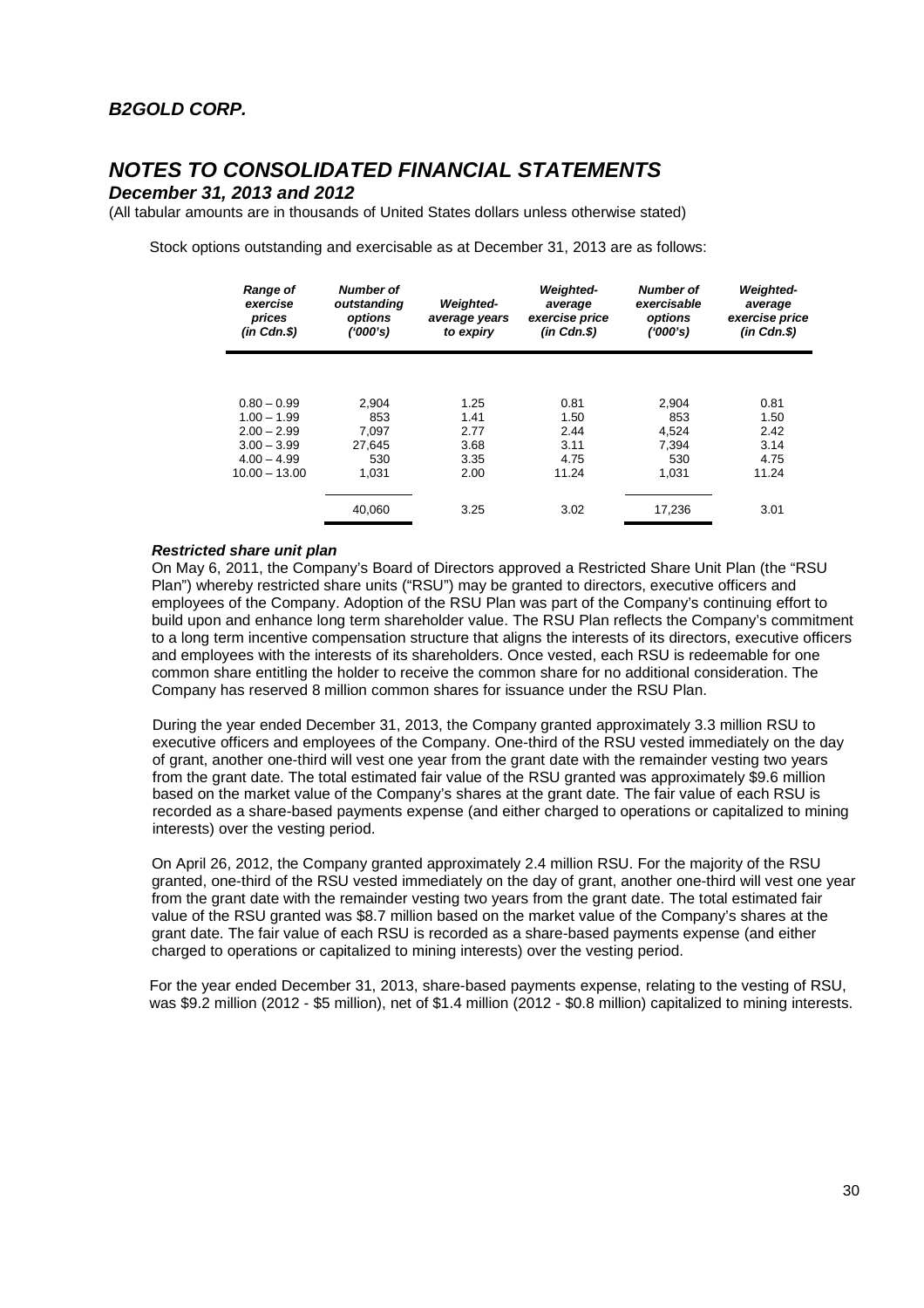## *B2GOLD CORP.*

# *NOTES TO CONSOLIDATED FINANCIAL STATEMENTS*

### *December 31, 2013 and 2012*

(All tabular amounts are in thousands of United States dollars unless otherwise stated)

A summary of changes to RSU outstanding:

|                                                                                      | <b>Number of</b><br>outstanding<br>RSU<br>(1000's) |
|--------------------------------------------------------------------------------------|----------------------------------------------------|
| Outstanding at December 31, 2011<br>Granted<br>Vested and converted to common shares | 2,401<br>(798)                                     |
| Outstanding at December 31, 2012<br>Granted<br>Vested and converted to common shares | 1,603<br>3,348<br>(1,993)                          |
| Outstanding at December 31, 2013                                                     | 2,958                                              |

#### *Incentive plan*

On June 29, 2007, the Company established the B2Gold Incentive Plan (the "Incentive Plan") for the benefit of directors, officers, employees and service providers of the Company and issued to the trustees of the Incentive Plan options to acquire 4.955 million common shares. On October 12, 2007, following the exercise of these options, an aggregate of 4.955 million common shares were issued to and paid for by the trustees of the Incentive Plan. These shares were held in trust by the trustees pursuant to the terms of the Incentive Plan. The Company is required under IFRS to consolidate the trust. The Company recognizes a share-based compensation expense with respect to these incentive shares, when these shares are granted to the ultimate beneficiaries by the trust.

On May 28, 2012, 0.5 million common shares were awarded from the trust under the Incentive Plan to a senior employee, George Johnson, of the Company. In connection with the award, the Company recorded a share-based payments expense of \$1.6 million (the market value of the shares on the date of the award). At December 31, 2013, approximately 3.5 million common shares remain held in the Company's Incentive Plan trust.

### *Earnings per share*

The following is the calculation of diluted net income for the period:

|                                                   | 2013<br>S | 2012<br>\$ |
|---------------------------------------------------|-----------|------------|
| Net income for the year                           | 67,303    | 51,907     |
| Gain on fair value of convertible notes (Note 13) | (22, 815) | -          |
| Diluted net income for the year                   | 44.488    | 51,907     |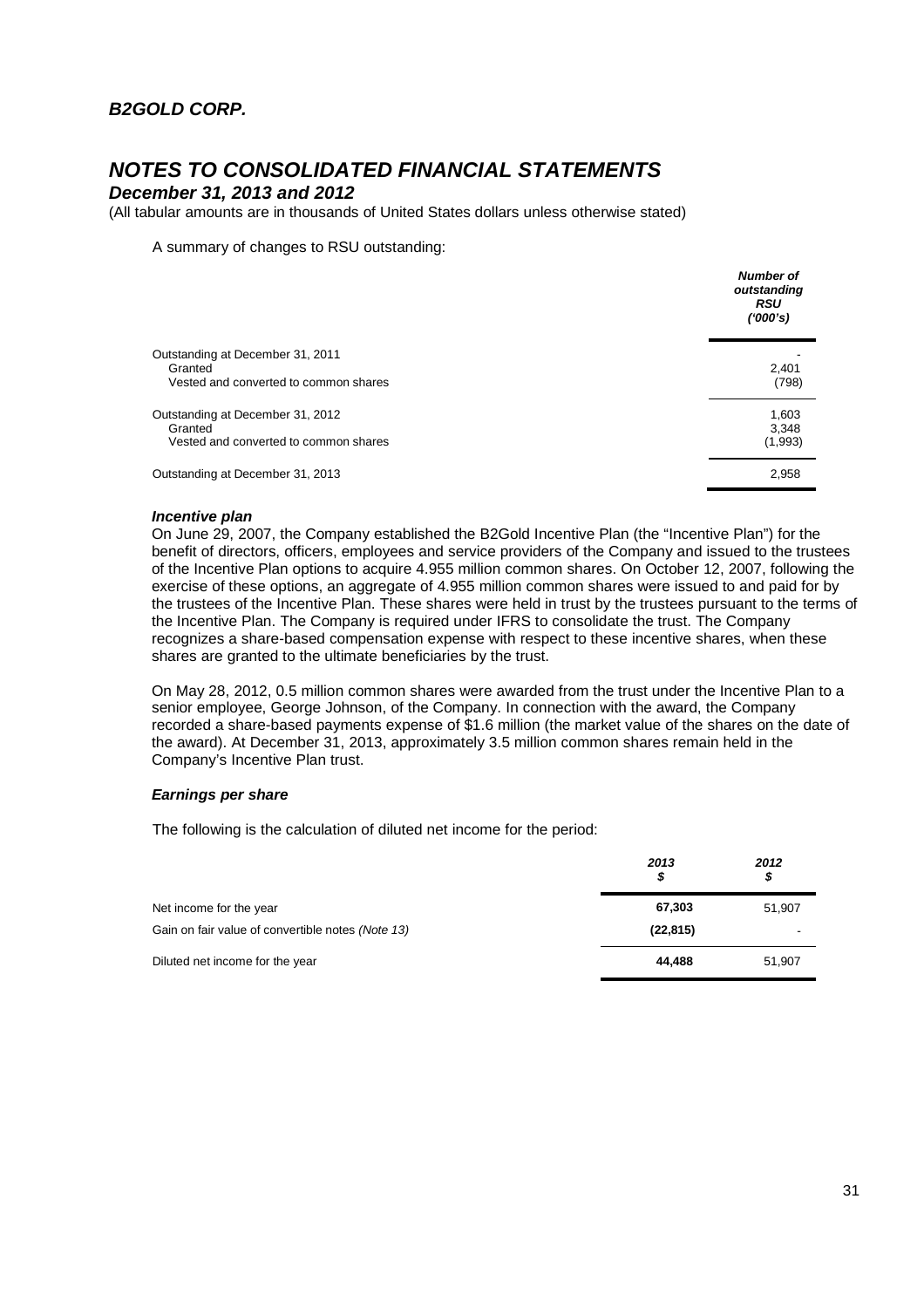*December 31, 2013 and 2012*

(All tabular amounts are in thousands of United States dollars unless otherwise stated)

The following is the calculation of diluted weighted average number of shares outstanding for the period:

|                                                                                                                          | 2013                     | 2012         |
|--------------------------------------------------------------------------------------------------------------------------|--------------------------|--------------|
| Basic weighted average number of shares outstanding (in thousands)                                                       | 636,130                  | 384,733      |
| Effect of dilutive securities:<br>Stock options<br>۰<br>Restricted share units<br>$\blacksquare$<br>Convertible notes    | 3,205<br>1,015<br>23,435 | 6,655<br>552 |
| Diluted weighted average number of shares outstanding (in thousands)                                                     | 663,785                  | 391,940      |
| The following is the basic and diluted earnings per share:                                                               |                          |              |
|                                                                                                                          | 2013<br>\$               | 2012<br>\$   |
| Earnings per share (attributable to shareholders of the Company):<br>Basic<br><b>Diluted</b><br>$\overline{\phantom{a}}$ | 0.11<br>0.07             | 0.13<br>0.13 |

### *16 Deferred revenue and gold commitments*

As a result of the acquisition of CGA, the Company assumed its gold forward contracts relating to the Masbate project for 50,225 ounces of gold with settlements scheduled between January 31, 2013 and December 31, 2013 at an average price of \$913 per ounce. The fair value of these contracts (required to be recognized as part of the Company's acquisition accounting as the fixed terms of the contracts were unfavourable compared to market terms for similar contracts) was estimated to be negative \$37.4 million on January 16, 2013. The fair value was calculated using spot and forward prices and volatilities.

The acquired gold forward contracts were excluded from the scope of IAS 39 "Financial Instruments: Recognition and Measurement", as they were non-financial instruments that qualified for the own use exemption and did not contain any embedded derivatives which would require to be accounted for separately from the executory host contracts. As a result, these contracts were not subsequently remeasured at fair value after initial recognition and were reduced through a corresponding increase to revenue consistent with the timing of revenue recognition criteria being met for the gold deliveries made under the terms of contract. At December 31, 2013, all of the gold forward contracts had been delivered into during the year and the related fair value of negative \$37.4 million on acquisition had been fully amortized to gold revenue.

Under the terms of the Senior Credit Facility (Note 13), the Company is required to maintain gold contracts, within certain parameters, over the term of the facility in order to manage the risk of volatility in the Company's future operating income and reduce risk in respect of debt service obligations. As a result, the Company entered into a series of rand denominated gold forward contracts in the second quarter of 2013 for 117,984 ounces of gold with settlements scheduled between January 30, 2015 and December 31, 2018 at an average price of 14,912 rand per ounce. These contracts are excluded from the scope of IAS 39, accounted for as executory contracts as they were entered into and continue to be held for the purpose of delivery in accordance with the Company's expected production schedule. No fair value gains and losses on these commodity contracts have been recorded in the financial statement. The effect of these contracts will be to provide a fixed price in rand for a portion of gold sales. At December 31, 2013, the following gold forward contracts with respect to the Otjikoto Project were outstanding (by maturity dates).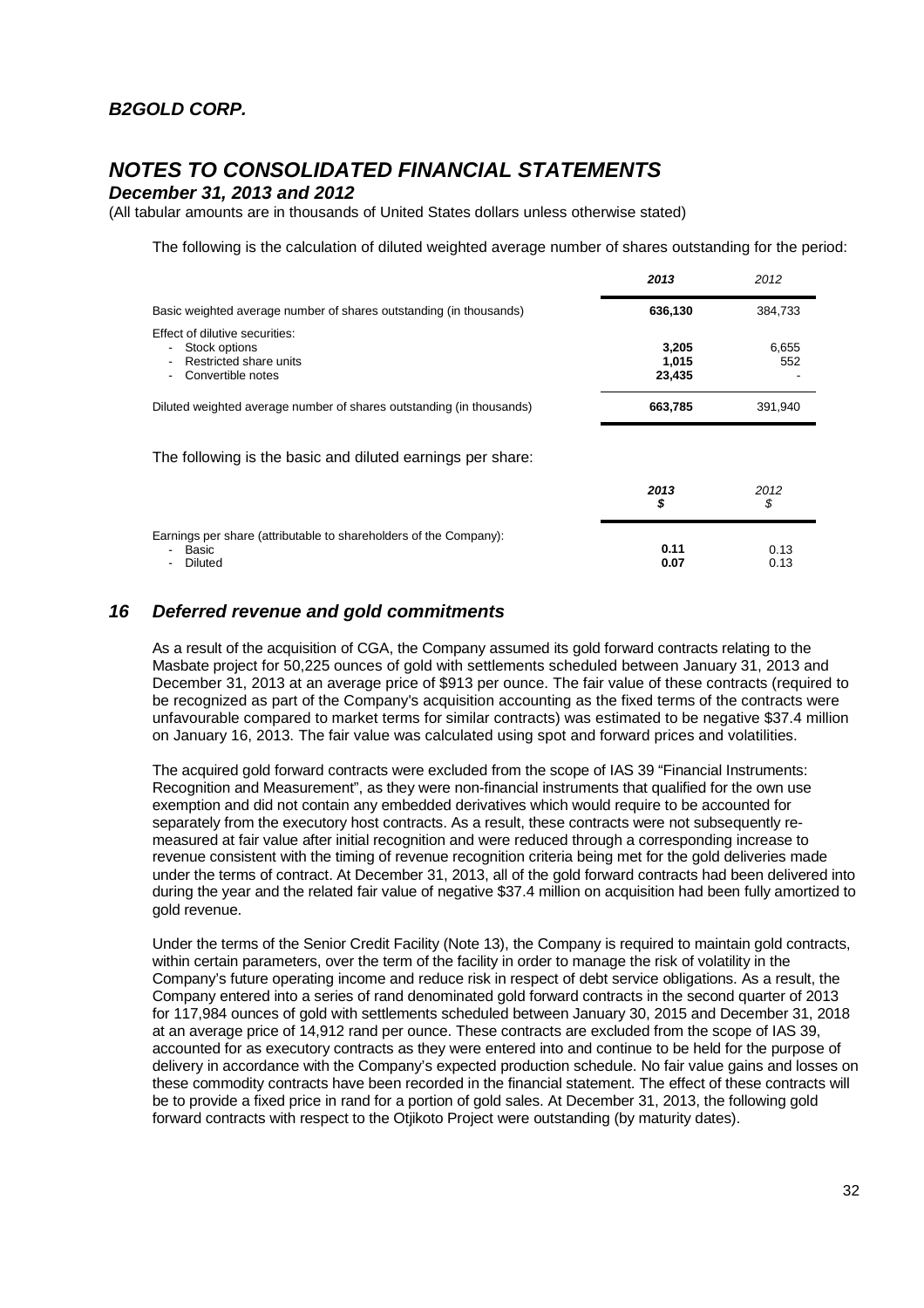### *December 31, 2013 and 2012*

(All tabular amounts are in thousands of United States dollars unless otherwise stated)

|                                                               | 2015   | 2016   | 2017   | 2018   | Total   |
|---------------------------------------------------------------|--------|--------|--------|--------|---------|
| Gold forward contracts:<br>Ounces<br>$\overline{\phantom{a}}$ | 30.996 | 30.996 | 30.996 | 24.996 | 117,984 |
| Average price per ounce<br>$\sim$<br>(rand)                   | 14.767 | 14.864 | 14.974 | 15.075 | 14.912  |

Subsequent to December 31, 2013, the Company entered into rand denominated gold forward contracts for a further 74,430 ounces at an average price of 16,359 rand per ounce with settlement dates scheduled between July 31, 2015 and December 31, 2018.

### *17 Derivative financial instruments*

The Company has entered into foreign currency contracts to manage its foreign currency exposure of forecast expenditures denominated in Namibian dollars relating to the development of its Otjikoto project. As the Namibian dollar is pegged to the South African rand, the Company enters into foreign currency contracts between the South African rand and the United States dollar due to their greater liquidity.

At December 31, 2013, forward currency contracts totalling \$6 million at an average rate of 9.68 rand were outstanding with maturity dates ranging from January 2014 to December 2014. In addition, "zero-cost put/ call" collar contracts totalling \$49 million were outstanding with maturity dates ranging from January 2014 to December 2014 with an average floor price of 9.68 rand and an average ceiling price of 10.74 rand.

These derivative instruments were not designated as hedges by the Company and are recorded at their fair value at the end of each reporting period. Changes in the fair value are included in the statement of operations for the period. For the year ended December 31, 2013, the Company recorded an unrealized derivative loss of \$2.5 million (2012 - \$0.1 million) and a realized derivative loss of \$4.8 million (2012 - \$0.2 million) on these contracts.

At December 31, 2013, the Company's foreign currency contracts had an estimated fair value of negative \$2.6 million (2012 – negative \$0.1 million). The fair value was calculated using market observable inputs such as spot exchange rates, interest rate differentials and implied volatility. Fair value measurement for these contracts are classified as Level 2 within the fair value hierarchy established by IFRS 7.

The following is a summary, by maturity dates, of the Company's foreign currency contracts outstanding as at December 31, 2013:

|                                                                                                                        | Q1<br>2014<br>\$        | Q2<br>2014<br>\$        | Q3<br>2014<br>\$        | Q4<br>2014<br>\$        | Total<br>\$             |
|------------------------------------------------------------------------------------------------------------------------|-------------------------|-------------------------|-------------------------|-------------------------|-------------------------|
| Rand forward contracts:<br>Notional amount<br>$\overline{\phantom{0}}$<br>Average contract price                       | 1.500<br>9.51           | 1.500<br>9.62           | 1.500<br>9.73           | 1.500<br>9.85           | 6,000<br>9.68           |
| Rand zero-cost collars:<br>Notional amount<br>$\overline{\phantom{0}}$<br>Average floor price<br>Average ceiling price | 12,500<br>9.68<br>10.68 | 13,500<br>9.73<br>10.76 | 12,500<br>9.69<br>10.77 | 10,500<br>9.59<br>10.76 | 49,000<br>9.68<br>10.74 |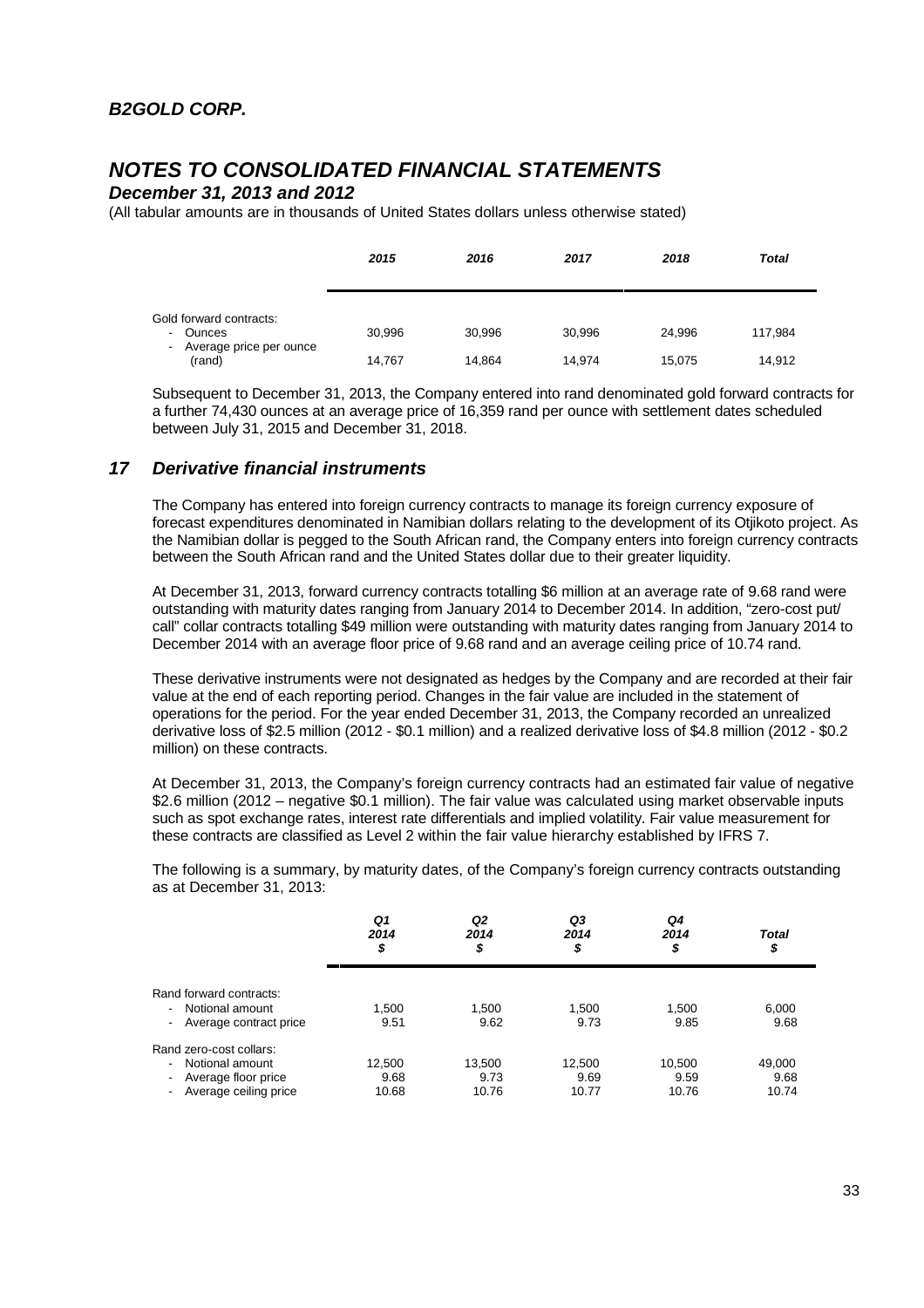*December 31, 2013 and 2012*

(All tabular amounts are in thousands of United States dollars unless otherwise stated)

In the second and third quarters of 2013, as a result of the requirements under the Senior Credit Facility, the Company also entered into a series of "zero-cost put/ call" collar contracts for gold with settlements scheduled between January 30, 2015 and December 31, 2018 with an average floor price of \$1,000 per ounce and an average ceiling price of \$1,721 per ounce. These derivative instruments were not designated as hedges by the Company and recorded at their fair value at the end of each reporting period with changes in fair value recorded in the statement of operations. Adjustments to the market value are included in the statement of operations. For the year ended December 31, 2013, the Company recorded an unrealized derivative loss of \$0.2 million in the statement of operations on these contracts.

The following is a summary, by maturity dates, of the Company's gold collar contracts outstanding as at December 31, 2013:

|                                                                         | 2015                  | 2016                  | 2017                  | 2018                 |    | Total           |  |
|-------------------------------------------------------------------------|-----------------------|-----------------------|-----------------------|----------------------|----|-----------------|--|
| Gold zero-cost collars:<br>Floor amount (ounces)<br>Average floor price | \$<br>10.200<br>1.000 | \$<br>10.200<br>1.000 | \$<br>10.200<br>1.000 | \$<br>1.400<br>1.000 | \$ | 32,000<br>1,000 |  |
| Ceiling amount (ounces)<br>Average ceiling price                        | \$<br>18.300<br>1.721 | \$<br>18.300<br>1.721 | \$<br>18.300<br>1.721 | \$<br>2.100<br>1.700 | S  | 57.000<br>1.721 |  |

### *18 Financial instruments*

The Company's financial assets and liabilities consist of cash and cash equivalents, accounts receivable, loan receivable from EVI (Notes 11 and 12), long-term investments (Note 10), investment in EVI preference shares (Notes 11 and 12), accounts payable and accrued liabilities, South African rand foreign exchange derivative contracts (Note 17), gold derivative contracts (Note 17), and debt (Note 13).

### *Fair values*

The Company's financial assets and liabilities are classified based on the lowest level of input significant to the fair value measurement based on the fair value hierarchy:

Level 1 – quoted prices in active markets for identical assets or liabilities;

Level 2 – inputs other than quoted prices included in Level 1 that are observable for the asset or liability, either directly (i.e. as prices) or indirectly (i.e. derived from prices); and

Level 3 – inputs for the asset or liability that are not based on observable market data.

As at December 31, 2013, the Company's financial assets and liabilities that are measured and recognized at fair value on a recurring basis are categorized as follows:

|                                                                          | As at December 31, 2013 |                  | As at December 31, 2012 |               |
|--------------------------------------------------------------------------|-------------------------|------------------|-------------------------|---------------|
|                                                                          | Level 1<br>S            | Level 2<br>S     | Level 1<br>\$           | Level 2<br>\$ |
| Long-term investments (Note 10)<br>Convertible senior subordinated notes | 20.769                  | ۰                | 3.661                   |               |
| (Note 13)<br>Derivative liabilities (Note 17)                            |                         | 237,554<br>2,768 | -                       | 143           |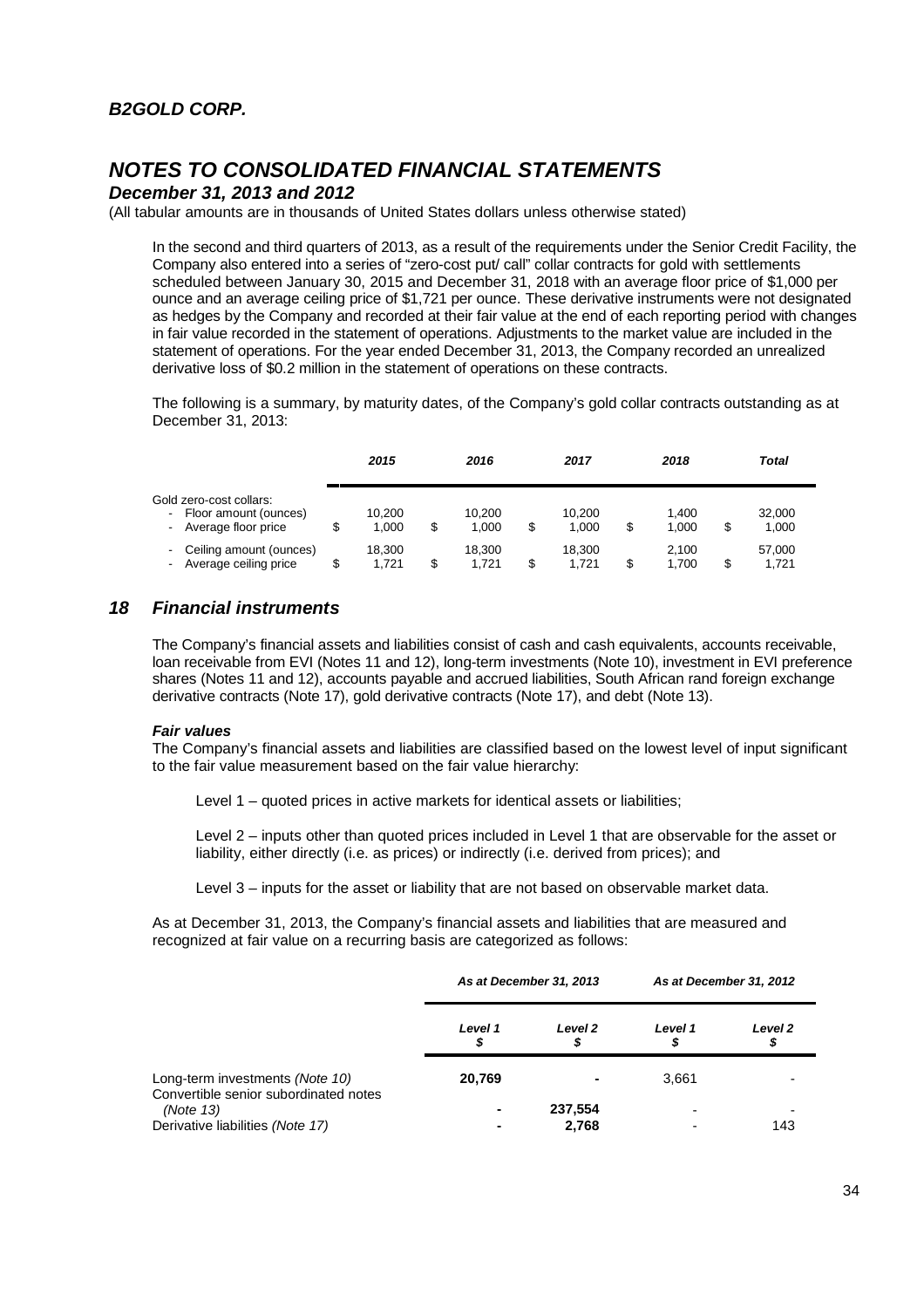## *B2GOLD CORP.*

## *NOTES TO CONSOLIDATED FINANCIAL STATEMENTS*

### *December 31, 2013 and 2012*

(All tabular amounts are in thousands of United States dollars unless otherwise stated)

The carrying values of accounts receivable, the investment in EVI preference shares and accounts payable and accrued liabilities are representative of their respective fair values due to the short-term nature of these instruments. The carrying value of the Company's Senior Credit Facility is representative of its fair value due to the floating rate nature of this instrument and the insignificant effect of changes in the Company's credit risk on the credit spread of the loan facility. The carrying value of the loan receivable from EVI is representative of its respective fair value as the credit spread on the loan is approximately equal to the risk premium of the counterparty.

#### *Capital risk management*

The Company's objectives when managing its capital is to ensure it will be able to continue as a going concern while maximizing the return to shareholders. The selling price of gold, minimizing production costs and a successful exploration environment are key factors in helping the Company reach its capital risk management objectives. The capital structure of the Company includes shareholders' equity and debt.

#### *Credit risk*

As at December 31, 2013, the Company's maximum exposure to credit risk was the book value of cash and cash equivalents, accounts receivable, value added and other taxes receivable and the loan receivable from EVI. The Company limits its credit exposure on cash and cash equivalents by holding its deposits mainly with high credit quality financial institutions as determined by credit agencies.

#### *Liquidity risk*

As at December 31, 2013, the Company had cash and cash equivalents of \$252.7 million. Cash provided by operating activities before changes in non-cash working capital totalled \$144.3 million for the year ended December 31, 2013. As at December 31, 2013, the Company had available a \$150 million Senior Credit Facility of which \$50 million had been utilized.

On August 23, 2013, the Company issued convertible senior subordinated notes (Note 13) with an aggregate principal amount of \$258.75 million. The notes bear interest at a rate of 3.25% per annum, payable semi-annually on April 1<sup>st</sup> and October 1<sup>st</sup> of each year commencing from April 1, 2014. The notes will mature on October 1, 2018. The notes are subordinated in right of payment to any existing and future senior indebtedness, including indebtedness under the senior secured credit facility. The notes will rank senior in right of payment to any future subordinated borrowings. The notes are effectively junior to any secured indebtedness and the notes are structurally subordinated to all indebtedness and other liabilities of the Company's subsidiaries. The Company received net proceeds of \$249.1 million, net of transaction costs. Holders of the notes may convert the notes at their option at any time from July 1, 2018 to the maturity date. In addition, the holder has the right to exercise the conversion option from January 1, 2014 to July 1, 2018, under certain circumstances.

On April 16, 2013, the Company announced the closing of a new Senior Credit Facility with a syndicate of banks (Note 13). The Senior Credit Facility is comprised of three tranches of \$50 million each for a total of \$150 million and has replaced the prior \$25 million revolving credit facility with Macquarie Bank Limited. The term of the Senior Credit Facility will be for a period of four years with a final repayment date of March 28, 2017. The Senior Credit Facility is a revolving facility and is being used to fund construction and development costs related to the Otjikoto Project in Namibia and for general corporate purposes. As at December 31, 2013, the Company had drawn down a net total of \$50 million under the Senior Credit Facility, leaving an unused balance of \$100 million. Subsequent to December 31, 2013, the Company entered into an amending agreement pursuant to which the facility amount of the Senior Credit Facility was increased by \$50 million to a total amount of \$200 million.

As at December 31, 2013, the Company had drawn down \$10.2 million under the Otjikoto equipment loan facility (Note 13), leaving an unused balance of \$30.7 million.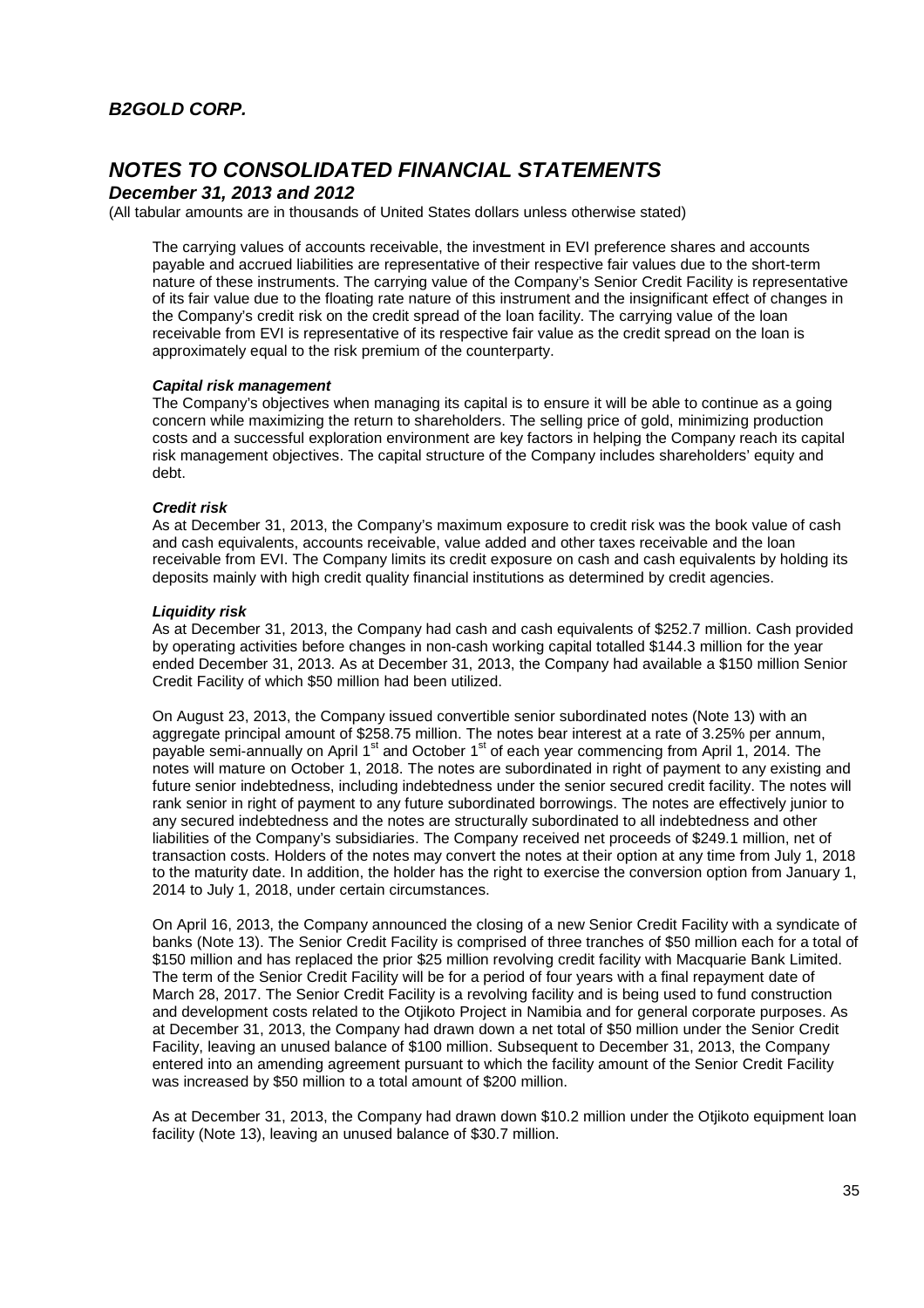### *December 31, 2013 and 2012*

(All tabular amounts are in thousands of United States dollars unless otherwise stated)

As at December 31, 2013, the Company had the following significant commitments (in addition to those disclosed elsewhere in these financial statements):

- For the purchase of \$10.9 million of equipment for the construction of the mill at the Otjikoto project in Namibia. The timing and amount of these costs will depend on delivery of the components but it is expected that the entire \$10.9 million will be incurred in the first half of 2014.
- For further payments of \$7.4 million for the construction of a power plant at the Otiikoto project in Namibia. The timing and amount of these costs will depend on delivery of the components but it is expected that the entire \$7.4 million will be incurred in the first half of 2014.
- For further payments of \$9.1 million (the Company's 49% share) with respect to the acquisition of land at the Gramalote project in Colombia. It is expected that \$2.7 million will be paid in 2014, \$6.1 million in 2015 and the remaining \$0.3 million in 2016.

#### *Market risk*

Market risk includes currency and price risk.

The Company's operations in foreign countries are subject to currency fluctuations and such fluctuations may materially affect the Company's financial position and results. The Company reports its financial results in United States dollars and incurs expenses in United States dollars, Canadian dollars, Nicaraguan córdobas, Colombian pesos, Namibian dollars and Philippine pesos. As the exchange rates between the Canadian dollar, Colombian peso, Namibian dollar and Philippine pesos fluctuate against the United States dollar, the Company will experience foreign exchange gains and losses. The exchange rate between the córdoba and the United States dollar varies according to a pattern set by the Nicaraguan Central Bank. The córdoba has been annually devalued versus the United States dollar by means of a crawling peg mechanism which currently stands at approximately 5%. All of the Company's gold production activities are currently conducted in Nicaragua and the Philippines.

Starting in the second quarter of 2012, the Company entered into foreign currency contracts to manage its foreign currency exposure of forecasted expenditures denominated in Namibian dollars relating to the development of its Otjikoto project (Note 17). As the Namibian dollar is pegged to the South African rand, the Company enters into foreign currency contracts between the South African rand and the United States dollar due to their greater liquidity.

The Company also holds cash and cash equivalents that are denominated in non-United States dollar currencies which are subject to currency risk. As at December 31, 2013, \$223.4 million of the Company's \$252.7 million in cash and cash equivalents was held in United States dollars.

The Company's operations expose it to changes in the price of gold. A 5% increase/(decrease) in the price of gold would have resulted in an increase/(decrease) in earnings of approximately \$25.3 million for the year ended December 31, 2013 based on gold revenue. The Company's earnings also could be affected by the prices of other commodities such as fuel and other consumable items, although to a lesser extent than by the price of gold. The prices of these commodities are affected by numerous factors beyond the Company's control.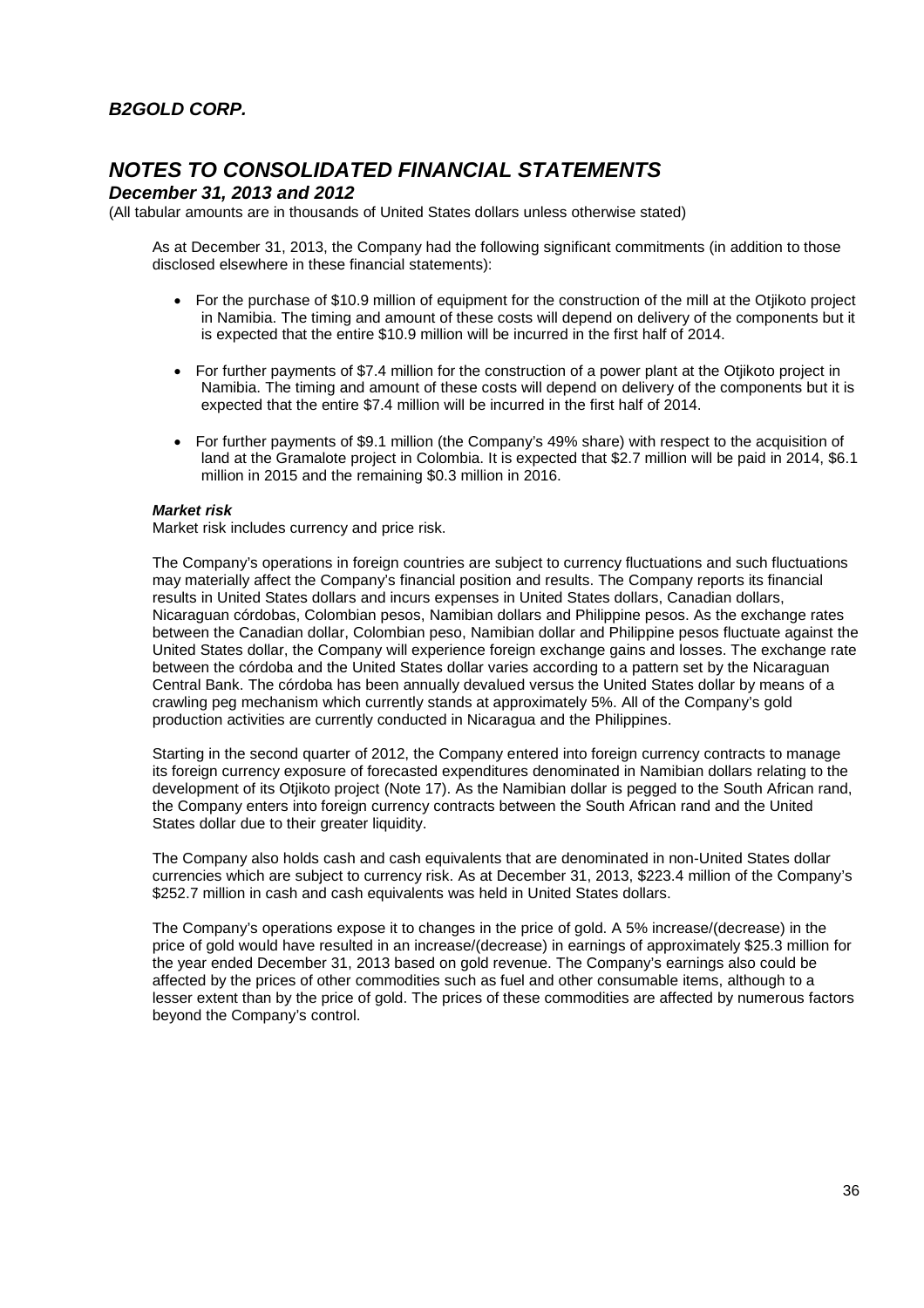### *December 31, 2013 and 2012*

(All tabular amounts are in thousands of United States dollars unless otherwise stated)

### *19 Income and other taxes*

Income tax expense differs from the amount that would result from applying the Canadian federal and provincial income tax rates to earnings from operations before taxes. These differences result from the following items:

|                                                                                                                                                                                                                                                                                                                                                                                                                                       | 2013<br>\$                                                                 | 2012<br>\$                                                         |
|---------------------------------------------------------------------------------------------------------------------------------------------------------------------------------------------------------------------------------------------------------------------------------------------------------------------------------------------------------------------------------------------------------------------------------------|----------------------------------------------------------------------------|--------------------------------------------------------------------|
| Consolidated income before income taxes<br>Canadian federal and provincial income tax rates                                                                                                                                                                                                                                                                                                                                           | 87,105<br>25.75%                                                           | 77,270<br>25.0%                                                    |
| Income tax expense at statutory rates                                                                                                                                                                                                                                                                                                                                                                                                 | 22,430                                                                     | 19,317                                                             |
| Increase (decrease) attributable to:                                                                                                                                                                                                                                                                                                                                                                                                  |                                                                            |                                                                    |
| Effects of different foreign statutory tax rates and tax holidays<br>Non-deductible expenditures<br>Tax benefit of losses not previously recorded<br>Losses for which no tax benefit has been recorded<br>Withholding tax and minimum tax<br>Change due to foreign exchange<br>Non-taxable portion of losses<br>Amounts under/(over) provided for in prior years<br>Tax benefit of refiling tax returns<br>Change in enacted tax rate | (14, 591)<br>6,823<br>(6, 132)<br>6,011<br>2,189<br>1,634<br>1,468<br>(30) | 143<br>5,373<br>3,543<br>3,343<br>(2, 384)<br>271<br>57<br>(4,300) |
| Income tax expense                                                                                                                                                                                                                                                                                                                                                                                                                    | 19,802                                                                     | 25,363                                                             |
| Current income tax, withholding and other taxes<br>Deferred income tax (recovery) expense                                                                                                                                                                                                                                                                                                                                             | 22,899<br>(3,097)                                                          | 17,853<br>7,510                                                    |
| Income tax expense                                                                                                                                                                                                                                                                                                                                                                                                                    | 19,802                                                                     | 25,363                                                             |

The combined federal and provincial income tax rates increased in 2013 due to legislated increases in income tax rates.

Total income tax expense attributable to geographical jurisdiction is as follows:

|             | 2013<br>\$ | 2012<br>\$               |
|-------------|------------|--------------------------|
| Nicaragua   | 20,721     | 25,363                   |
| Philippines | (424)      | $\overline{\phantom{a}}$ |
| Canada      | 1,972      | ٠                        |
| Australia   | (2, 467)   | $\overline{\phantom{0}}$ |
|             | 19,802     | 25,363                   |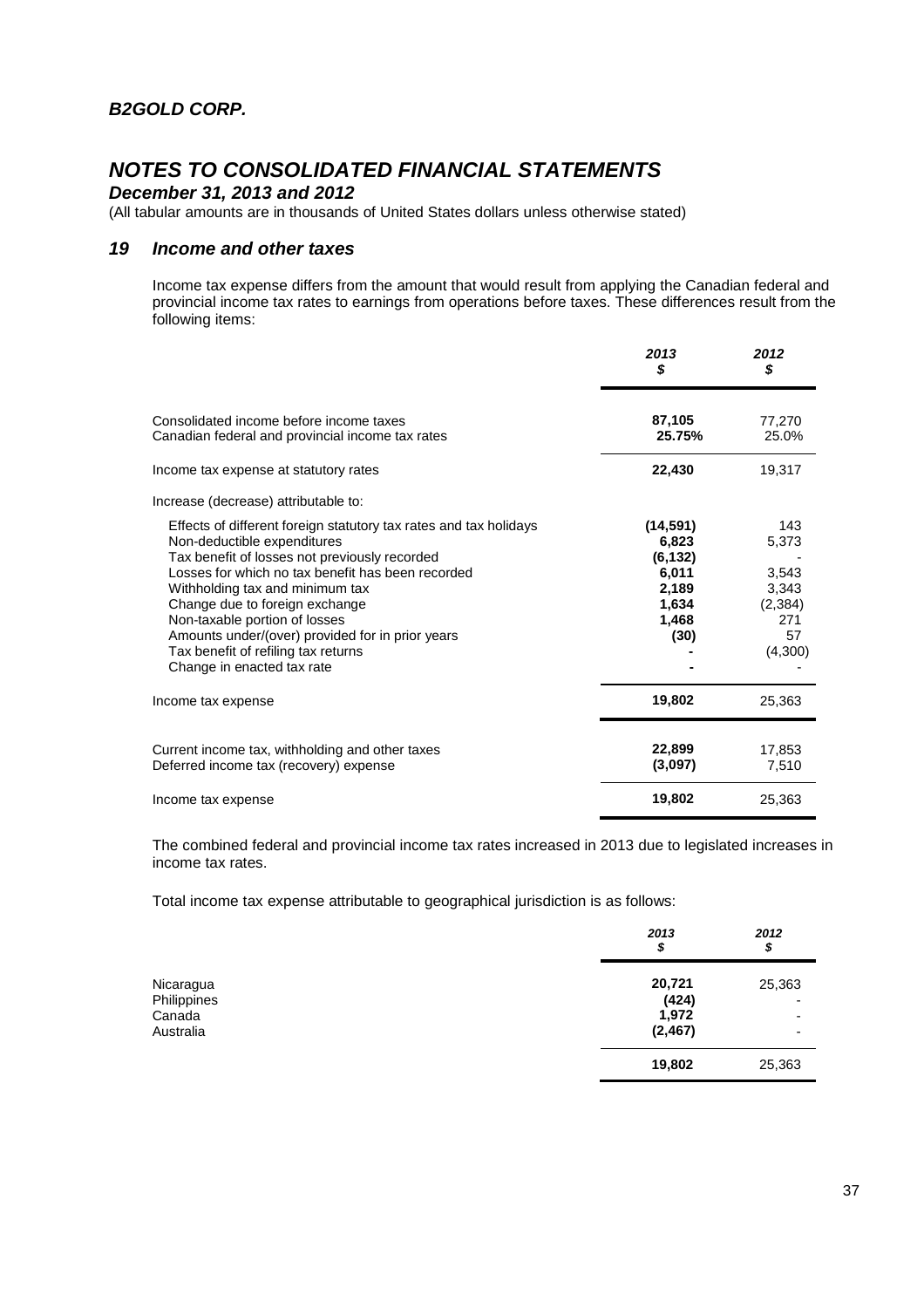## *B2GOLD CORP.*

# *NOTES TO CONSOLIDATED FINANCIAL STATEMENTS*

### *December 31, 2013 and 2012*

(All tabular amounts are in thousands of United States dollars unless otherwise stated)

The composition of the Company's net deferred income tax liabilities and deferred tax expense is as follows:

|                                                                                                                                                                                                | Deferred tax (liabilities)/<br>assets                        |                                     | Deferred income<br>tax (recovery)/expense                                   |                                             |
|------------------------------------------------------------------------------------------------------------------------------------------------------------------------------------------------|--------------------------------------------------------------|-------------------------------------|-----------------------------------------------------------------------------|---------------------------------------------|
|                                                                                                                                                                                                | As at<br>December 31.<br>2013<br>\$                          | As at<br>December 31,<br>2012<br>\$ | 2013<br>\$                                                                  | 2012<br>\$                                  |
| Operating loss carry-forwards<br>Current assets and liabilities<br>Investments<br>Mining interests<br>Long term debt<br>Mine restoration provisions<br>Other<br>Deferred tax charged to equity | 6,240<br>11,667<br>(214, 205)<br>(5, 511)<br>13,247<br>1,751 | (301)<br>(42, 272)<br>8,425         | (6, 240)<br>(1,956)<br>(2,228)<br>1,704<br>5,511<br>130<br>(1,753)<br>1,735 | 267<br>1,121<br>8.427<br>(1,040)<br>(1,265) |
|                                                                                                                                                                                                | (186, 811)                                                   | (34,148)                            | (3,097)                                                                     | 7,510                                       |

The Company has the following unrecognized deferred tax assets:

|                               | 2013<br>\$ | 2012<br>\$ |
|-------------------------------|------------|------------|
| Operating loss carry-forwards | 12,144     | 19,394     |
| Debt and share issue costs    | 2,790      | 1,059      |
| Mine restoration provisions   | 1,155      | 1,134      |
| Mining interests and other    | 1.442      | 1.416      |
|                               | 17,531     | 23,003     |

The change for the year in the Company's net deferred tax position was as follows:

|                                                                                                                           | 2013<br>\$                            | 2012<br>\$ |
|---------------------------------------------------------------------------------------------------------------------------|---------------------------------------|------------|
| Balance, beginning of year                                                                                                | 34,148                                | 26,638     |
| Deferred income tax (recovery) expense<br>Recorded on CGA acquisition<br>Amount charged to OCI<br>Amount charge to equity | (3,097)<br>157,494<br>238<br>(1, 972) | 7,510      |
|                                                                                                                           | 152,663                               | 7,510      |
| Balance, end of year                                                                                                      | 186,811                               | 34,148     |

The Company had tax losses which are not recognized as deferred tax assets. The Company recognizes the tax benefit of the tax losses only to the extent of anticipated future income that can be reduced by tax losses. The gross amount of the tax losses as at December 31, 2013 for which a tax benefit has not been recorded expire as follows: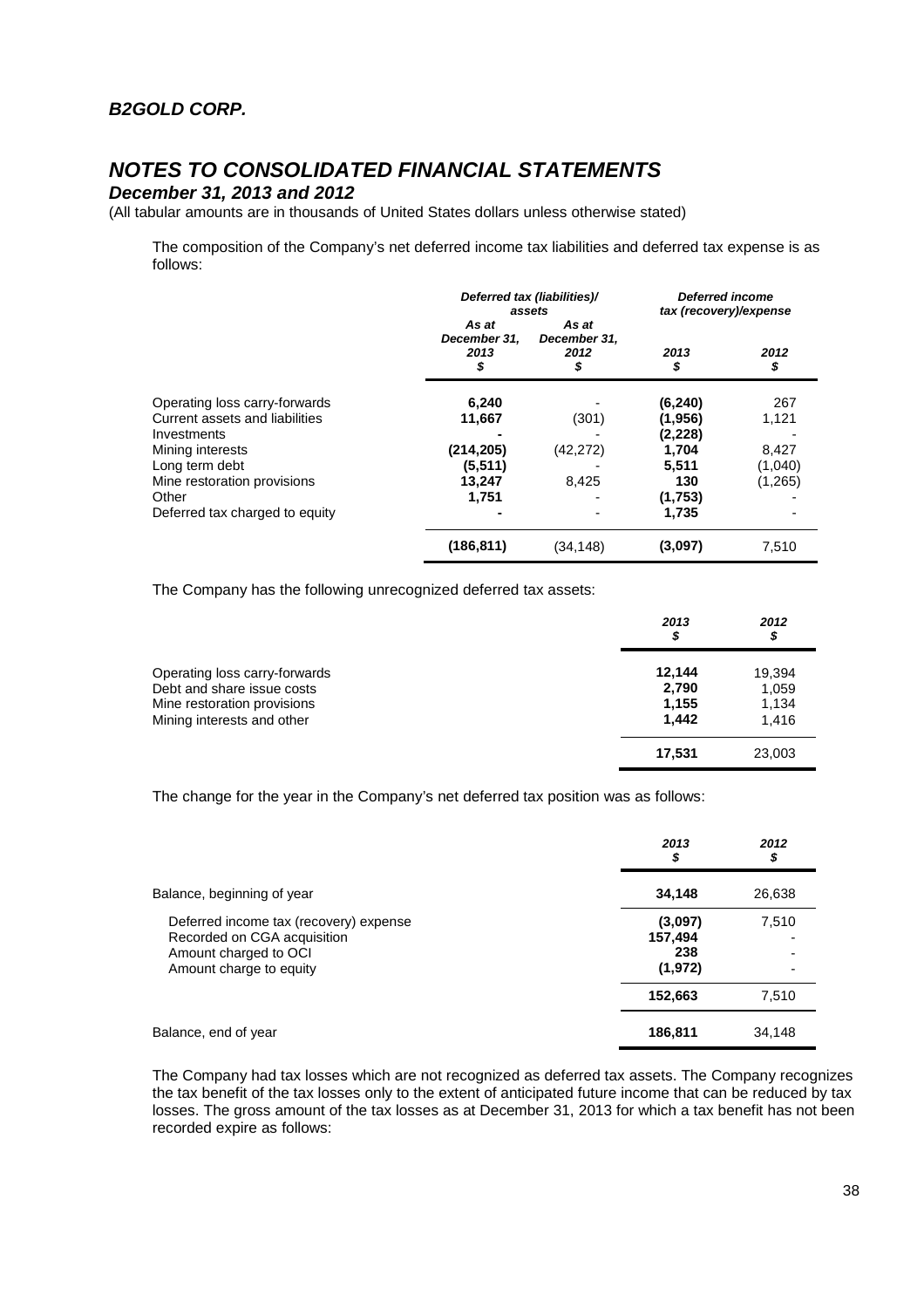## *December 31, 2013 and 2012*

(All tabular amounts are in thousands of United States dollars unless otherwise stated)

| Year of<br>expiry | Canada<br>\$ | Costa Rica<br>\$ | Colombia<br>\$ | <b>Namibia</b><br>\$ | <b>Nicaragua</b> | <b>Total</b><br>\$ |
|-------------------|--------------|------------------|----------------|----------------------|------------------|--------------------|
|                   |              |                  |                |                      |                  |                    |
| 2014              |              | 268              |                |                      | 2,356            | 2,624              |
| 2015              |              | 2                |                |                      | 5,451            | 5,453              |
| 2016              |              | 62               |                |                      | 3,473            | 3,535              |
| 2017              |              | 6                |                |                      |                  | 6                  |
| 2018              |              | 2                |                |                      |                  | 2                  |
| 2027              | 136          |                  |                |                      |                  | 136                |
| 2028              | 620          |                  |                |                      |                  | 620                |
| 2029              | 279          |                  |                |                      |                  | 279                |
| 2030              | 6,699        |                  |                |                      |                  | 6,699              |
| 2031              | 8,518        |                  |                |                      | ٠                | 8,518              |
| 2032              | 14,398       |                  |                |                      |                  | 14,398             |
| 2033              | 244          |                  |                |                      |                  | 244                |
| No expiry         |              |                  | 7,522          | 9,042                |                  | 16,564             |
| Total             | 30,894       | 340              | 7,522          | 9,042                | 11,280           | 59,078             |

At December 31, 2013 the Company had capital losses in Canada of \$18.5 million which have no expiry date and can be applied against future capital gains.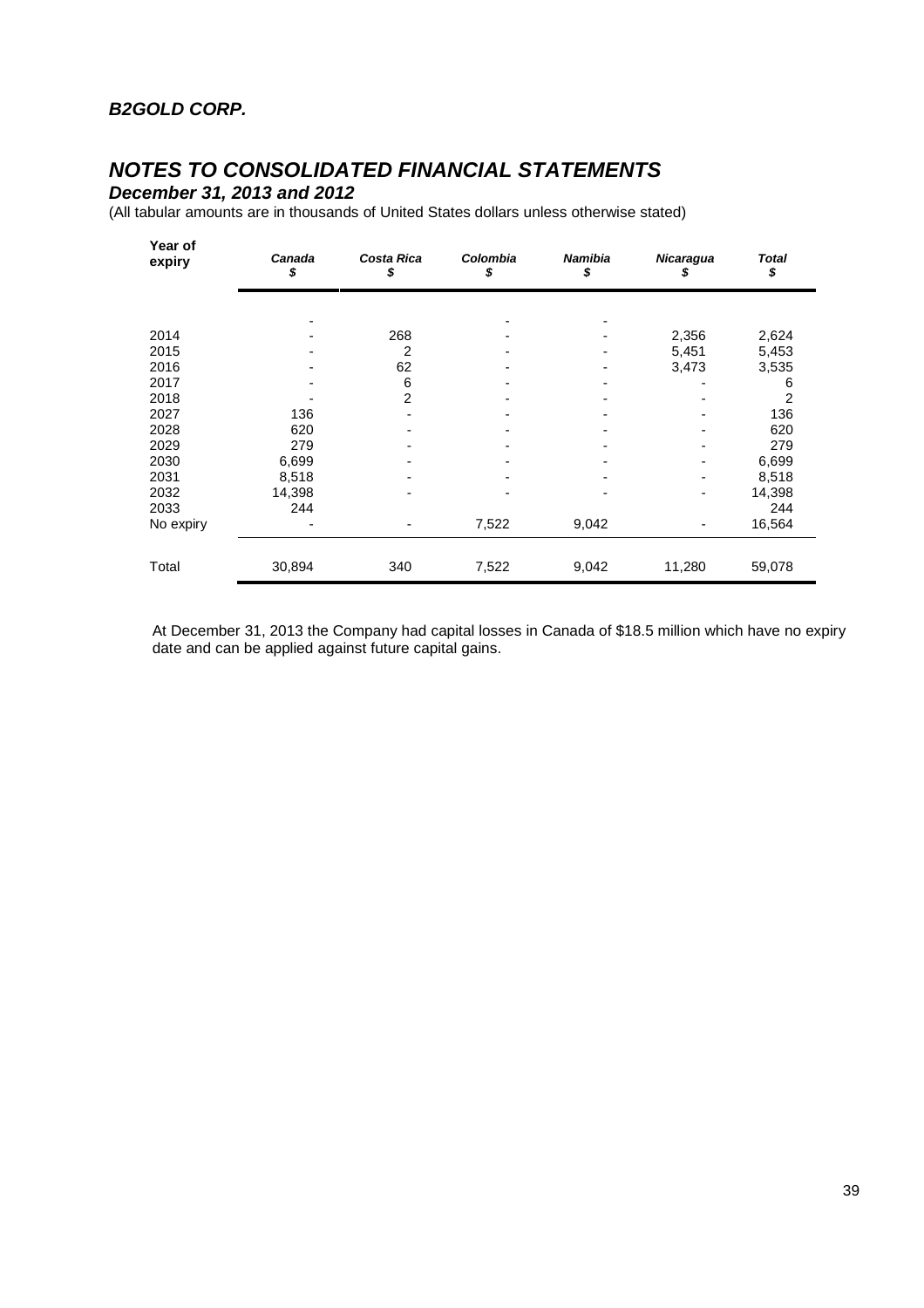## *December 31, 2013 and 2012*

(All tabular amounts are in thousands of United States dollars unless otherwise stated)

## *20 Supplementary cash flow information*

Supplementary disclosure of cash flow information is provided in the table below:

|                                                                                                                                                                                                                                                                                                                                                                                                                                                                                                                                                                                                                    | 2013<br>\$                                                                                                          | 2012<br>\$                                                                                         |
|--------------------------------------------------------------------------------------------------------------------------------------------------------------------------------------------------------------------------------------------------------------------------------------------------------------------------------------------------------------------------------------------------------------------------------------------------------------------------------------------------------------------------------------------------------------------------------------------------------------------|---------------------------------------------------------------------------------------------------------------------|----------------------------------------------------------------------------------------------------|
| Changes in non-cash working capital:<br>Accounts receivable and prepaids<br>Value-added and other tax receivables<br>Inventories<br>Accounts payable and accrued liabilities<br>Income and other taxes payables                                                                                                                                                                                                                                                                                                                                                                                                    | 1,406<br>(1,086)<br>11,483<br>(7,808)<br>(511)                                                                      | (1, 323)<br>(4, 588)<br>(13,906)<br>2,952<br>7,543                                                 |
|                                                                                                                                                                                                                                                                                                                                                                                                                                                                                                                                                                                                                    | 3,484                                                                                                               | (9, 322)                                                                                           |
|                                                                                                                                                                                                                                                                                                                                                                                                                                                                                                                                                                                                                    | 2013<br>\$                                                                                                          | 2012<br>\$                                                                                         |
| Other exploration and development:<br>Masbate Mine, exploration<br>Libertad Mine, exploration<br>Limon Mine, exploration<br>Otjikoto, exploration/feasibility<br>Primavera, exploration<br>San Jose, exploration<br>Mocoa, exploration<br>Cebollati, exploration<br>Trebol and Pavon, exploration<br>Other                                                                                                                                                                                                                                                                                                         | (8, 422)<br>(4,656)<br>(4,072)<br>(6, 318)<br>(1, 330)<br>(1, 123)<br>(596)<br>(425)<br>(417)<br>(863)<br>(28, 222) | (6, 712)<br>(4,645)<br>(20, 424)<br>(5,376)<br>(3,607)<br>(3,091)<br>(2,552)<br>(808)<br>(47, 215) |
|                                                                                                                                                                                                                                                                                                                                                                                                                                                                                                                                                                                                                    | 2013<br>\$                                                                                                          | 2012<br>\$                                                                                         |
| Non-cash investing and financing activities:<br>Common shares issued for CGA acquisition (Note 7)<br>Common shares issued for Volta acquisition (Note 8)<br>Common shares issued to EVI (Note 11)<br>Common shares issued for Trebol and Pavon properties (Note 11)<br>Stock-based compensation, capitalized to resource property interests<br>Mining equipment purchased under equipment loan (Note 13)<br>Interest expense, capitalized to resource property interests<br>Fair value assigned to Volta stock options assumed (Note 8)<br>Change in accounts payable and accrued liabilities relating to resource | 984,870<br>46,423<br>7,600<br>5,106<br>3,271<br>2,475<br>949                                                        | 16,814<br>4,107                                                                                    |
| property expenditures                                                                                                                                                                                                                                                                                                                                                                                                                                                                                                                                                                                              | 25,124                                                                                                              | 2.968                                                                                              |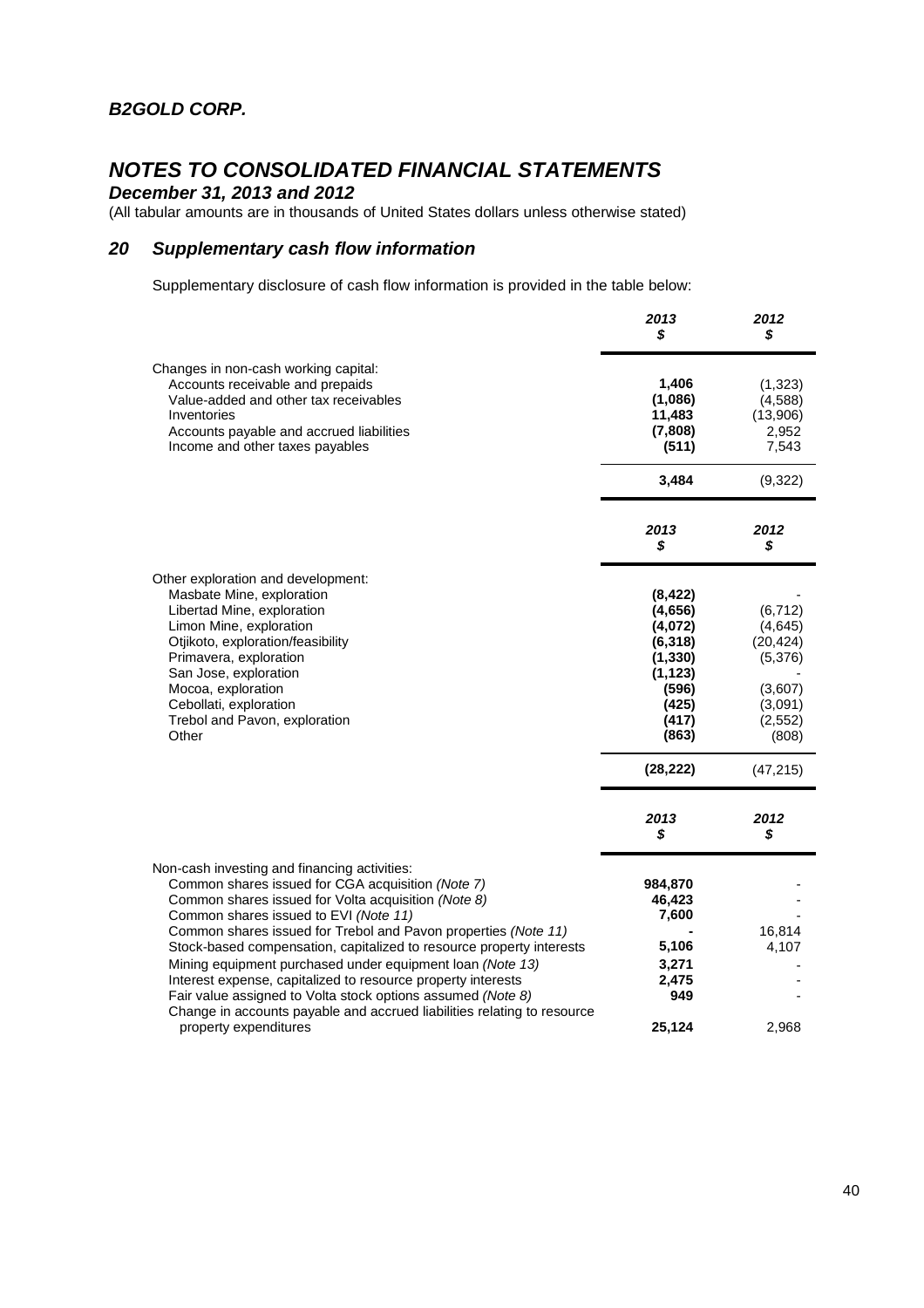## *B2GOLD CORP.*

# *NOTES TO CONSOLIDATED FINANCIAL STATEMENTS*

### *December 31, 2013 and 2012*

(All tabular amounts are in thousands of United States dollars unless otherwise stated)

### *21 Compensation of key management*

Key management includes the Company's directors, members of the Executive Committee and members of Senior Management. Compensation to key management included:

|                                                                   | 2013<br>S      | 2012<br>S      |
|-------------------------------------------------------------------|----------------|----------------|
| Salaries and short-term employee benefits<br>Share-based payments | 6,667<br>7,565 | 2.924<br>7,009 |
|                                                                   | 14,232         | 9,933          |

Salaries and short-term employee benefits was higher than the 2012 comparative periods due to cash bonuses paid to senior management in April 2013.

### *22 Expenses by nature*

|                                         | 2013<br>\$ | 2012<br>\$ |
|-----------------------------------------|------------|------------|
| Wages and salaries (including benefits) | 43.696     | 30,049     |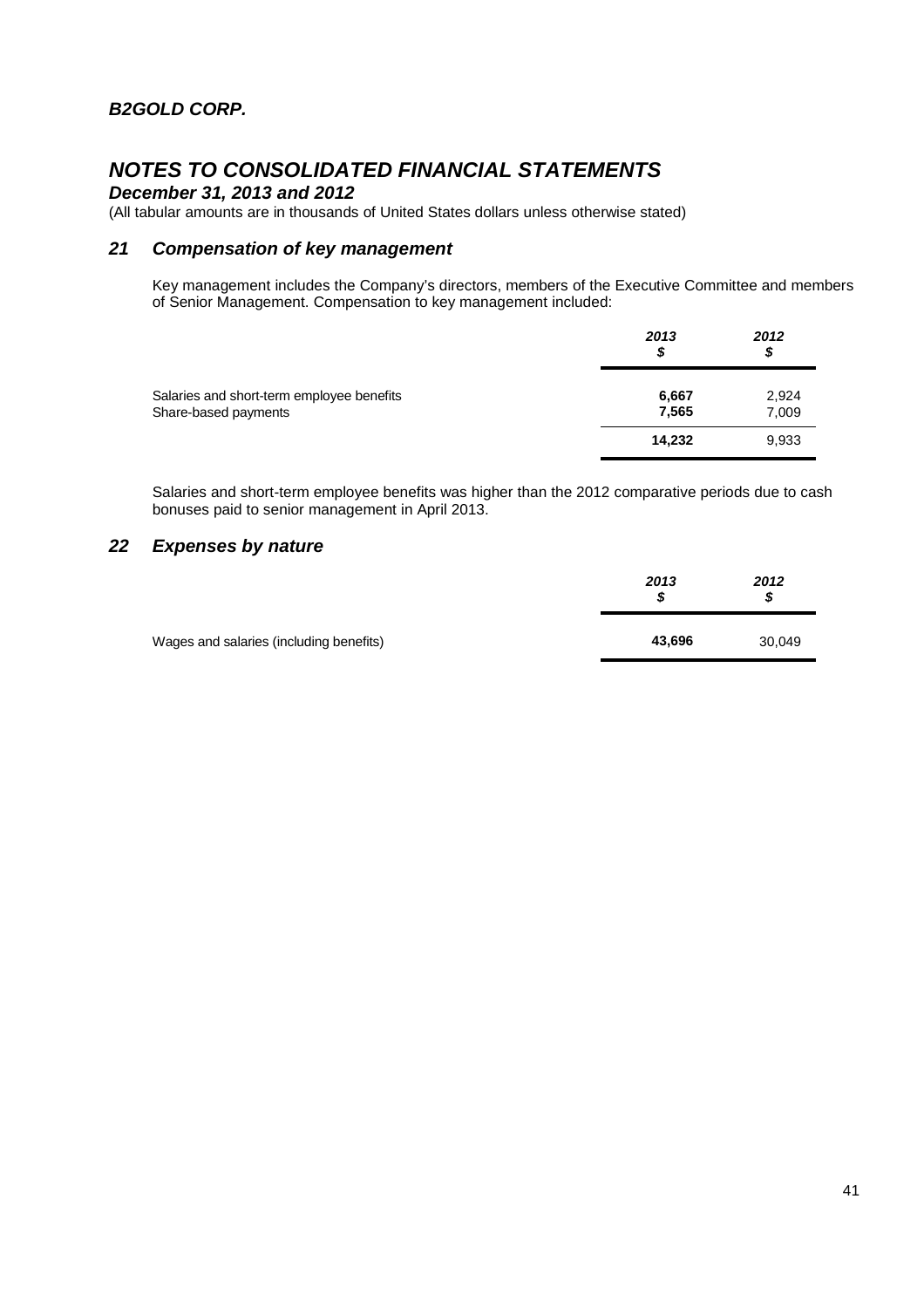*December 31, 2013 and 2012*

(All tabular amounts are in thousands of United States dollars unless otherwise stated)

## *23 Segmented information*

The Company's reportable operating segments include its mining operations and development projects, namely the Limon, Libertad and Masbate mines, and the Otjikoto, Gramalote and Kiaka projects. The "Other Mineral Properties" segment consists of the Company's interests in mineral properties which are at various stages of exploration. The "Corporate and Other" segment includes corporate operations and the Bellavista property in Costa Rica which is presently undergoing environmental and closure audits.

The Company's segments are summarized in the following tables.

|                                                                  | Limon<br><b>Mine</b><br>\$ | Libertad<br>Mine<br>\$ | <b>Masbate</b><br>Mine<br>\$ | <b>Project</b><br>\$ | Otjikoto Gramalote<br><b>Project</b><br>S | Kiaka<br>\$ | <b>Other</b><br><b>Project Properties &amp; Other</b><br>\$ | <b>Mineral Corporate</b><br>\$ | Total<br>\$         |
|------------------------------------------------------------------|----------------------------|------------------------|------------------------------|----------------------|-------------------------------------------|-------------|-------------------------------------------------------------|--------------------------------|---------------------|
| <b>Assets</b><br>Cash<br>Accounts<br>receivable &                | 6,982                      | 43,434                 | 40,514                       | 19,201               |                                           | 55          | 351                                                         | 142,199                        | 252,736             |
| prepaids<br>Value-added &<br>other tax                           | 3,634                      | 5,640                  | 9,812                        | 6,319                |                                           | 31          | 32                                                          | 805                            | 26,273              |
| receivables                                                      | 3,971                      | 7,955                  |                              | 7,657                |                                           |             |                                                             | 240                            | 19,823              |
| Inventories                                                      | 14,218<br>75,169           | 26,036<br>175,591      | 35,411<br>858,871            | 289,945              | 148,967                                   | 50,550      | 64,751                                                      | 3,601                          | 75,665<br>1,667,445 |
| Mining interests<br>Investments<br>Long-term value-<br>added tax |                            |                        |                              |                      |                                           |             |                                                             | 20,769                         | 20,769              |
| receivables                                                      |                            |                        | 28,875                       |                      |                                           |             |                                                             |                                | 28,875              |
| Goodwill                                                         |                            |                        | 202,070                      |                      |                                           |             |                                                             |                                | 202,070             |
| Other assets                                                     |                            |                        | 994                          | 13,048               |                                           |             | 548                                                         | 1,480                          | 16,070              |
|                                                                  | 103,974                    |                        | 258,656 1,176,547            | 336,170              | 148,967                                   | 50,636      | 65,682                                                      |                                | 169,094 2,309,726   |
| <b>Capital</b><br>expenditures                                   | 21,064                     | 36,676                 | 39,766                       | 173,658              | 47,979                                    |             | 4,755                                                       | 525                            | 324,423             |
| <b>Gold revenue</b>                                              | 80,151                     | 190,021                | 274,100                      |                      |                                           |             |                                                             |                                | 544,272             |
| <b>Production costs</b>                                          | 37,758                     | 79,086                 | 145,052                      |                      |                                           |             |                                                             |                                | 261,896             |
| <b>Depreciation &amp;</b><br>depletion                           | 17,031                     | 32,067                 | 36,757                       |                      |                                           |             |                                                             | 170                            | 86,025              |
| Current income tax,<br>withholding and<br>other taxes            | 4,224                      | 17,572                 | 1,103                        |                      |                                           |             |                                                             |                                | 22,899              |
| Net income (loss) <sup>2</sup>                                   | 12,177                     | 45,057                 | 23,381                       |                      |                                           |             | (10, 177)                                                   | (3, 135)                       | 67,303              |

 $^2$  Included in the net loss of Other Mineral Properties is a \$9.6 million write-off relating to the Cebollati property. See Note 11 for further details.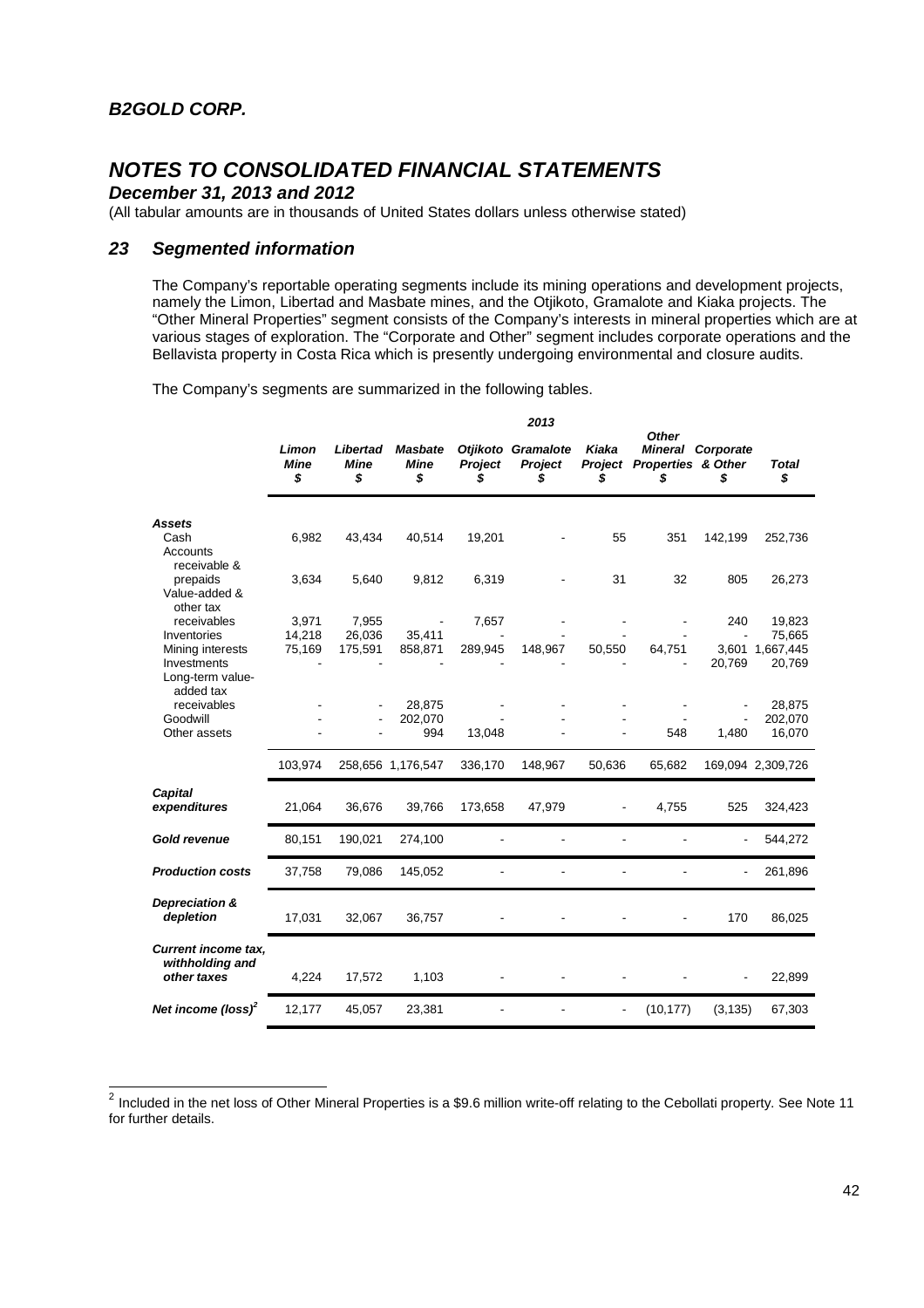## *December 31, 2013 and 2012*

(All tabular amounts are in thousands of United States dollars unless otherwise stated)

|                                                              |                     |                        |                              |               | 2012                                |            |                                                                               |                          |                    |
|--------------------------------------------------------------|---------------------|------------------------|------------------------------|---------------|-------------------------------------|------------|-------------------------------------------------------------------------------|--------------------------|--------------------|
|                                                              | Limon<br>Mine<br>\$ | Libertad<br>Mine<br>\$ | <b>Masbate</b><br>Mine<br>\$ | Project<br>\$ | Otjikoto Gramalote<br>Project<br>\$ | Kiaka<br>S | <b>Other</b><br><b>Mineral</b><br><b>Project Properties &amp; Other</b><br>\$ | Corporate<br>S           | <b>Total</b><br>\$ |
| <b>Assets</b>                                                |                     |                        |                              |               |                                     |            |                                                                               |                          |                    |
| Cash<br>Accounts<br>receivable &                             | 7,657               | 47,176                 |                              | 5,561         |                                     |            | 809                                                                           | 6,746                    | 67,949             |
| prepaids<br>Value-added &<br>other tax                       | 1,978               | 5,347                  |                              | 156           |                                     |            | 33                                                                            | 181                      | 7,695              |
| receivables                                                  | 7,246               | 10,428                 |                              | 902           |                                     |            |                                                                               | 161                      | 18,737             |
| Inventories                                                  | 16,748              | 24,860                 |                              |               |                                     |            |                                                                               | $\overline{\phantom{a}}$ | 41,608             |
| Mining interests<br>Investment                               | 78,378              | 164,268                |                              | 118,798       | 100,798                             |            | 69,236                                                                        | 3,246<br>3,661           | 534,724<br>3,661   |
| Other assets                                                 |                     |                        |                              |               |                                     |            | 640                                                                           | 1,451                    | 2,091              |
|                                                              |                     |                        |                              |               |                                     |            |                                                                               |                          |                    |
|                                                              | 112,007             | 252,079                |                              | 125,417       | 100,798                             |            | 70,718                                                                        | 15,446                   | 676,465            |
| Capital<br>expenditures                                      | 26,106              | 48,991                 |                              | 20,424        | 30,872                              |            | 15,433                                                                        | 67                       | 141,893            |
| Gold revenue                                                 | 79,493              | 179,558                |                              |               |                                     |            |                                                                               | $\blacksquare$           | 259,051            |
| <b>Production costs</b>                                      | 34,331              | 55,173                 |                              |               |                                     |            |                                                                               |                          | 89,504             |
| Depreciation &<br>depletion                                  | 10,180              | 22,881                 |                              |               |                                     |            |                                                                               | 154                      | 33,215             |
| <b>Current income tax,</b><br>withholding and<br>other taxes | 2,004               | 15,849                 |                              |               |                                     |            |                                                                               |                          | 17,853             |
| Net income (loss)                                            | 17,338              | 65,670                 |                              |               |                                     |            | (1,049)                                                                       | (30,052)                 | 51,907             |

The Company's mining interests are located in the following geographical locations

|                     | As at<br>December 31,<br>2013<br>\$ | As at<br>December 31,<br>2012<br>\$ |
|---------------------|-------------------------------------|-------------------------------------|
| Mining interests    |                                     |                                     |
| Philippines         | 858,871                             |                                     |
| Nicaragua           | 286,110                             | 274,091                             |
| Namibia             | 289,945                             | 118,798                             |
| Colombia            | 178,368                             | 129,538                             |
| <b>Burkina Faso</b> | 50,550                              |                                     |
| Costa Rica          | 2,611                               | 2,601                               |
| Uruguay             |                                     | 9,051                               |
| Canada              | 990                                 | 645                                 |
|                     | 1,667,445                           | 534,724                             |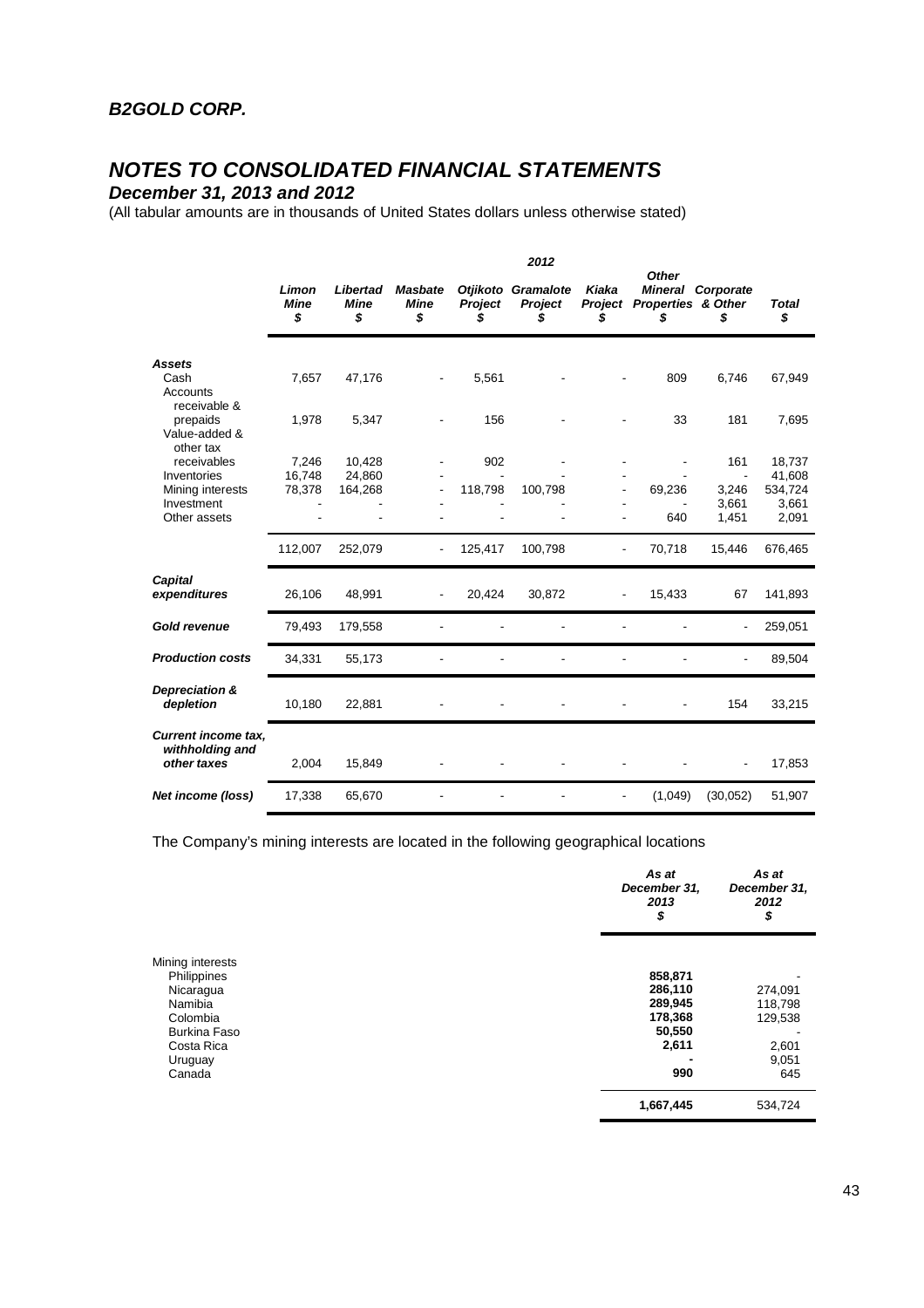## *B2GOLD CORP.*

# *NOTES TO CONSOLIDATED FINANCIAL STATEMENTS*

### *December 31, 2013 and 2012*

(All tabular amounts are in thousands of United States dollars unless otherwise stated)

### *Non-controlling interest*

The Company holds an indirect 95% interest in Triton Minera S.A. ("TMSA"), which owns and operates the Limon Mine. The remaining 5% interest in TMSA is held by Inversiones Mineras S.A. ("IMISA"), of Nicaragua. No dividends are payable on the 5% interest held by TMSA until all capital expenditures (100% funded by the Company) have been repaid. IMISA has consistently expressed concern regarding its rights under its 5% interest. As a result, pursuant to settlement agreements with IMISA, the Company paid (or expects to pay) to IMISA, monthly payments, totalling approximately \$0.2 million and \$0.4 million in 2013 and 2012, respectively. These amounts have been expensed within the Consolidated Statement of Operations.

## *24 Contingent gains (losses)*

### *Bellavista claim*

By Statement of Claim dated March 16, 2009, Central Sun commenced a legal proceeding in Ontario (the "Engineering Action") against several engineering firms and certain individual engineers alleging that the Defendants were negligent and breached their contractual obligations with respect to the siting, design, construction, assessment and monitoring of the Bellavista gold mine in Costa Rica, and that the mine was affected by a landslide as a result closed and placed on care and maintenance. As a result of the Defendants' alleged negligence and/or breach of contract, the Company claims damages. The Engineering Action is still at the pleadings stage. Preliminary motions brought by certain defendants have resulted in an Order that the Ontario Courts do not have jurisdiction to hear the claims against those defendants. That Order was overturned on appeal in October 2013, but certain defendants have sought leave to appeal to the Supreme Court of Canada, whose decision as to leave is under reserve. The outcome of this claim is not determinable at this time and no accrual for this contingent gain has been made in the consolidated financial statements.

### *Masbabte SAG mill insurance claim*

The Company has commenced legal proceedings to claim compensation for property damage and business interruption losses incurred by Philippine Gold Processing & Refining Corporation in connection with a failure of a semi-autonomous grinding mill at the Masbate Mine in the Philippines in 2011. The proceedings are at an early stage and the outcome cannot be determined at this time and accordingly no accrual for this contingent gain has been made in the consolidated financial statements.

### *La Libertad tax audit*

During 2013, a tax audit of the La Libertad operations for 2008 commenced by the Nicaraguan tax authorities. As at year-end, the tax audit had not yet been completed and the Company has not accrued any liability in respect of any issues which may result from the tax audit.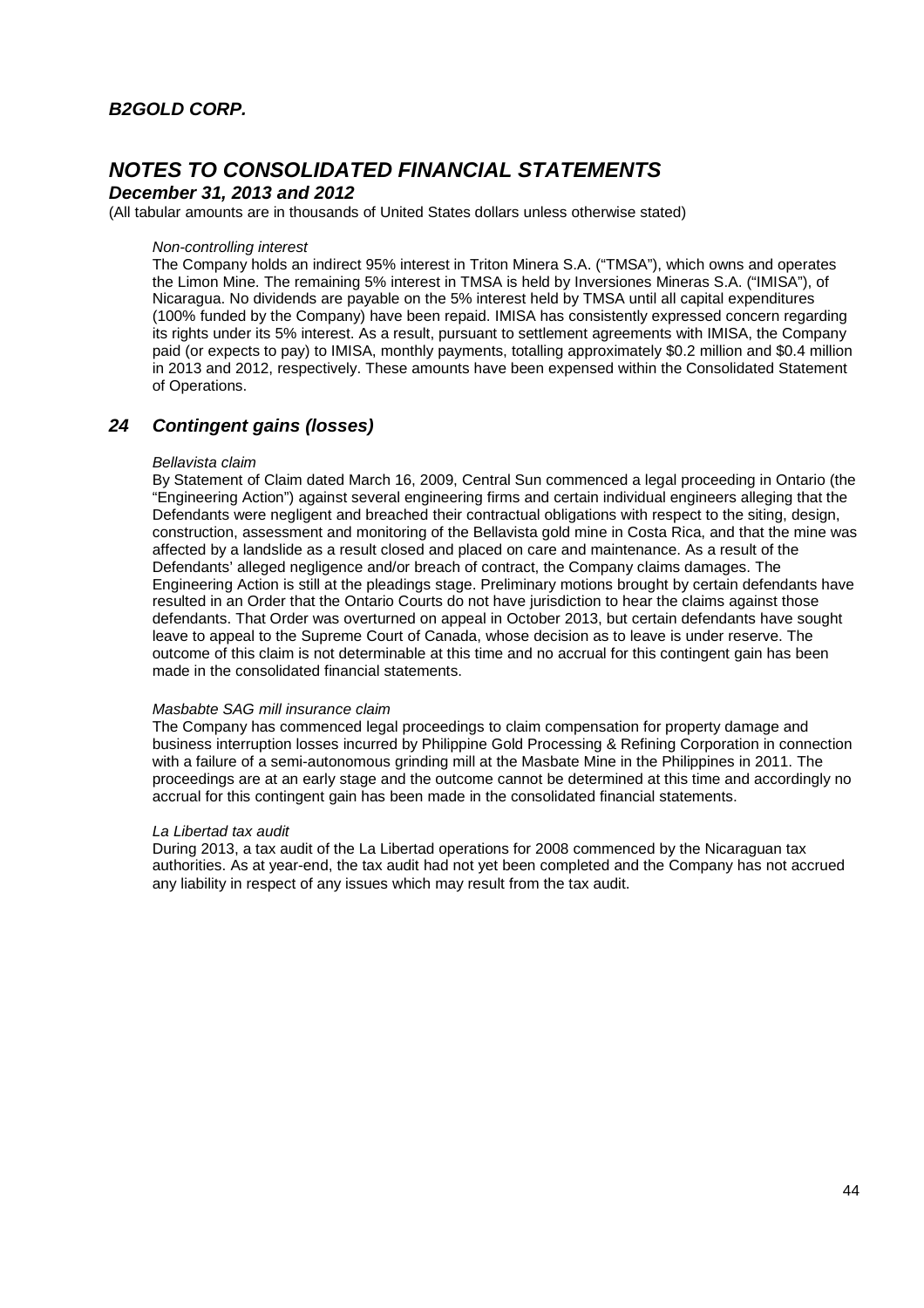# *MINING INTERESTS SCHEDULE (NOTE 25)*

*For the year ended December 31, 2013*

**(All tabular amounts are in thousands of United States dollars)**

|                                                  | Cost                                   |                                                  |                          |                                                 |                                        |                                               | <b>Accumulated depreciation</b> | Net carrying value       |                                               |                          |                        |
|--------------------------------------------------|----------------------------------------|--------------------------------------------------|--------------------------|-------------------------------------------------|----------------------------------------|-----------------------------------------------|---------------------------------|--------------------------|-----------------------------------------------|--------------------------|------------------------|
|                                                  | Opening<br>balance at<br>Dec. 31, 2012 | <b>Acquisition</b><br>costs/<br><b>Additions</b> | Disposals/<br>write-offs | <b>Cumulative</b><br>translation<br>adjustments | Closing<br>balance at<br>Dec. 31, 2013 | <b>Opening</b><br>balance at<br>Dec. 31, 2012 | <b>Depreciation</b>             | Disposals/<br>write-offs | <b>Closing</b><br>balance at<br>Dec. 31, 2013 | As at<br>Dec. 31, 2013   | As at<br>Dec. 31, 2012 |
|                                                  | \$                                     | \$                                               | \$                       | \$                                              | \$                                     | \$                                            | \$                              | \$                       | \$                                            | \$                       | \$                     |
| Property, plant & equipment                      |                                        |                                                  |                          |                                                 |                                        |                                               |                                 |                          |                                               |                          |                        |
| Masbate (Note 7)                                 |                                        |                                                  |                          |                                                 |                                        |                                               |                                 |                          |                                               |                          |                        |
| - Masbate Mine                                   | $\overline{\phantom{a}}$               | 723,155                                          |                          | ٠                                               | 723,155                                | $\overline{\phantom{a}}$                      | (40, 744)                       |                          | (40, 744)<br>٠                                | 682,411                  |                        |
| - Undeveloped mineral interests                  | ÷,                                     | 176,460                                          |                          |                                                 | 176,460                                |                                               |                                 |                          |                                               | 176,460                  |                        |
| Libertad (including Jabali)                      | 215,941                                | 43,577                                           |                          | $\ddot{\phantom{1}}$                            | 259,518                                | (51, 673)                                     | (32, 254)                       |                          | (83, 927)<br>$\ddot{\phantom{1}}$             | 175,591                  | 164,268                |
| Limon                                            | 105,727                                | 14,412                                           |                          | $\blacksquare$                                  | 120,139                                | (27, 349)                                     | (17, 621)                       |                          | (44, 970)<br>$\blacksquare$                   | 75,169                   | 78,378                 |
|                                                  | 321,668                                | 957,604                                          | ÷,                       |                                                 | 1,279,272                              | (79, 022)                                     | (90, 619)                       |                          | (169, 641)                                    | 1,109,631                | 242,646                |
| Mineral properties "exploration &<br>evaluation" |                                        |                                                  |                          |                                                 |                                        |                                               |                                 |                          |                                               |                          |                        |
| Otjikoto                                         | 118,798                                | 210,252                                          | ٠                        | (39, 105)                                       | 289,945                                |                                               |                                 |                          |                                               | 289,945                  | 118,798                |
| Kiaka (Note 8)                                   | $\overline{\phantom{a}}$               | 50,550                                           |                          | $\overline{\phantom{a}}$                        | 50,550                                 |                                               |                                 |                          |                                               | 50,550                   |                        |
| Mocoa                                            | 27,539                                 | 661                                              |                          | ÷,                                              | 28,200                                 |                                               |                                 |                          |                                               | 28,200                   | 27,539                 |
| Trebol & Pavon                                   | 24,333                                 | 537                                              |                          | $\blacksquare$                                  | 24,870                                 |                                               |                                 |                          |                                               | 24,870                   | 24,333                 |
| San Jose                                         | $\overline{\phantom{a}}$               | 1,123                                            |                          | $\ddot{\phantom{1}}$                            | 1,123                                  |                                               |                                 |                          |                                               | 1,123                    |                        |
| Cebollati                                        | 9,051                                  | 513                                              | (9, 564)                 | ٠                                               | $\overline{\phantom{a}}$               |                                               |                                 |                          |                                               | $\overline{\phantom{a}}$ | 9,051                  |
| Calibre                                          | 7,112                                  | 1,384                                            |                          | $\blacksquare$                                  | 8,496                                  |                                               |                                 |                          |                                               | 8,496                    | 7,112                  |
| Other                                            | $\sim$                                 | 861                                              |                          | $\blacksquare$                                  | 861                                    |                                               |                                 |                          |                                               | 861                      | $\sim$                 |
|                                                  | 186,833                                | 265,881                                          | (9, 564)                 | (39, 105)                                       | 404,045                                |                                               |                                 |                          |                                               | 404,045                  | 186,833                |
| Corporate & other                                |                                        |                                                  |                          |                                                 |                                        |                                               |                                 |                          |                                               |                          |                        |
| Bellavista                                       | 2,601                                  | 10                                               |                          | $\blacksquare$                                  | 2,611                                  |                                               |                                 |                          | $\overline{\phantom{a}}$                      | 2,611                    | 2,601                  |
| Office, furniture & equipment                    | 1,173                                  | 515                                              |                          | $\ddot{\phantom{1}}$                            | 1,688                                  | (528)                                         | (170)                           |                          | (698)<br>$\ddot{\phantom{1}}$                 | 990                      | 645                    |
|                                                  | 3,774                                  | 525                                              | $\ddot{\phantom{1}}$     | $\blacksquare$                                  | 4,299                                  | (528)                                         | (170)                           |                          | (698)<br>$\ddot{\phantom{1}}$                 | 3,601                    | 3,246                  |
| Investments (incorporated joint<br>ventures)     |                                        |                                                  |                          |                                                 |                                        |                                               |                                 |                          |                                               |                          |                        |
| Gramalote                                        | 100,798                                | 48,169                                           |                          |                                                 | 148,967                                |                                               |                                 |                          |                                               | 148,967                  | 100,798                |
| Quebradona                                       | 1,201                                  | $\overline{\phantom{a}}$                         | ٠                        | ٠                                               | 1,201                                  |                                               |                                 |                          |                                               | 1,201                    | 1,201                  |
|                                                  | 101,999                                | 48,169                                           | ٠                        | $\blacksquare$                                  | 150,168                                | ä,                                            |                                 |                          | $\sim$<br>$\sim$                              | 150,168                  | 101,999                |
|                                                  | 614,274                                | 1,272,179                                        | (9, 564)                 | (39, 105)                                       | 1,837,784                              | (79, 550)                                     | (90, 789)                       |                          | (170, 339)<br>$\blacksquare$                  | 1,667,445                | 534,724                |